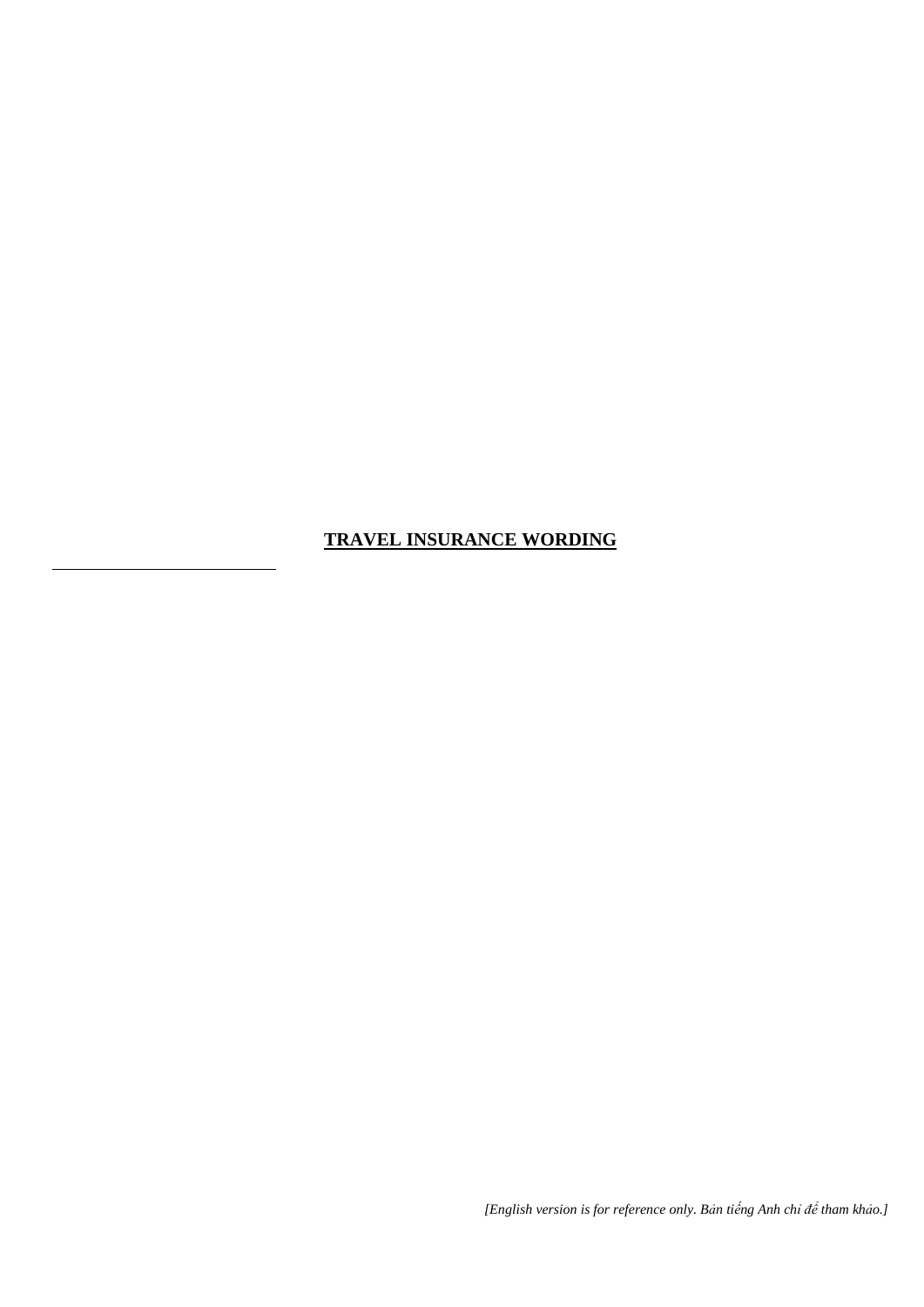Whereas the Insured by a proposal and declaration which shall form part of this Policy and in consideration of the Insured having paid to the Company the premium under the terms, general provisions and conditions, Insurance Benefits, exclusions, and endorsements of this Insurance Policy, the Company agrees to indemnify the Insured as follows:

#### **SECTION I: DEFINITIONS**

| <b>The</b><br>Company           | means | The Insurer(s) under this Policy.                                                                                                                                                                                                                                                                                                                                                                                                                                                                                                                                                                                                                                                                                                                                                                                           |  |
|---------------------------------|-------|-----------------------------------------------------------------------------------------------------------------------------------------------------------------------------------------------------------------------------------------------------------------------------------------------------------------------------------------------------------------------------------------------------------------------------------------------------------------------------------------------------------------------------------------------------------------------------------------------------------------------------------------------------------------------------------------------------------------------------------------------------------------------------------------------------------------------------|--|
| <b>The Policy</b><br>Holder     | means | Person or organization specified as Policy Holder in the Schedule of Policy<br>who arranges the insurance for the benefits of the Insured(s). The Policy holder<br>can be the Insured/the Beneficiary.                                                                                                                                                                                                                                                                                                                                                                                                                                                                                                                                                                                                                      |  |
| <b>The</b><br><b>Insured</b>    | means | The person(s) named as the Insured in the Schedule of Policy and/or<br>Endorsements who is insured by this Policy. The Insured can be the<br>Beneficiary.                                                                                                                                                                                                                                                                                                                                                                                                                                                                                                                                                                                                                                                                   |  |
| <b>Accident</b>                 | means | An event which happens suddenly from external means and giving rise to a<br>result which is not intended or anticipated by the Insured.                                                                                                                                                                                                                                                                                                                                                                                                                                                                                                                                                                                                                                                                                     |  |
| Injury                          | means | Bodily injury which is caused directly and solely by an Accident and is<br>independent from other causes.                                                                                                                                                                                                                                                                                                                                                                                                                                                                                                                                                                                                                                                                                                                   |  |
| <b>Sickness</b>                 | means | Symptoms, abnormalities, illnesses or diseases contracted by the Insured.                                                                                                                                                                                                                                                                                                                                                                                                                                                                                                                                                                                                                                                                                                                                                   |  |
| <b>Loss or</b><br><b>Damage</b> | means | Bodily injury sustained by the Insured due to accident and resulting in loss of<br>life, dismemberment or loss of sight, or loss of hearing or speech, or disability<br>or injury or any loss or damage as defined in this Insurance Wording.                                                                                                                                                                                                                                                                                                                                                                                                                                                                                                                                                                               |  |
| <b>Terrorism</b>                | means | Acts of force or violence and/or the threat thereof by a person or group of<br>people whether conducted in isolation or on behalf of or in connection with<br>any organization for political, religious or ideological purposes or any other<br>similar purposes including the purpose of putting the government and/or the<br>public or any section of the public in fear.                                                                                                                                                                                                                                                                                                                                                                                                                                                 |  |
| <b>AIDS</b>                     | means | Acquired Immune Deficiency Syndrome (AIDS) which is caused by the<br>Human Immuno-deficiency Virus (HIV). This also refers to opportunistic<br>infections, malignant neoplasms, or infections or illnesses indicated by blood<br>test as positive for HIV. Opportunistic infections shall also include<br>pneunocystis carinii pneumonia, organism or chronic enteritis, virus and/or<br>disseminated fungi infection. Malignant neoplasm shall include and not<br>limited to kaposi's sarcoma, central nervous system lymphoma, and/or other<br>dread diseases presently known as symptoms of AIDS or which cause sudden<br>loss of life or sickness or disability. Acquired Immune Deficiency Syndrome<br>(AIDS) shall also include Human Immuno-deficiency Virus (HIV),<br>encephalopathy dementia, and viral epidemics. |  |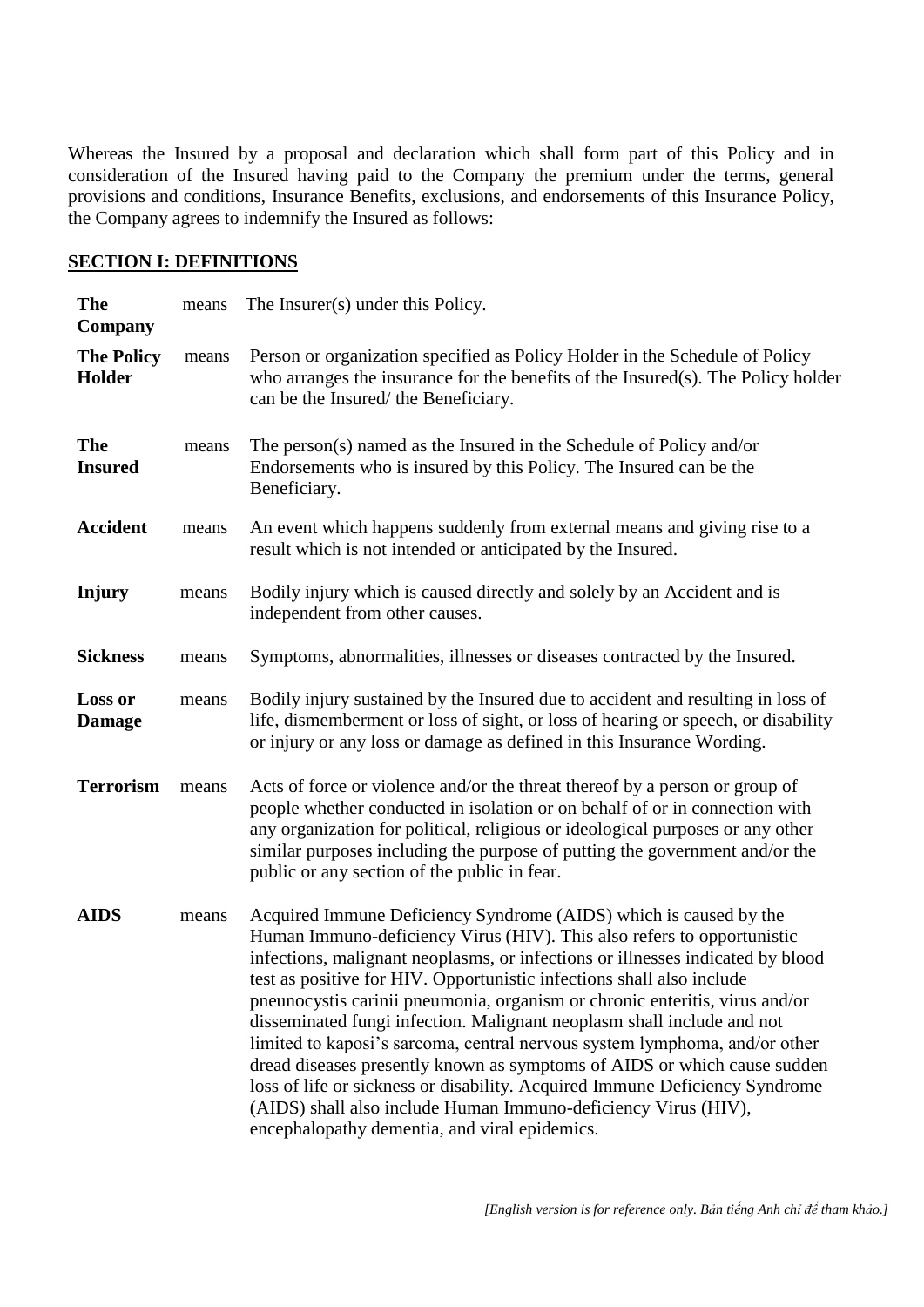| <b>MSIG</b><br><b>Assist</b>                    | means | Representative of the Company that is authorized to provide services for the<br>Insured regarding information service on medical care advisor, hospital<br>admission, medical evacuation and repatriation, and other services insured by<br>this Policy.                                                                                                                                                                                                                                                                                                                                                                   |  |  |
|-------------------------------------------------|-------|----------------------------------------------------------------------------------------------------------------------------------------------------------------------------------------------------------------------------------------------------------------------------------------------------------------------------------------------------------------------------------------------------------------------------------------------------------------------------------------------------------------------------------------------------------------------------------------------------------------------------|--|--|
| <b>Pre-existing</b> means<br><b>Conditions</b>  |       | Physical conditions of the Insured as follows: sickness/injury/disease<br>(including complications), symptom or abnormality occurred to the Insured<br>within twelve (12) months preceding the effective date of this Policy with<br>sufficient indication for a person to seek diagnosis or treatment or for a<br>physician to provide diagnosis or treatment whether or not the Insured has<br>actually taken medical treatment.                                                                                                                                                                                         |  |  |
| Strike &<br><b>Riots</b>                        | means | Loss or damage caused directly by:<br>1. Acts of any individual in connection with a group of individuals with the<br>intent of public disturbances; or<br>Willful acts of workers participating in a strike or lock-out for the<br>2.<br>furtherance of the strike or the lock-out whether or not such acts are with the<br>intent of public disturbances; or<br>Acts of any lawfully constituted authority in carrying out its duty in<br>3.<br>suppressing or minimizing the consequences of an on-going public<br>disturbance or in preventing the acts as specified in (2) or minimizing the<br>consequences thereof. |  |  |
| <b>Carrier</b>                                  | means | Commercial airlines, ocean liners, train, or passenger bus, including their<br>crews or agents.                                                                                                                                                                                                                                                                                                                                                                                                                                                                                                                            |  |  |
| Aircraft                                        | means | Aircraft of commercial airlines lawfully licensed for carrying passengers but<br>not including helicopter.                                                                                                                                                                                                                                                                                                                                                                                                                                                                                                                 |  |  |
| <b>Deductible</b>                               | means | The amount stated in the Schedule of Policy to be borne by the Insured in the<br>event of loss or damage.                                                                                                                                                                                                                                                                                                                                                                                                                                                                                                                  |  |  |
| <b>Hospital</b>                                 | means | An establishment that holds a valid license for providing medical care,<br>treatment and operation at the home country and provides diagnostic and<br>surgical facilities, supplies 24-hour nursing services and has at least one<br>physician/treatment physician on duty at all times. Hospital is not a spa, sauna,<br>drug and/or alcohol treatment centre, nursing home, clinic, rest home, or<br>convalescent home for the aged.                                                                                                                                                                                     |  |  |
| <b>Country of</b><br>Origin/<br>Home<br>Country | means | Country (nation) where the Insured Person is granted citizenship or permanent<br>residence by its governmental agencies.                                                                                                                                                                                                                                                                                                                                                                                                                                                                                                   |  |  |
| Dismember means<br>ment                         |       | The cutting off of wrist joint or ankle joint and shall also mean the loss of total<br>usage of such members and there is clear medical indication that such members<br>can no longer resume normal usage.                                                                                                                                                                                                                                                                                                                                                                                                                 |  |  |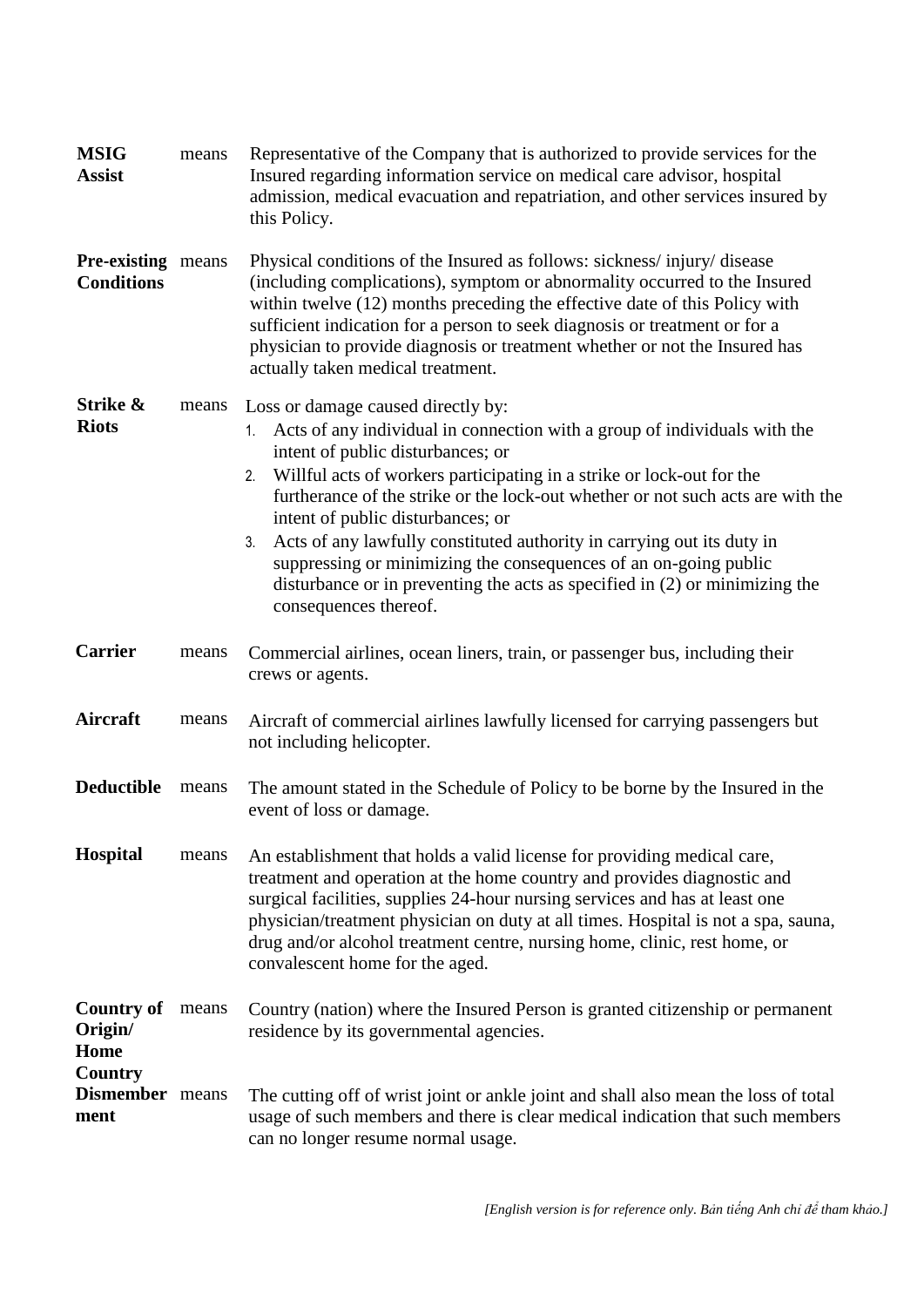| <b>Loss of</b><br><b>Sight</b>                        | means | Complete blindness which is permanently incurable.                                                                                                                                                                                                                                                                                                                                                                                                                                                                                                                                                                                                                                                                                                                                                                                                                        |  |
|-------------------------------------------------------|-------|---------------------------------------------------------------------------------------------------------------------------------------------------------------------------------------------------------------------------------------------------------------------------------------------------------------------------------------------------------------------------------------------------------------------------------------------------------------------------------------------------------------------------------------------------------------------------------------------------------------------------------------------------------------------------------------------------------------------------------------------------------------------------------------------------------------------------------------------------------------------------|--|
| <b>Total</b><br><b>Permanent</b><br><b>Disability</b> | means | While the Insured is performing any duty in his/her regular occupation and other<br>occupations at the time of accident and suffers total permanent disability<br>resulting in being unable to perform any duty in his/her regular occupation or<br>other occupations totally and permanently.<br>While the Insured is unable to perform three $(3)$ or more of the normal daily                                                                                                                                                                                                                                                                                                                                                                                                                                                                                          |  |
|                                                       |       | activities unassisted. The Normal Daily Activities shall include (1) Washing<br>Oneself (2) Getting Dressed (3) Taking Food (4) Sanitation (5) Mobilizing<br>Oneself (6) Moving Oneself, of which details are as follows:                                                                                                                                                                                                                                                                                                                                                                                                                                                                                                                                                                                                                                                 |  |
|                                                       |       | Washing Oneself means the ability to wash oneself in a bathroom or to<br>1.<br>take a bath or other activities referring to keeping oneself cleaned;<br>Getting Dressed means the ability to put on or to take off clothes and to<br>2.<br>change/replace expendable medical supplies/equipment;<br>Taking Food means the ability to eat any food already cooked/prepared;<br>3.<br>Sanitation means the ability to control the bodily functions in regard to<br>4.<br>intestine and bladder while using or not using a tube, support equipment<br>or any prosthetic devices to keep sanitized;<br>Moving Oneself means the ability to move within the premise from one<br>5.<br>room to another situated on the same level ground;<br>Mobilizing Oneself means the ability to mobilize oneself from a bed to<br>6.<br>a chair or other objects with similar description. |  |
| Loss of<br><b>Hearing</b>                             | means | Permanent and incurable loss of hearing.                                                                                                                                                                                                                                                                                                                                                                                                                                                                                                                                                                                                                                                                                                                                                                                                                                  |  |
| Loss of<br><b>Speech</b>                              | means | The loss of the ability to clearly pronounce any of the three $(3)$ of the four $(4)$<br>following sounds which makes up the speech: labial sound, labiodental sound,<br>palatal sound and velar sounds; total loss of vocal cords or damage to the<br>linguistic center of the brain resulting in loss of language ability.                                                                                                                                                                                                                                                                                                                                                                                                                                                                                                                                              |  |
| <b>Physician</b>                                      | means | A person having professional qualification(s) in medicine duly licensed or<br>registered to practice medicine within the scope of his/her license under the<br>law of the country where the physician conducts diagnosis and medical<br>treatment activities. Physician is not at the same time the Policy holder/ the<br>Insured or member family of the Policy holder/ the Insured.                                                                                                                                                                                                                                                                                                                                                                                                                                                                                     |  |
| <b>Nurse</b>                                          | means | A person legally licensed to perform nursing duties.                                                                                                                                                                                                                                                                                                                                                                                                                                                                                                                                                                                                                                                                                                                                                                                                                      |  |
| <b>Medically</b><br><b>Necessary</b><br>and           | means | Medical expense and/or any reasonable expenses which a hospital may charge a<br>general patient for treatment received by the Insured, but not including the cost<br>of dental related treatment or treatment related to sound pronunciation unless                                                                                                                                                                                                                                                                                                                                                                                                                                                                                                                                                                                                                       |  |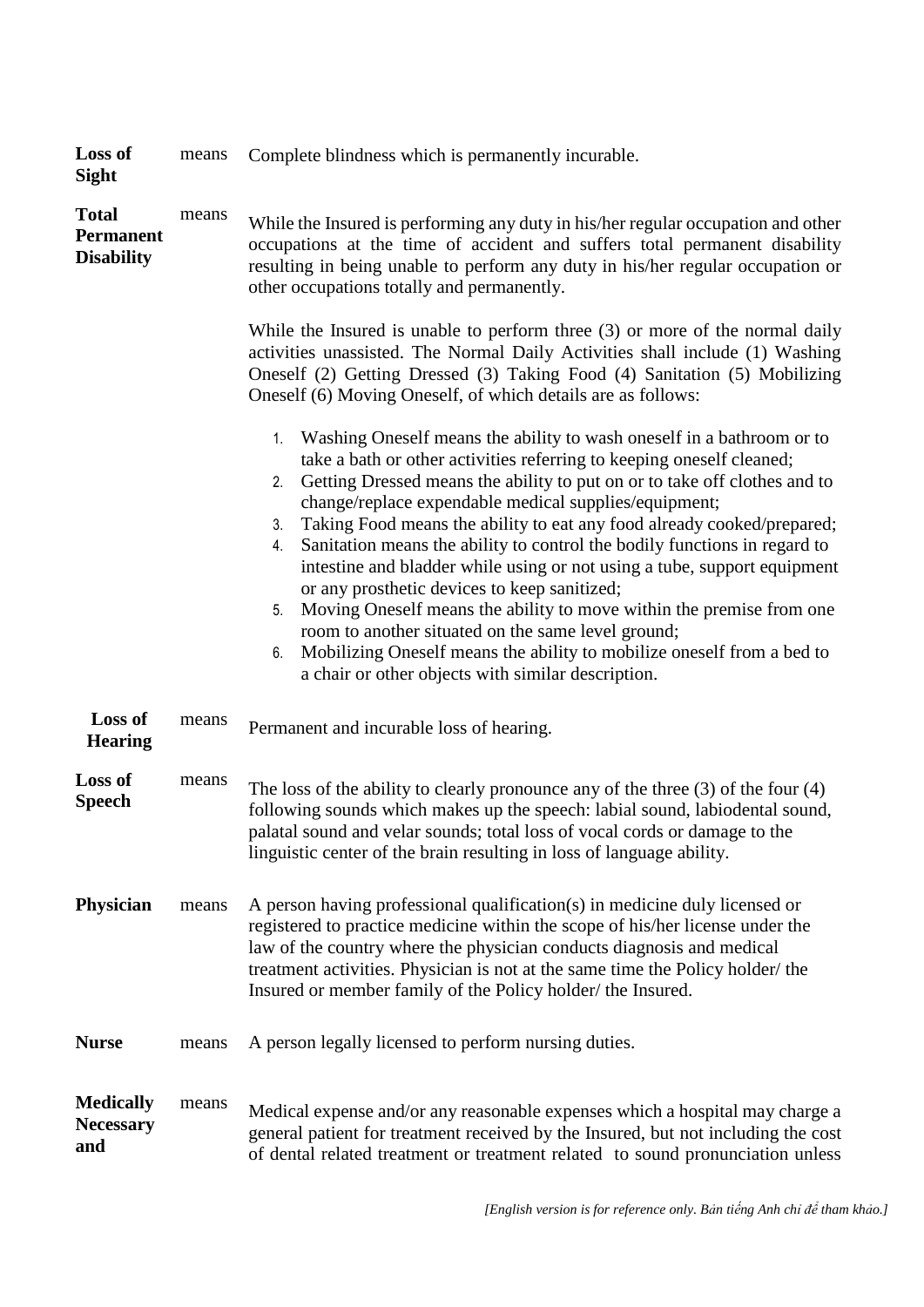| <b>Reasonable</b><br><b>Expenses</b>          |       | caused by accident, and not including any expenses for Emergency Medical<br>Evacuation and Repatriation and Repatriation of Mortal Remains (if any).                                                                                                                                                                                                                                                                                                                                                                       |  |
|-----------------------------------------------|-------|----------------------------------------------------------------------------------------------------------------------------------------------------------------------------------------------------------------------------------------------------------------------------------------------------------------------------------------------------------------------------------------------------------------------------------------------------------------------------------------------------------------------------|--|
| <b>In-Patient</b>                             | means | A person who needs to be admitted for medical treatment in hospital or<br>medical facilities for a period of not less than six (6) consecutive hours<br>providing such person being registered as an in-patient by diagnosis and advice<br>of a physician based on indication of medical standard and for a duration that is<br>suitable for the treatment of injury or sickness. This includes the event where<br>the person is admitted as an in-patient and suffers loss of life before the $six(6)$<br>hours complete. |  |
| Family<br><b>Members</b>                      | means | Spouse of the Insured, parents of the Insured, parents of the spouse of the<br>Insured, children or siblings of the Insured                                                                                                                                                                                                                                                                                                                                                                                                |  |
| <b>Serious</b><br>injury or<br><b>Serious</b> | means | Whenever applied to the Insured Person, one which requires treatment by a<br>Physician or one which results in the Insured Person being certified by that<br>Physician as unfit to travel or continue with his/her original Trip.                                                                                                                                                                                                                                                                                          |  |
| illness                                       |       | When applied to the immediate family member, an Injury or Sickness requires<br>treatment by a Physician and being certified by that Physician as dangerous to<br>life and required to be admitted for treatment in hospital.                                                                                                                                                                                                                                                                                               |  |
| <b>Public</b><br>transport-<br>ation          | means | Any licensed and scheduled land, sea or air transport which has fixed and<br>established routes and which any member of the public can join at a recognised<br>stop and pay a fare. This excludes taxis.                                                                                                                                                                                                                                                                                                                   |  |
| <b>Natural</b><br><b>Perils</b>               | means | Perils arising from natural causes giving rise to loss of or damage to residence,<br>including forest fire, flood, windstorm, earthquake, tsunami, hail and rock or<br>landslide.                                                                                                                                                                                                                                                                                                                                          |  |
| <b>Personal</b><br>effects                    | means | Properties carried on the Insured on the trip which are not stated in the<br>Exclusions.                                                                                                                                                                                                                                                                                                                                                                                                                                   |  |
| Household<br>effects                          | means | Household items which are not normally carried by a person on a trip, such as<br>clothing items not necessary for the trip, kitchen utensils, household<br>appliances.                                                                                                                                                                                                                                                                                                                                                     |  |
| <b>Souvenirs</b>                              | means | Items of Symbol or memorabilia for a special event or place or anything<br>merchandized or given as a souvenir.                                                                                                                                                                                                                                                                                                                                                                                                            |  |
| <b>Jewelry</b>                                | means | Items worn as decorative items on a person such as rings, bracelets, necklaces,<br>armillary, earring, pendant                                                                                                                                                                                                                                                                                                                                                                                                             |  |
| <b>Baggage</b>                                | means | Baggage carrying clothes or personal items required for use while travelling<br>but not including wallet, purse, backpack not being used for carrying clothes or<br>personal items in place of a baggage, or bags for general use which is not<br>travelling baggage.                                                                                                                                                                                                                                                      |  |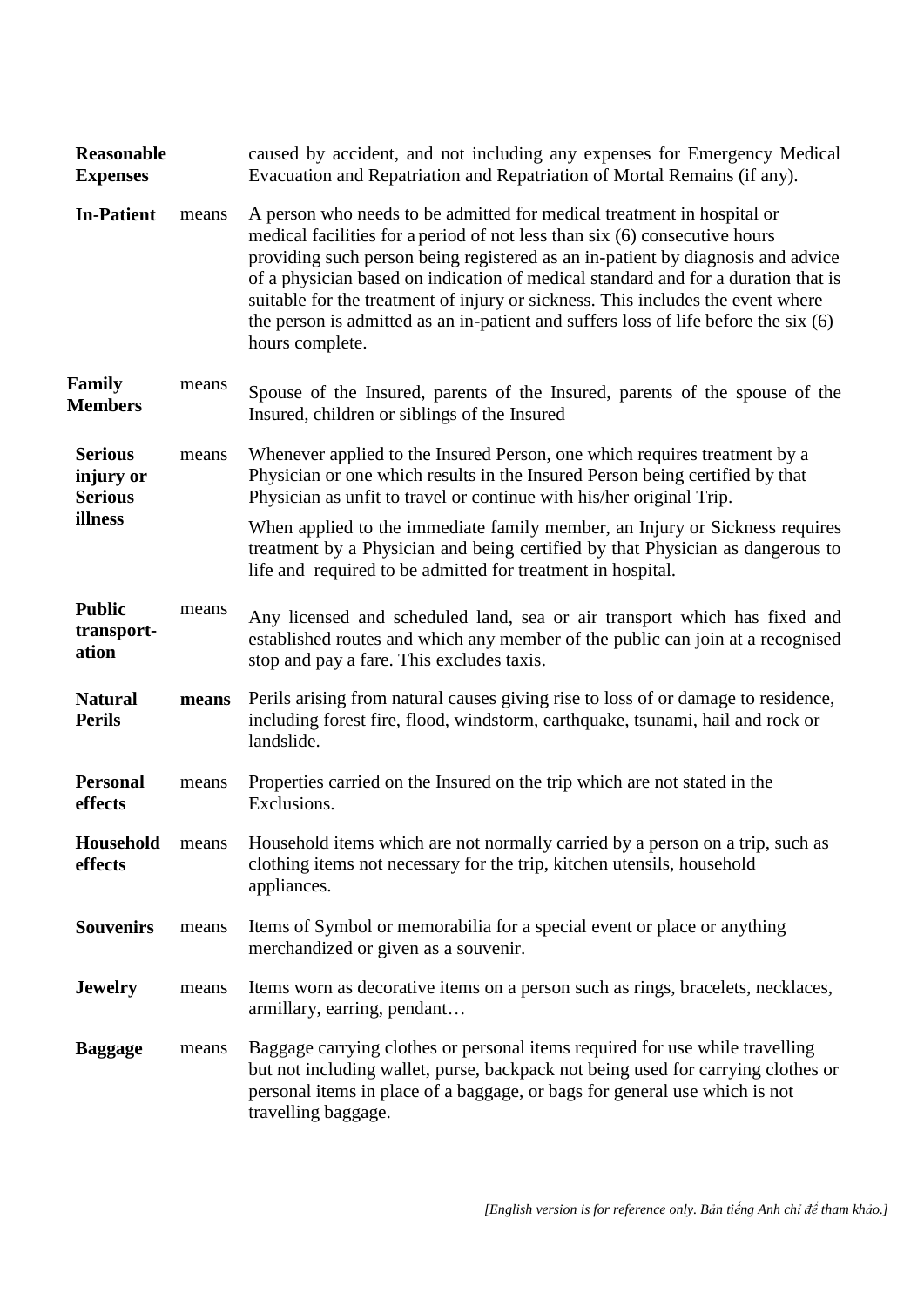| <b>Third party</b> | means | Any person excluding the Insured Person's family member or person(s)<br>regularly living with the Insured Person, employees of the Insured Person<br>during the period of service and any person travelling with the Insured Person. |
|--------------------|-------|--------------------------------------------------------------------------------------------------------------------------------------------------------------------------------------------------------------------------------------|
| Laptop             | means | A complete lap-top including accessories or attachments that come as standard<br>equipment with the lap-top, excluding handheld computer or any other digital<br>mobile devices or smart devices of any kind.                        |
| <b>Hijack</b>      | means | Seize or control of an aircraft by force or violence or threats to use force or<br>violence for a malicious intent.                                                                                                                  |
| Golf<br>equipment  | means | Golf clubs and golf bag provided such equipment are contained in a golf-bag<br>container and/or a golf bag specially designed for travelling.                                                                                        |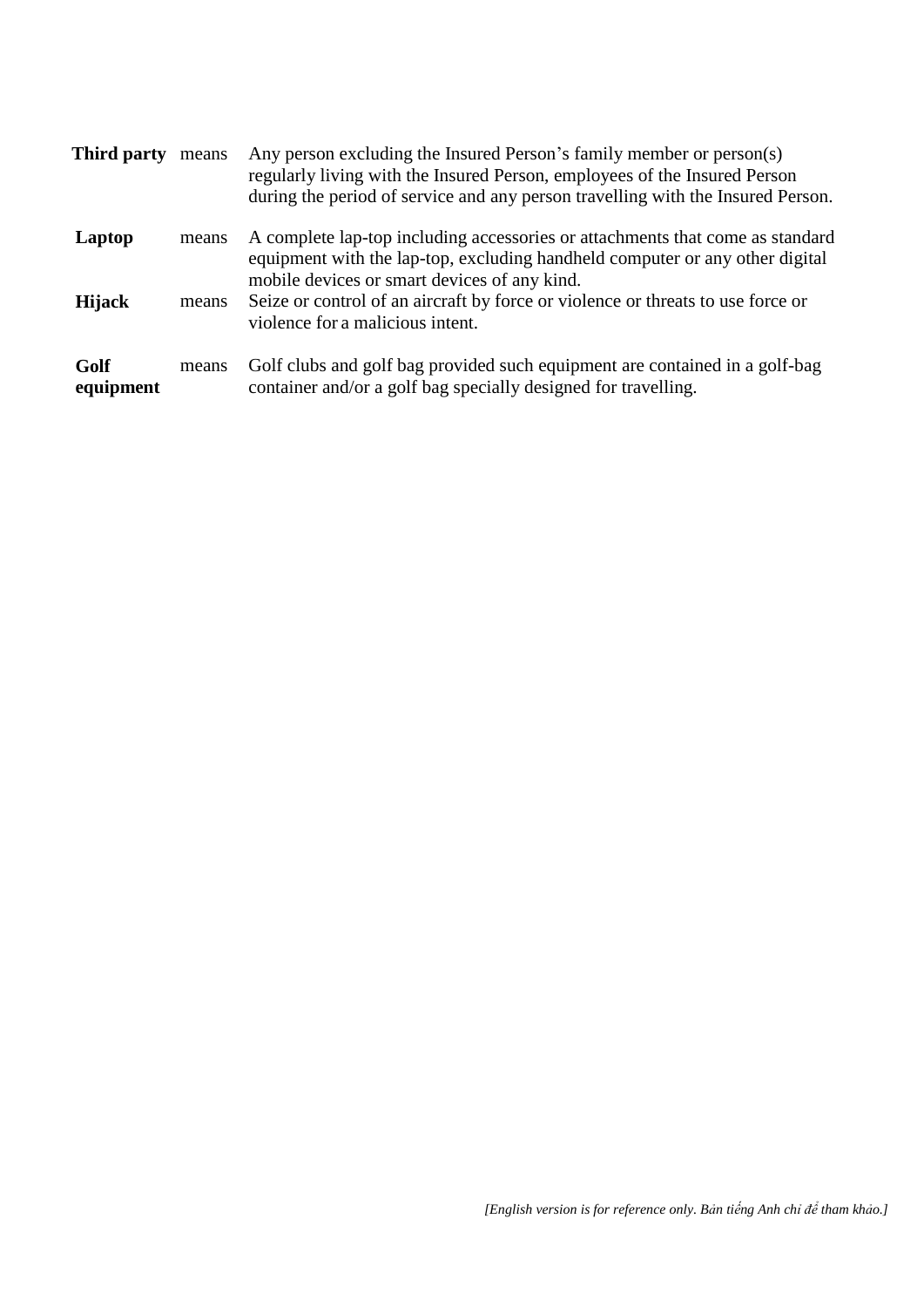## **SECTION II: GENERAL CONDITIONS**

#### **1. Insurance Contract**

The agreement between the Policy Holder and the Company; the Policy Holder shall pay the insurance premium and the Company shall indemnify in case of insured event under the Insurance Contract.

The Insurance Contract includes: Policy wording; Insurance Benefit, Proposal form (if any), Schedule/Certificate of Policy which is an evidence of concluding the Insurance Contract, Endorsements and other agreements (if any). Any changes of wordings in the insurance contract must be agreed by the Company and formally noted in the Insurance Policy or Endorsements for such changes to be valid.

The Company has the right to laterally cancel the Insurance Contract and to collet premium for the period until the time of cancellation if the Policy Holder:

a) Deliberately provides a false information for the purpose of entering into the Insurance Contract to receive insurance money or to be indemnified.

b) Fails to perform the duty of providing information for the Company about the circumstances which may increase the risks or create more liabilities for the Company during the contractual period as per the Company's request, pursuant to the Law on Insurance Business.

#### **2. Period of Insurance**

The period of each trip of the Insured shall commence and expire within the Period of Insurance as stated in the Schedule/ Certificate or Policy.

Insurance coverage shall commence two (2) hours before the Insured departs from Vietnam (or the place as stated in the Schedule/Certificate or the Policy) or at the date and time specified in the Schedule, whichever comes later and shall continue until the Insured shall return to his/her residence within Vietnam (or the place as stated in the Schedule/Certificate or the Policy) or within two (2) hours after arrival in Vietnam (or the place as stated in the Schedule/Certificate or the Policy) or until the expiry of the insurance whichever comes first (unless specified otherwise in this Policy).

In case the Insured is admitted to receive medical treatment during the Period of Insurance and it is necessary for the Insured to receive continuous medical treatment as in-patient, this Policy shall extend to cover until the Insured is discharged from hospital or other medical care facilities admitted, but to the maximum limit of the Benefit of Medical Expense.

#### **3. Notification of Accident**

The Policy Holder, the Insured, the Beneficiary or their representative as the case may be must inform the Company and/or MSIG Assist without delay of any injury sustained. In case of loss of life, the Company and/or MSIG Assist must be notified immediately unless it can be proven that there is practical reason for the failure to do so and the notification has been made as early as possible.

## **4. Claim Notification and Claim Documents**

In claiming for compensation, the Policy Holder, the Insured, the Beneficiary or their representative as the case may be, at own expense, must submit all necessary evidences (as requested by the Company) to the Company within thirty (30) days from the occurrence of the insured event.

However, the failure to file claim within the specified time line shall not diminish the rights of the Insured to claim if it can be proven that there is practical reason for the failure to do so and the claim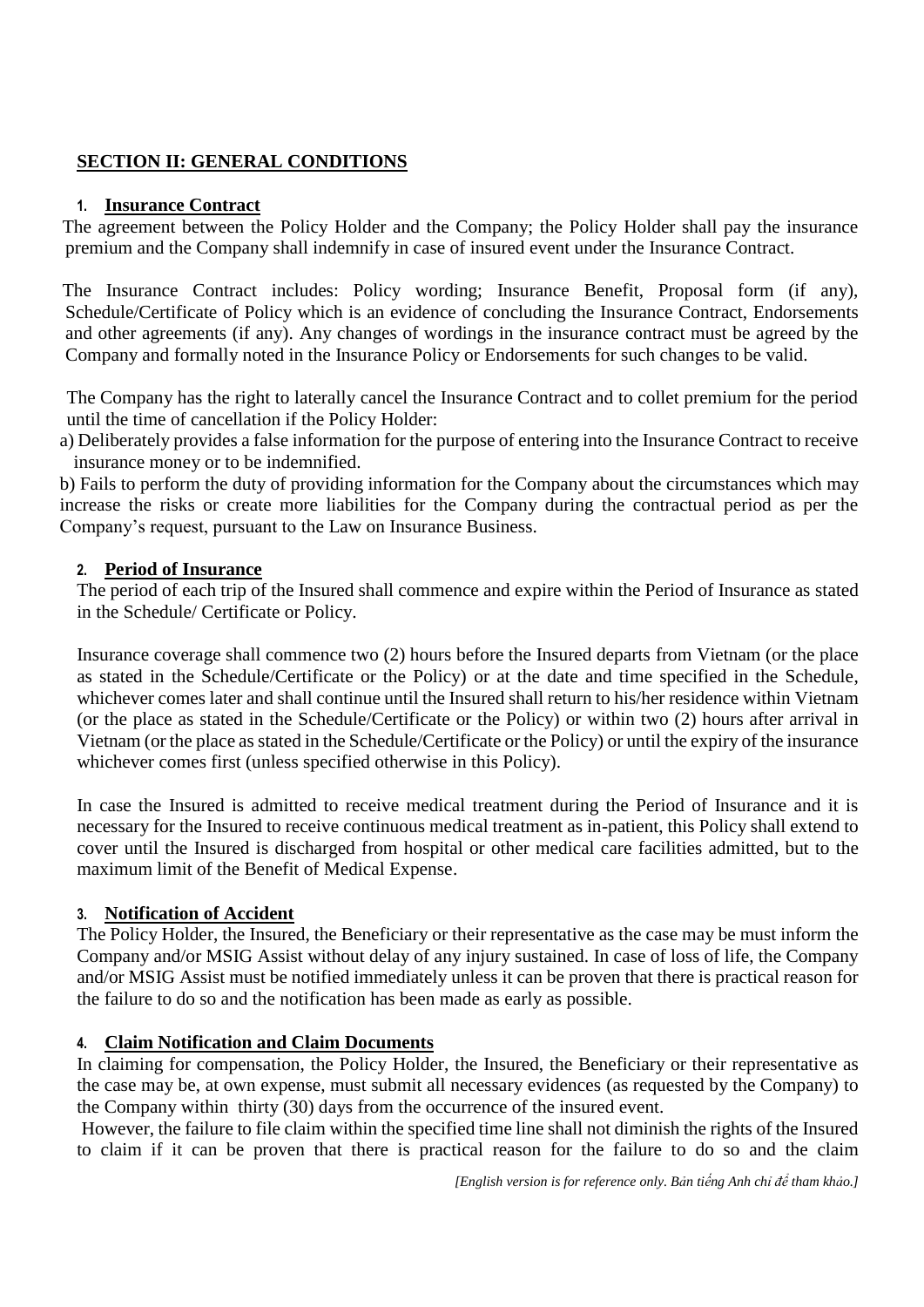indemnification has been made as early as possible.

4.1 Claim documents for Loss of Life Benefit (or Double Limit Cover Benefit)

- 1. A completed claim form of the Company
- 2. A Death Certificate.
- 3. A copy of the autopsy report, certified by the Case Officer or issuing authority.
- 4. A copy of the police report, certified by the Case Officer.
- 5. A copy of the Identity Card and the House Registration of the Insured stating the Insured is "deceased".
- 6. A copy of the Identity Card and the House Registration of the Beneficiary.
- 7. Copies or original versions of legal documents of the legal heir (legal Beneficiary).
- 8. A copy of the Insured's Passport (including full immigration and migration parts) Boarding pass (or a pass for boarding other means of transportation) and airplane ticket (or a ticket for other means of transportation).

## 4.2 Claim documents for Dismemberment or Loss of Sight or Loss of Speech or Hearing or Total Permanent Disability

- 1. A completed claim form of the Company
- 2. A report of the Board of Medical Examiners/Board of attending Physicians certifying the Insured has suffered from total permanent disability or dismemberment or loss of sight, or loss of speech or hearing.
- 3. A police report or proceedings about the accident which results in injury on the Insured.
- 4. Medical records about post-accident treatment
- 5. A copy of the Insured's Passport (including full immigration and migration parts)
- 6. Boarding pass (or a pass for boarding other means of transportation) and airplane ticket (or a ticket for other means of transportation.
- 4.3 Claim documents for Medical Expense
	- 1. A Completed Claim Form of the Company.
	- 2. A Physician's Report stating the symptoms, diagnosis and the treatment given.
	- 3. Original Receipt of the Medical bills showing details of date, names of medicines, quantities and doses
	- 4. Original Financial Invoice with a schedule of incurred expenses
	- 5. A copy of the Insured's Passport (including full immigration and migration parts)
	- 6. Boarding pass (or a pass for boarding other means of transportation) and airplane ticket (or a ticket for other means of transportation.

## 4.4 Claim notification and Claim documents for Emergency Medical Evacuation and Repatriation

The Insured or the Beneficiary or their representative as the case may be shall notify the authorized representative of the Company (MSIG Assist) for the arrangement of the evacuation or repatriation, or submit the following evidence to the Company within thirty (30) days from the date of discharge of the Insured from the hospital or other medical care facility of the Insured, per contact details provided as attachment to this Policy

- 1. A completed Claim Form of the Company
- 2. Nomination of a Physician's for Emergency Medical Evacuation and/ or Health Certificate for repatriation.
- 3. A Physician's Report stating the symptoms, diagnosis and the treatment given.
- 4. The Carrier's Report of Emergency Medical Evacuation and Repatriation
- 5. Original Financial Invoice with a schedule of incurred expenses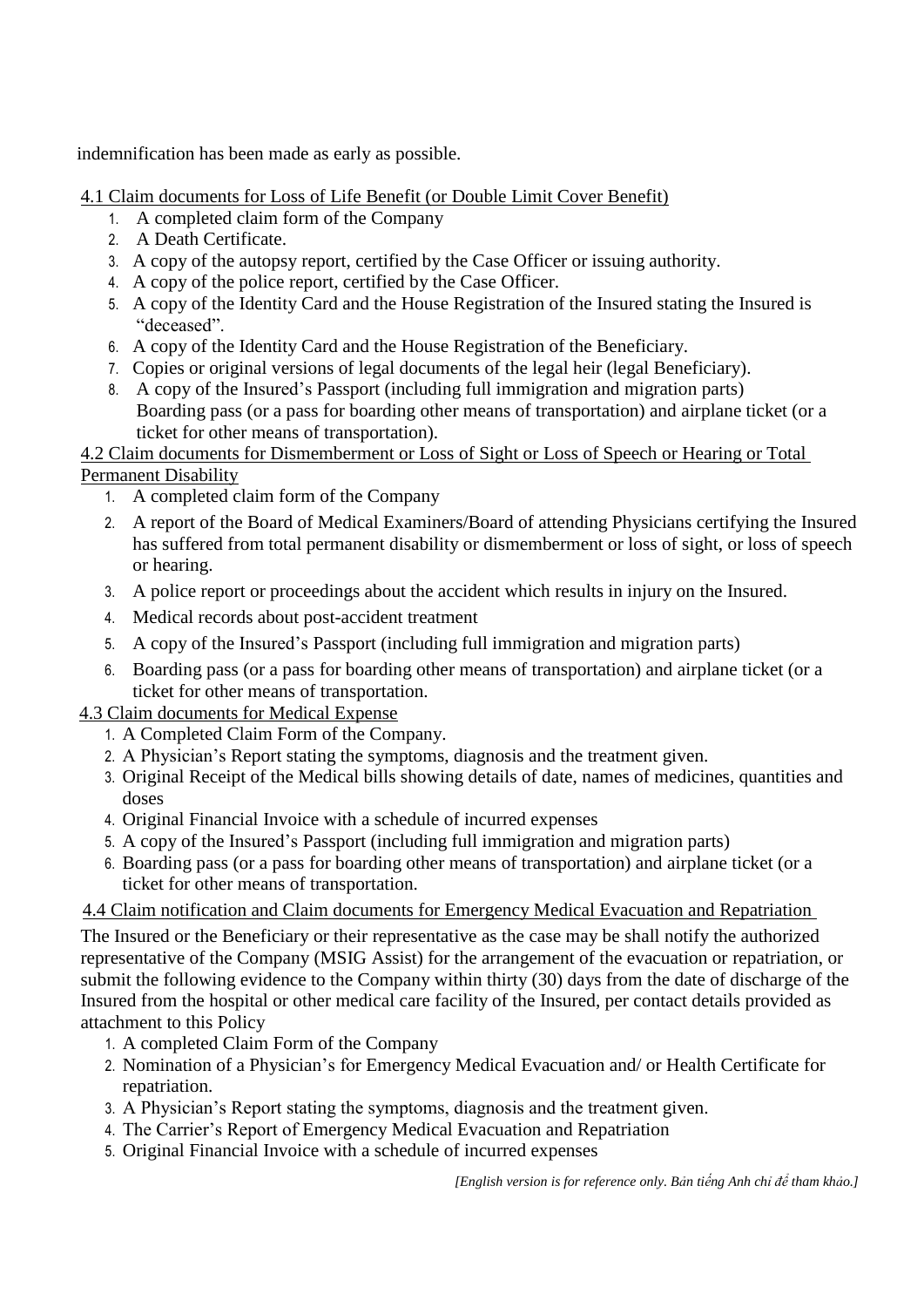A copy of the Insured's Passport (including full immigration and migration parts)

6. Boarding pass (or a pass for boarding other means of transportation) and airplane ticket (or a ticket for other means of transportation).

# 4.5 Claim Documents for Repatriation of Mortal Remains

In the event the Policy Holder or the Beneficiary has made advance payment for the cost of the repatriation of the Insured's mortal remains or cremains, the Policy Holder, the Beneficiary or his/her representative as the case may be must submit the following evidence to the Company within thirty (30) days from the date of death of the Insured

- 1. A Completed Claim Form of the Company.
- 2. A Death Certificate.
- 3. A copy of the autopsy report.
- 4. A copy of the police report.
- 5. A copy of the Identity Card and the House Registration of the Insured stating the Insured is "deceased".
- 6. A copy of the Passport of the Insured.
- 7. A copy of the Identity Card and the House Registration of the Beneficiary.
- 8. Copies or original versions of legal documents of the legal heir (legal Beneficiary).
- 9. A copy of the Insured's Passport (including full immigration and migration parts)
- 10. Boarding pass (or a pass for boarding other means of transportation) and airplane ticket (or a ticket for other means of transportation).
- 4.6 Claim Documents for Hospital Visitation, Compassionate Visitation, or Child guard
	- 1. A Completed Claim Form of the Company.
	- 2. Medical records of the Insured
	- 3. Original Financial Invoice with a schedule of incurred expenses
	- 4. Invoice and copies of plane or train tickets or other appropriate modes of transportation of family members or friends of the Insured to visit him/her, or to arrange funeral, or to attend to the children of the Insured.
	- 5. Death Certificate (in case the Insured has passed away)
	- 6. A copy of the Insured's Passport (including full immigration and migration parts)
	- 7. Boarding pass (or a pass for boarding other means of transportation) and airplane ticket (or a ticket for other means of transportation).

## 4.7 Claim Documents for Hospital Confinement Benefit

- 1. A completed Claim Form of the Company.
- 2. A Physician's Report stating the symptoms, diagnosis and the treatment given.
- 3. Summary of medical records/ medical treatment records of the Insured.
- 4. Discharge Certificate indicating the dates and time of being admitted to and discharged from the hospital.
- 5. Certificate of Surgery or Medical Procedure in case treatment is given in the form of surgery.
- 6. Original Invoice of the overseas hospital.
- 7. Original Invoice of the hospital in Vietnam (if any)
- 8. A copy of the Insured's Passport (including full immigration and migration parts)
- 9. Boarding pass (or a pass for boarding other means of transportation) and airplane ticket (or a ticket for other means of transportation.

## 4.8 Claim Documents for Trip Cancellation or Postponement

- 1. A Completed Claim Form of the Company.
- 2. Receipts of the Travel Agency or Carrier, receipts for accommodations and meals, stating the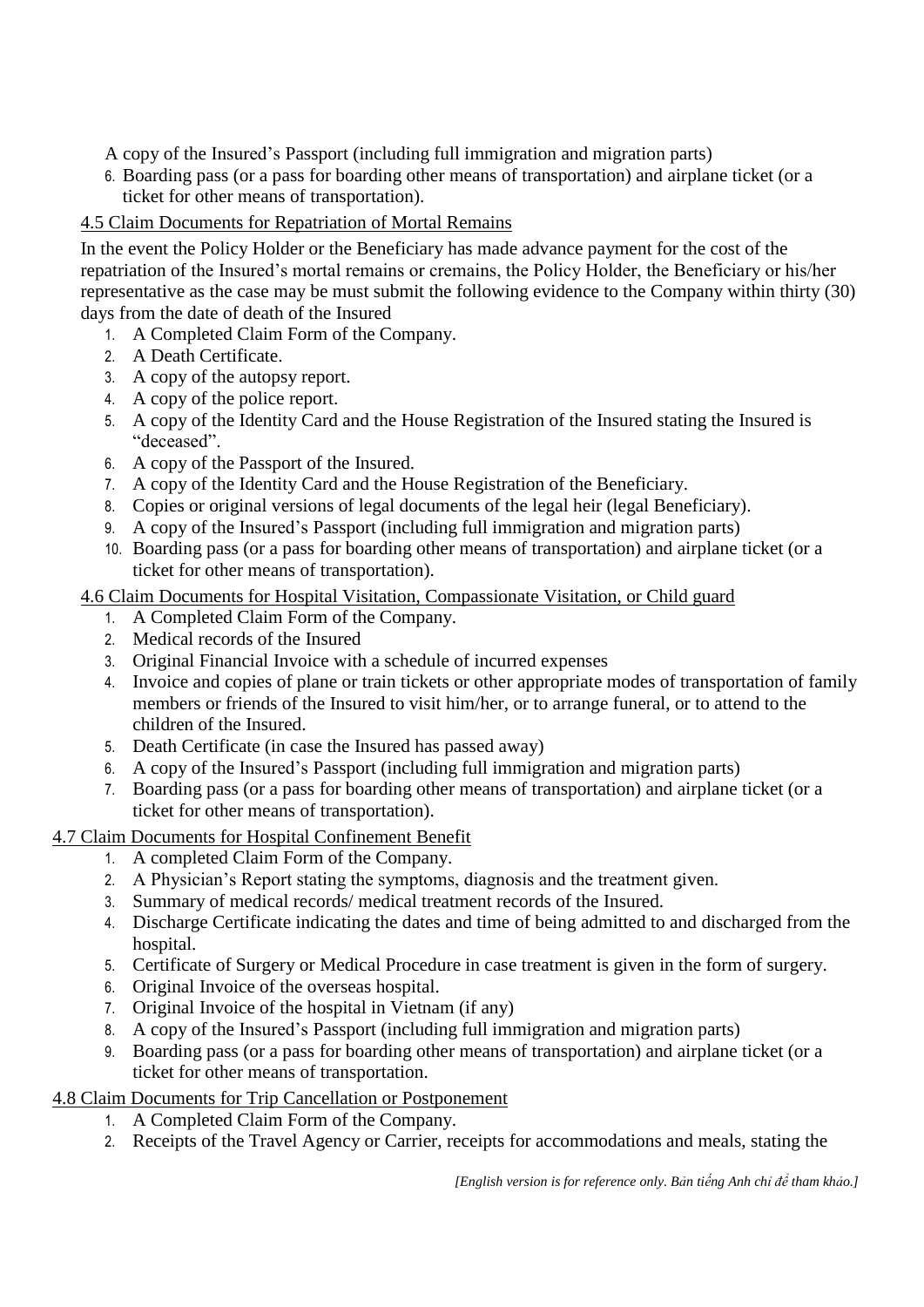amount paid.

- 3. A Physician's Report (in the case of Serious injury or Sickness of the Insured or of Family Members)
- 4. A Death Certificate (in the case of Death of the Insured or of Family Members)
- 5. A copy of the Insured's Passport (including full immigration and migration parts)
- 6. Boarding pass (or a pass for boarding other means of transportation) and airplane ticket (or a ticket for other means of transportation)
- 7. Other documents as necessarily required by the Company.

# 4.9 Claim Documents for Trip Curtailment

- 1. A Completed Claim Form of the Company.
- 2. A Physician's Report (in the case of trip curtailment due to Serious Injury or Sickness of the Insured or of Family Members).
- 3. A Death Certificate (in the case of Death of the Insured or of Family Members)
- 4. A copy of the Insured's Passport (including full immigration and migration parts)
- 5. Boarding pass (or a pass for boarding other means of transportation) and airplane ticket (or a ticket for other means of transportation)
- 6. Other documents as necessarily required by the Company.

# 4.10 Claim Documents for Flight Delay

- 1. A completed Claim Form of the Company.
- 2. A copy of the Insured's Passport (including full immigration and migration parts)
- 3. All the boarding passes and air tickets.
- 4. A letter certifying the flight delay issued by the responsible authority or the relevant commercial airline.
- 5. Other documents as necessarily required by the Company.

## 4.11 Claim Documents for Loss of or Damage to Baggage and/ or Personal Effects contained in the Baggage.

- 1. A completed Claim Form of the Company.
- 2. A letter certifying the loss or damage or "Property Irregularity Report" issued by the carrier or the hotel management specifying details of loss or damage in the case the loss or damage occurred while under care of the carrier or hotel.
- 3. A Police Report or Police Register issued by the local police.
- 4. A copy of the Insured's Passport (including full immigration and migration parts)
- 5. Boarding pass (or a pass for boarding other means of transportation) and airplane ticket (or a ticket for other means of transportation)
- 6. Other documents as necessarily required by the Company.

## 4.12 Claim Documents for Baggage Delay

- 1. A completed Claim Form of the Company.
- 2. A copy of the Insured's Passport (including full immigration and migration parts)
- 3. A letter certifying the baggage delay issued by the carrier.
- 4. Boarding pass (or a pass for boarding other means of transportation) and airplane ticket (or a ticket for other means of transportation)
- 5. Other documents as necessarily required by the Company.

# 4.13 Claim Documents for Personal Liability

- 1. A completed Claim Form of the Company.
- 2. A copy of the Insured's Passport (including full immigration and migration parts)
- 3. Photographs (if any) and evidence showing the loss or damage occurred to the Third Party.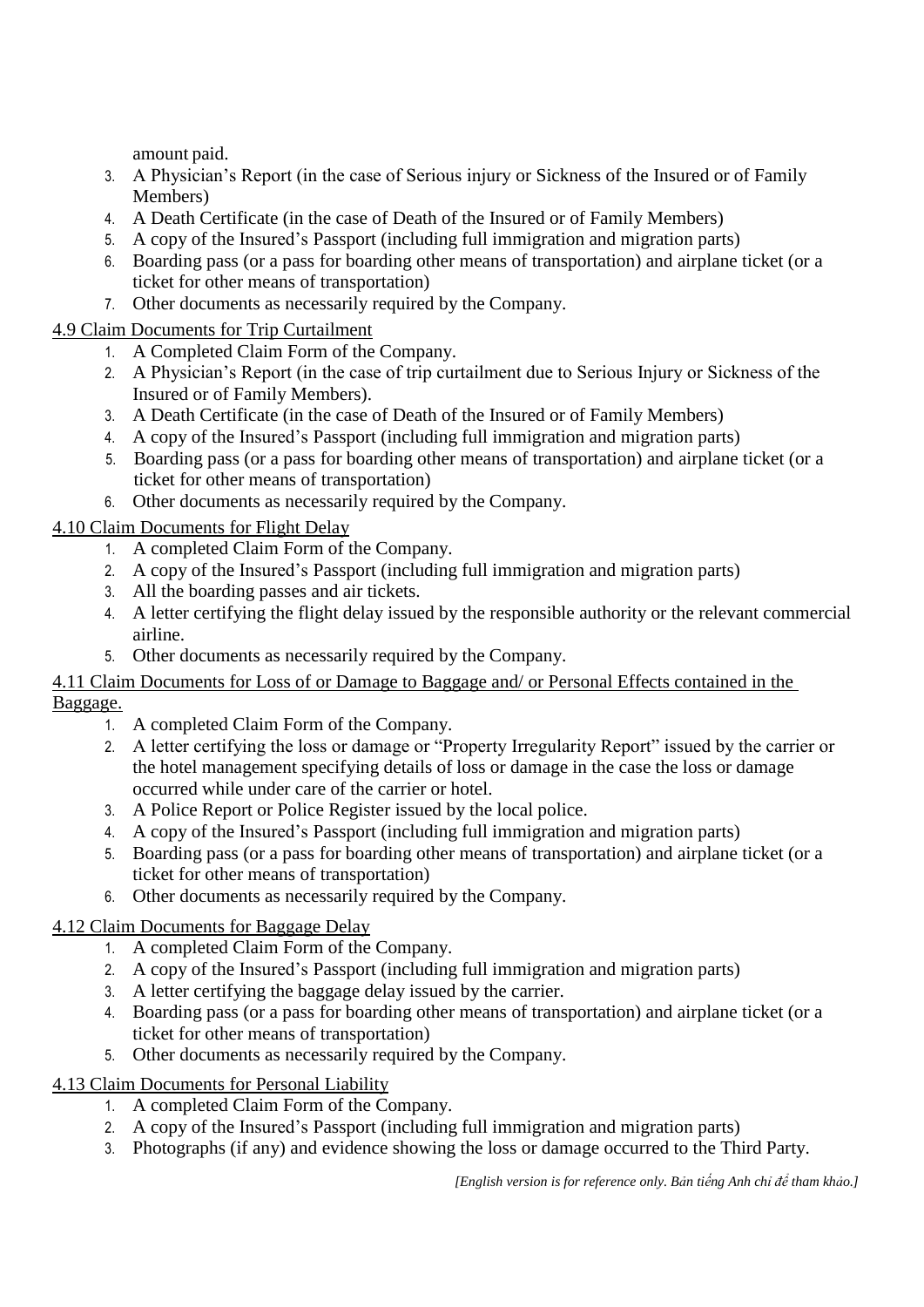- 4. A Physician's Report and copy of the medical treatment receipts in the case of bodily injury of the Third Party.
- 5. Receipts for the repair work in the case of property damage of a Third Party or receipts for the replacement items in the case of lost property.
- 6. Other documents as necessarily required by the Company.

# 4.14 Claim Documents for Loss of or Damage to Personal Money

- 1. A completed Claim Form of the Company.
- 2. A letter certifying the loss issued by the hotel's management with details of the loss or damage.
- 3. A Police Report or Police Register issued by the local police.
- 4. Evidence of money exchange or the purchase of traveler's cheques (if any).
- 5. A copy of the Insured's Passport (including full immigration and migration parts)
- 6. Other documents as necessarily required by the Company.
- 4.15 Claim Documents for Loss of or Damage to Travel Documents
	- 1. A completed Claim Form of the Company.
	- 2. A letter certifying the loss issued by the hotel's management with details of the loss or damage.
	- 3. A Police Report or Police Register issued by the local police.
	- 4. Evidence of money exchange or the purchase of travelling cheques (if any).
	- 5. A copy of the Insured's Passport (including full immigration and migration parts).
	- 6. Other documents as necessarily required by the Company.

# 4.16 Claim Documents for Missing Connecting Flight

- 1. A completed Claim Form of the Company.
- 2. A letter certifying the travel misconnection and stating the reason of the misconnection issued by the carrier.
- 3. A copy of the Insured's Passport (including full immigration and migration parts)
- 4. Copies of all air tickets and board passes.
- 5. Other documents as necessarily required by the Company.

# 4.17 Claim Documents for Car Rental Excess

- 1. A completed Claim Form of the Company.
- 2. A copy of the Insured's Passport (including full immigration and migration parts)
- 3. The rental agreement of the car rental agency stating the excess amount to be responsible by the Insured imposed by the Insurance Contract of the car rental agency.
- 4. Other documents as necessarily required by the Company.

# 4.18 Claim Documents for Loss of or Damage to laptop

- 1. A completed Claim Form of the Company.
- 2. A letter certifying the loss or damage issued by the hotel management or the carrier specifying details of loss ordamage.
- 3. A Police Report or Police Register issued by the local police.
- 4. A copy of the Insured's Passport (including full immigration and migration parts)
- 5. Original receipts for purchase of the laptop or verification of the information of the laptop purchased from the Manufacturers/ Distributor ( with serial number and date of purchase clearly stated)
- 6. Other documents as necessarily required by the Company.

# 4.19 Claim Documents for Hijack

- 1. A completed Claim Form of the Company.
- 2. A copy of the Insured's Passport (including full immigration and migration parts)
- 3. Copies of all air tickets and boarding passes.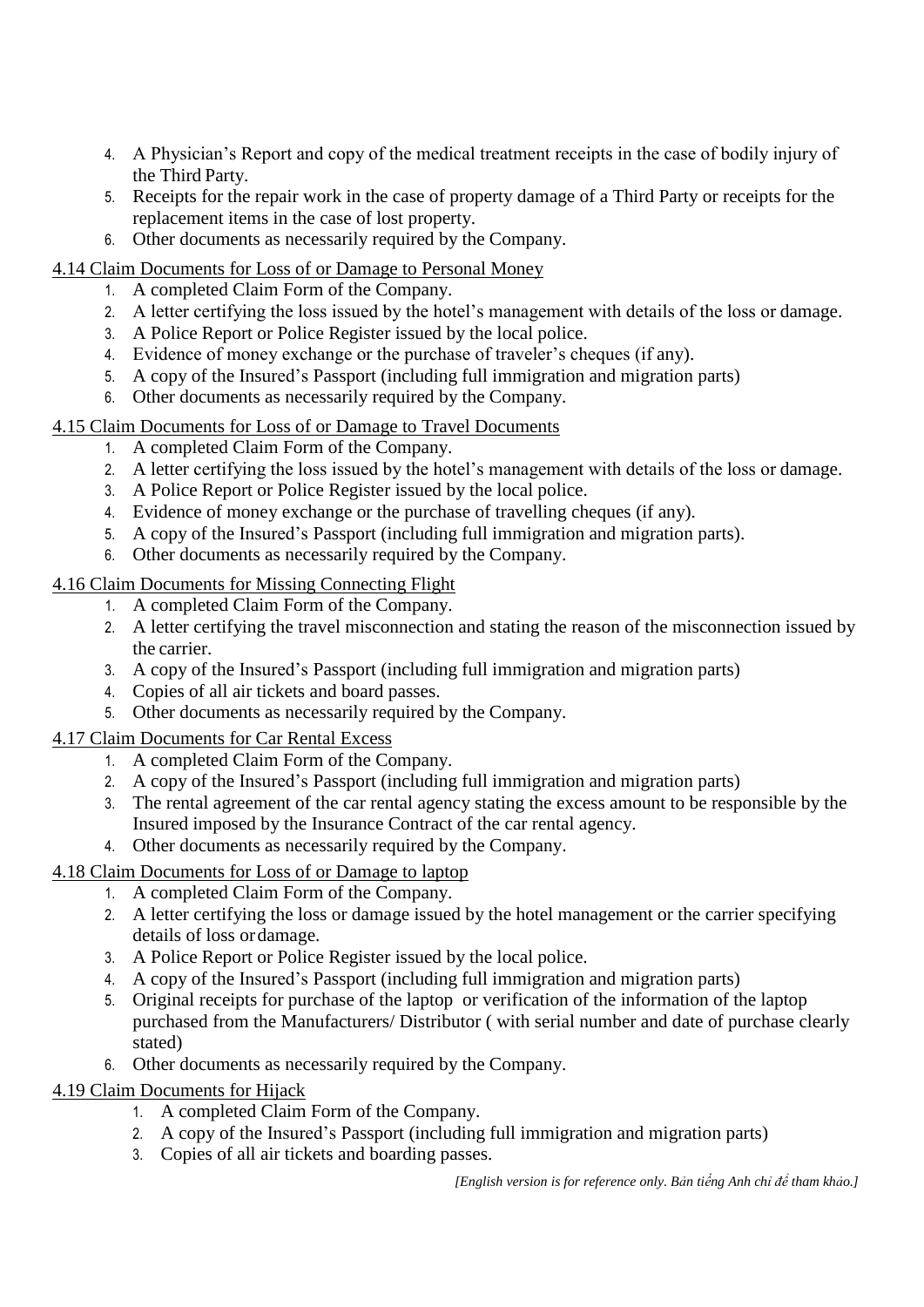- 4. Receipts of the actual expenses incurred.
- 5. Other documents as necessarily required by the Company.

# 4.20 Claim Documents for Emergency Telephone Charges

- 1. A copy of the Insured's Passport (including full immigration and migration parts)
- 2. Documents indicating emergency telephone charges (the applicable rate is the exchange rate of Vietcombank at the time stated in the Invoice)
- 3. Receipts of the actual expenses incurred.
- 4. Other documents as necessarily required by the Company.

# 4.21 Claim Documents for Golf Privileges

- 1. A completed Claim Form of the Company.
- 2. A letter certifying the loss or damage or "Property Irregularity Report" issued by the carrier or the hotel management specifying details of loss or damage in the case the loss or damage occurred while under care of the carrier or hotel.
- 3. A Police Report or Police Register issued by the local police.
- 4. A copy of the Insured's Passport (including full immigration and migration parts)
- 5. Certificate of the Hole-In-One certified (signed and stamped) by the golf course's management or the event's organizer.
- 6. Receipts of the expenses for the golf course that the Insured has paid.
- 7. Boarding pass (or a pass for boarding other means of transportation) and airplane ticket (or a ticket for other means of transportation)
- 8. Claim documents for loss of or damage to travel documents (if necessary)
- 9. Other documents as necessarily required by the Company.

# 4.22 Claim Documents for Overbooking Flight

- 1. A completed Claim Form of the Company.
- 2. A letter certifying overbooking issued by the carrier, stating the reasons for overbooking.
- 3. Original receipts of accommodation costs and carriage.
- 4. A copy of the Insured's Passport (including full immigration and migration parts)
- 5. Boarding pass (or a pass for boarding other means of transportation) and airplane ticket (or a ticket for other means of transportation)
- 6. Other documents as necessarily required by the Company.

# 4.23 Claim Documents for Emergency Purchase

- 1. A completed Claim Form of the Company.
- 2. Claim Documents for Loss of or Damage to Personal Effects.
- 3. A letter certifying the loss or damage or "Property Irregularity Report" issued by the carrier or the hotel management specifying details of loss or damage in the case the loss or damage occurred while under care of the carrier or hotel
- 4. A Police Report or Police Register issued by the local police.
- 5. A financial invoice of the item purchased.
- 6. A copy of the Insured's Passport (including full immigration and migration parts)
- 7. Boarding pass (or a pass for boarding other means of transportation) and airplane ticket (or a ticket for other means of transportation)
- 8. Other documents as necessarily required by the Company.

# 4.24 Claim Documents for the Travel Agent's termination of business Benefit

- 1. A completed Claim Form of the Company.
- 2. A copy of the Insured's Passport (including full immigration and migration parts)
- 3. Receipts of the expenses incurred relating to the flight for which the Insured has paid.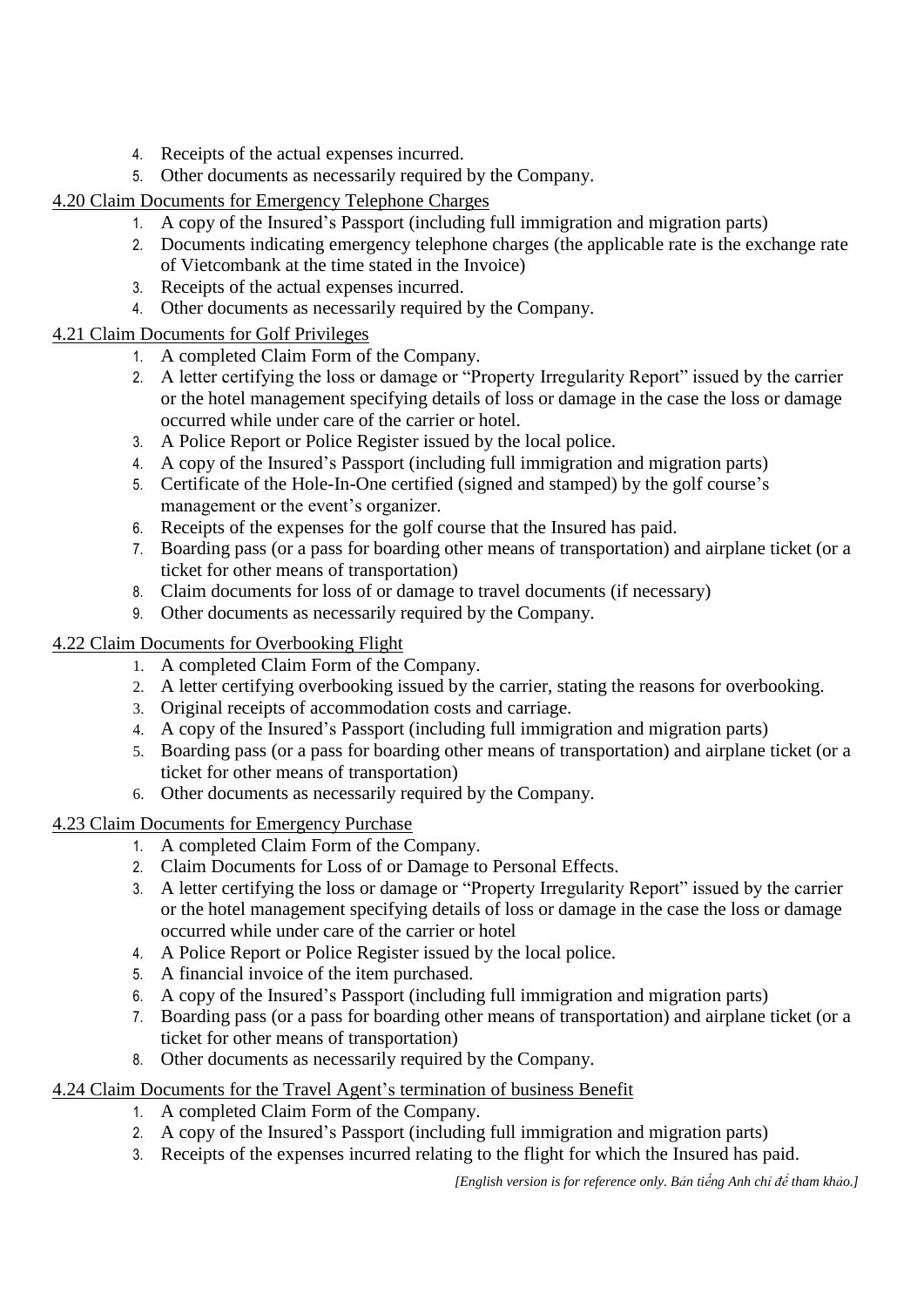- 4. All evidence of the interruption or cancellation due to Travel Agent's termination of business.
- 5. Boarding pass (or a pass for boarding other means of transportation) and airplane ticket (or a ticket for other means of transportation)
- 6. Other documents as necessarily required by the Company.

## 4.25 Claim Documents for Interruption/ Cancellation of hotel services

- 1. A completed Claim Form of the Company.
- 2. A copy of the Insured's Passport (including full immigration and migration parts)
- 3. Receipts of the actual expenses incurred.
- 4. All evidence of the bankruptcy, termination of work due to breach of law of the travel agent/ travel agency in Vietnam
- 5. Other documents as necessarily required by the Company.

## 4.26 Claim documents for Household Contents Benefit

- 1. A completed Claim Form of the Company.
- 2. A Police Report or Police Register issued by the local police.
- 3. A copy of the Insured's Passport (including full immigration and migration parts)
- 4. Other documents as necessarily required by the Company.

## **5. Claim Indemnification**

The Company shall pay claim within fifteen (15) days after the receipt of complete and proper proof of loss or damage. For compensation for loss of life, the Company shall pay to the Beneficiary, while other types of compensation shall be paid to the Insured.

## **6. Beneficiary under this Insurance Policy**

Beneficiary is a person or organization specified as Policy Holder in the Schedule of Policy to receive compensation.

In case the Insured is also the Beneficiary and the Insured dies or loses civil act capacity, the Company shall settle in accordance with the terms of Civil Law on representation and inheritance.

## **7. Payment of Premium and Adjustment of Premium**

The Policy Holder or the Insured must pay premium immediately when due or before the inception date of insurance coverage. For Single Trip Cover, the period of insurance contract commences and expires within the period of insurance as stated in the Schedule of Policy or the Insurance Certificate. The Company shall calculate premium based on the actual number of Insured(s) as declared by the Policy Holder or the Insured to the Company at the commencement of the insurance contract.

## **8. Cancellation of Insurance Policy**

The Insurance Policy shall become invalid in case the Policy Holder or the Insured fails to pay the full insurance premium within the agreed premium payment warranty period, in compliance with the requirements of the laws.

Cancellation of Insurance Policy by either party shall be cancellation of the whole Insurance Policy. Cancellation of individual Insurance Benefits or any parts thereof during the Insurance Period cannot be made.

*[English version is for reference only. Bản tiếng Anh chỉ để tham khảo.]* Cancellation of Insurance Policy for Single Trip Cover after the Company has issued the Policy shall be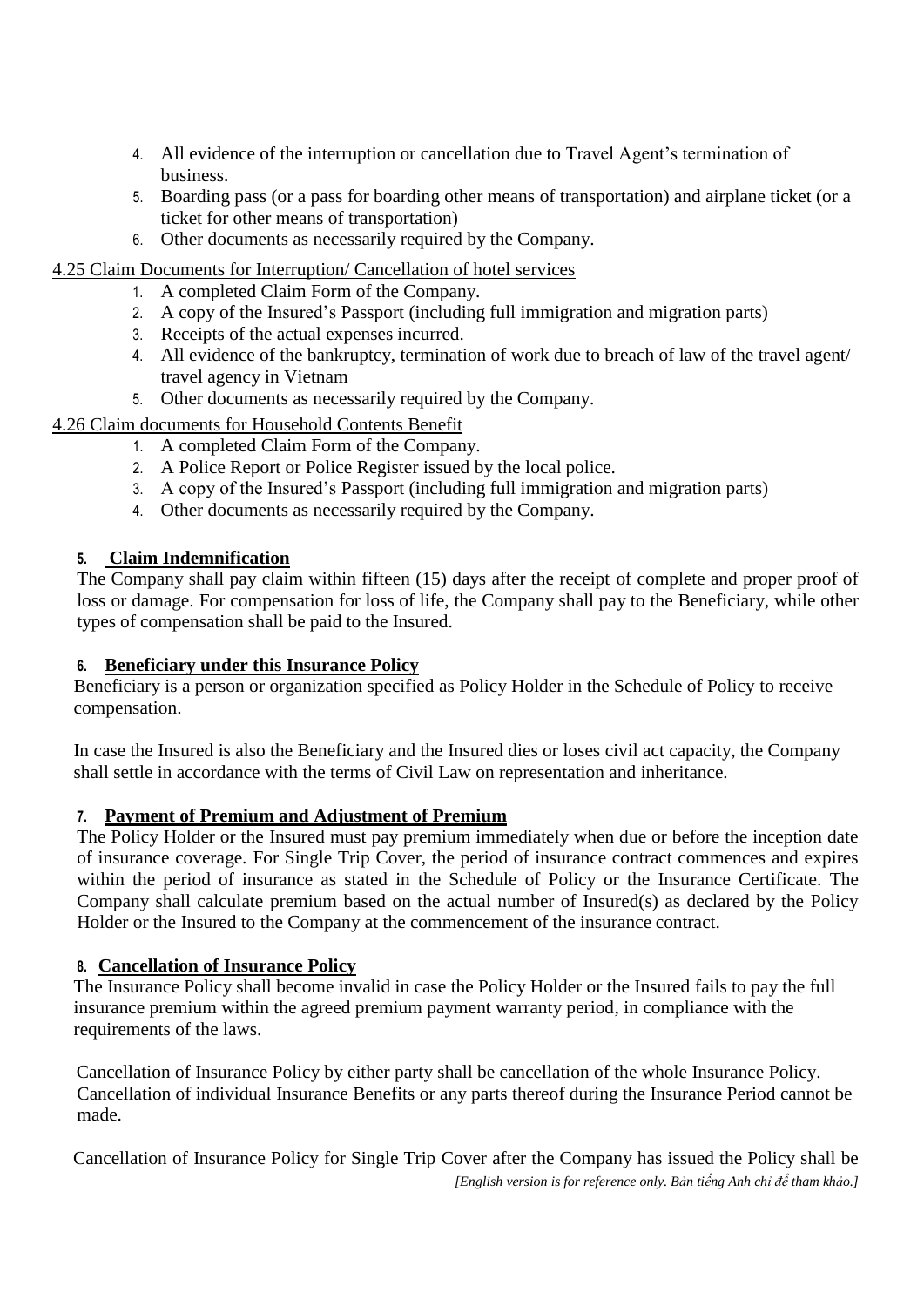without any premium refund, except in case the Insured is not granted Visa subject to evidence issued by relevant Embassy is provided and the Insured notifies the Company prior to the inception date of the Policy, the Company shall refund 100% premium to the Insured.

If it is evident to the Company that the Policy Holder or the Insured acts in dishonesty for self or others to obtain benefit from this insurance, the Company shall have the right to terminate this Policy at any time by giving a written notice and the coverage of this Policy is to cease immediately. In such case, the Company shall refund premium in proportion with the remaining Period of Insurance.

In all cases, the cancellation of the Insurance Contract shall be subject to the requirements of prevailing laws.

#### **9. Law and jurisdiction**

The applied laws and jurisdiction (if any) is the laws and jurisdiction of the Socialist Republic of Vietnam.

## **10. Arbitration**

In the event there is any difference, dispute or claim under this Policy between the Claimant and the Company and if the claimant requests and wishes that such difference or dispute be settled by arbitration, the Company will agree to allow for a ruling by arbitration in accordance with the regulations of the Office of Insurance Commission.

## **11. Rights and obligations of the parties**

11.1 Rights and Obligations of the Company

1) The Company has the right to:

- Collect premium as agreed in the Insurance Contract.

- Request the Policy Holder to provide fully and honestly the information relating to the concluding and performance of the Insurance Contract.

- Unilaterally cancel the Insurance Contract in accordance with the Law on Insurance Business.

- Refuse to pay compensation for the Beneficiary or refuse to indemnify the Insured in cases not within the scope of coverage or being excluded as agreed in the Insurance Contract.

- Request the Insured to implement measures to prevent and minimize loss and damage in accordance with regulations of law.

- Request the third party to reimburse the amount of compensation the Company has indemnified the Insured for the loss and damage caused by the third party to property and civil liability.

- Other rights in accordance with the regulations of law and this Policy.

2. The Company is obliged to:

- Explain to the Policy Holder about the terms and conditions of insurance; rights and obligations of the Policy Holder.

- Issue an Insurance Certificate for the Policy Holder after the insurance contract has been concluded.

- Pay compensation to the Beneficiary or indemnify the Insured in a timely manner after the occurrence of the insured event.

- Other obligations in accordance with the regulations of law and this Policy.

11.2 Rights and Obligations of the Policy Holder

1) The Policy Holder has the right to: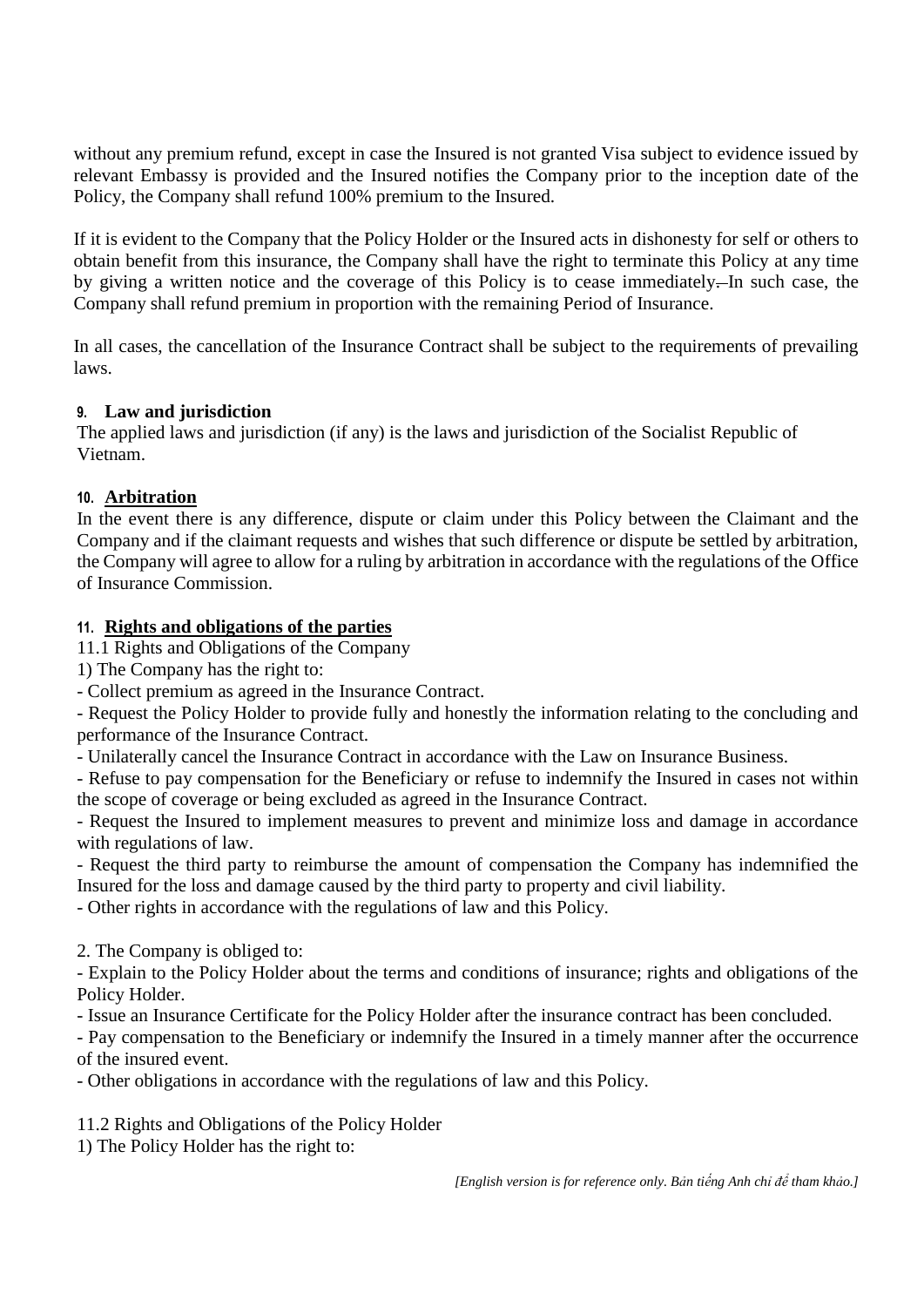- Select an insurance company in Vietnam to purchase insurance.

- Request the Company to explain the terms and conditions of insurance and issue an Insurance Certificate.

- Unilaterally cancel the Insurance Contract in accordance with the Law on Insurance Business.

- Request the Company to pay compensation to the Beneficiary or indemnify the Insured in a timely manner after the occurrence of the insured event.

- Assign the Insurance Contract in accordance with the agreement of the Insurance Contract or the regulations of law.

- Other rights in accordance with the regulations of law and this Policy.

2) The Policy Holder is obliged to:

- Pay premium in full, within the time limit and with the method as agreed in the Insurance Contract.

- Declare honestly and in full all the facts related to the Insurance Contract as required by the Company.

- Notify the Company about the circumstances which may increase the risks or create more liabilities for the Company during the contractual period as per the Company's request.

- Notify the Company about the occurrence of insured event as agreed in the Insurance Contract.

- Implement measures to prevent and minimize loss and damage in accordance with regulations of law.

- Other obligations in accordance with the regulations of law and this Policy.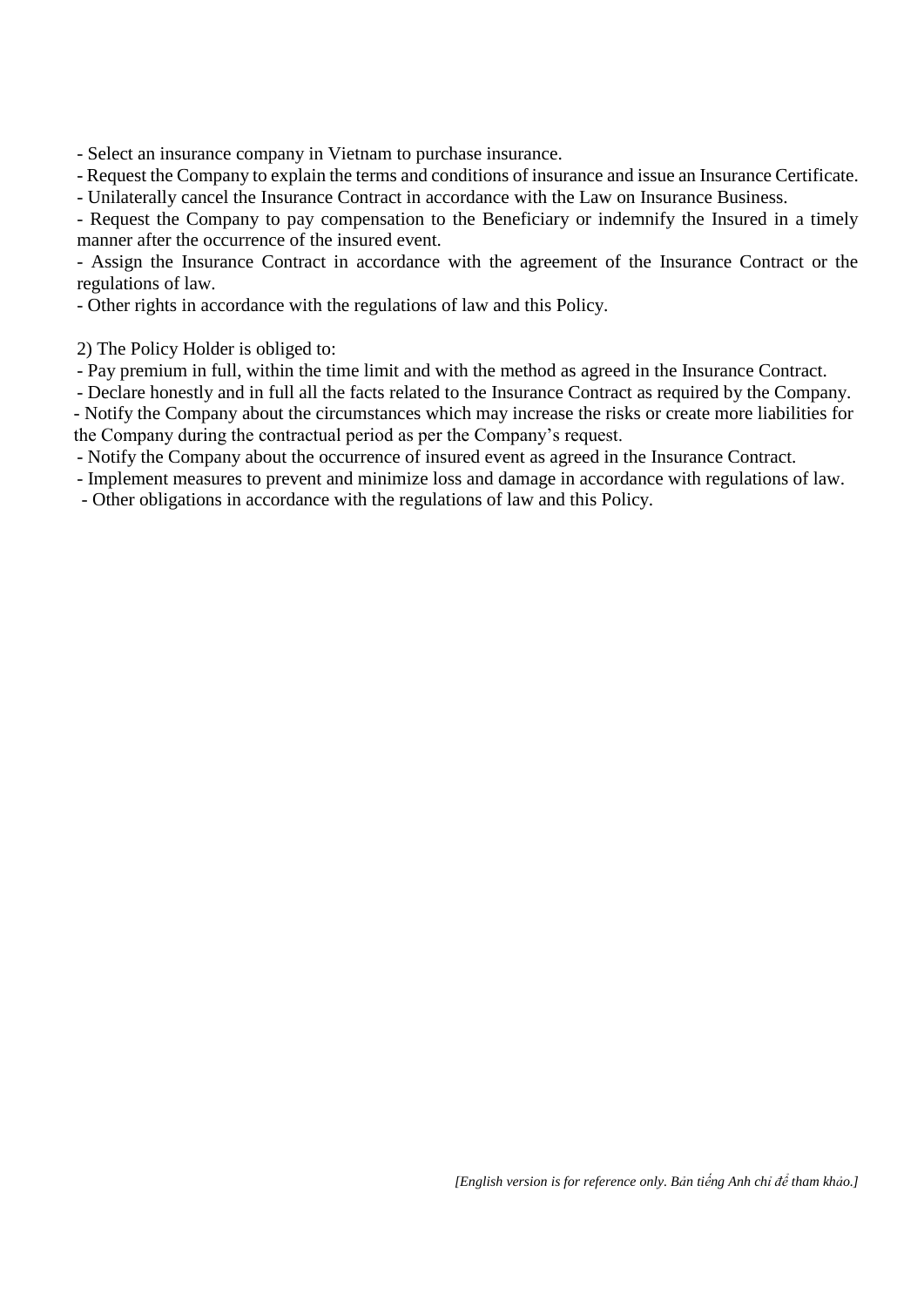## **SECTION III: INSURANCE BENEFITS**

Whilst the Policy is being in force under the terms, Insurance Benefits, exclusions, general provisions and conditions and endorsements of this Insurance Policy and in consideration of the Policy Holder or the Insured having paid to the Company the premium due, the Company agrees to cover specifically for the Insurance Benefit(s) attached to this Policy and per the sum insured specified in the Schedule of Policy and Schedule of Endorsements (if any) only: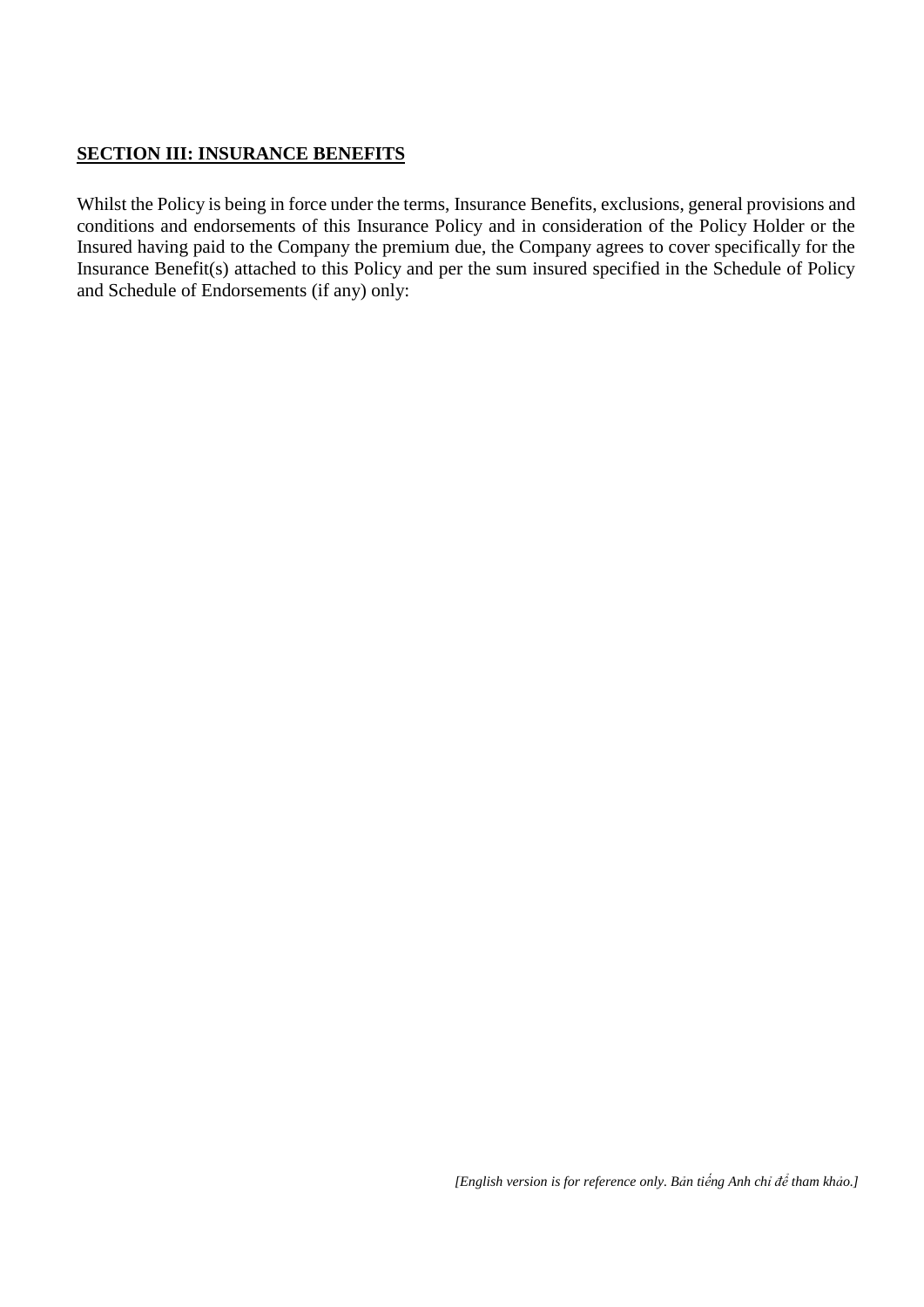#### **INSURANCE BENEFIT Loss of Life, Dismemberment, Loss of Sight, Loss of Speech or Hearing or Total Permanent Disability due to Accident**

#### **Coverage**

In the event the Insured suffers bodily injury from accident while travelling and such injury causes the Insured to suffer from loss of life, dismemberment, loss of sight, loss of hearing or speech, or total permanent disability within one hundred and eighty (180) days from the date of the accident or the injury which causes the Insured to receive continuous medical treatment as an in-patient in a hospital or medical facilities and loss of life occurs later because of such injury, the Company shall pay compensation as follows:

| $\mathbf{1}$   | 100% of the sum insured | for loss of life                                                        |
|----------------|-------------------------|-------------------------------------------------------------------------|
| $\overline{2}$ | 100% of the sum insured | for total permanent disability and such disability must continue for    |
|                |                         | not less than twelve (12) months after the accident or if there is a    |
|                |                         | clear medical indication that the Insured suffers total permanent       |
|                |                         | disability.                                                             |
| $\overline{3}$ | 100% of the sum insured | for loss of both hands from the wrist joint or both feet from the       |
|                |                         | ankle joint, or loss of sight for both eyes.                            |
| $\overline{4}$ | 100% of the sum insured | for loss of one hand from the wrist joint and one foot from the ankle   |
|                |                         | joint.                                                                  |
| 5              | 100% of the sum insured | for loss of one hand from the wrist joint and loss of sight in one eye. |
| 6              | 100% of the sum insured | for loss of one foot from the ankle joint and loss of sight for in eye. |
| 7              | 100% of the sum insured | for permanent total loss of speech and hearing of both ears.            |
| 8              | 60% of the sum insured  | for loss of one hand from the wrist joint.                              |
| 9              | 60% of the sum insured  | for loss of one foot from the ankle joint.                              |
| 10             | 60% of the sum insured  | for loss of sight in one eye.                                           |
| 11             |                         | for permanent total loss of hearing of:                                 |
|                | 75% of the sum insured  | Both ears<br>a)                                                         |
|                | 15% of the sum insured  | One ear<br>b)                                                           |

The Company shall compensate only one item of loss which has the highest amount. During the policy period, the Company shall pay compensation for claims occurred under this Insurance Benefit in total not exceeding the maximum sum insured specified in the Schedule of Policy. If the Company has not paid up to such maximum amount of the sum insured, the Company shall continue to provide cover in the remaining sum insured amount until the expiry of the policy period.

**Note:** The Company shall be liable to pay one in the two benefits: Loss of Life or Double Limit. The Company shall not pay for both benefits.

#### **Additional Exclusions Specific to this Insurance Benefit**

- **1. Loss or damage arising from bodily injury due to or in consequence of causes as follows:-**
	- 1.1. Any acts of the Insured while under the influence of alcohol or addictive substances or drugs of harmful nature to the extent of being incapable of controlling one's senses. The definition of "under the influence of alcohol" in the case of a blood test is a level of alcohol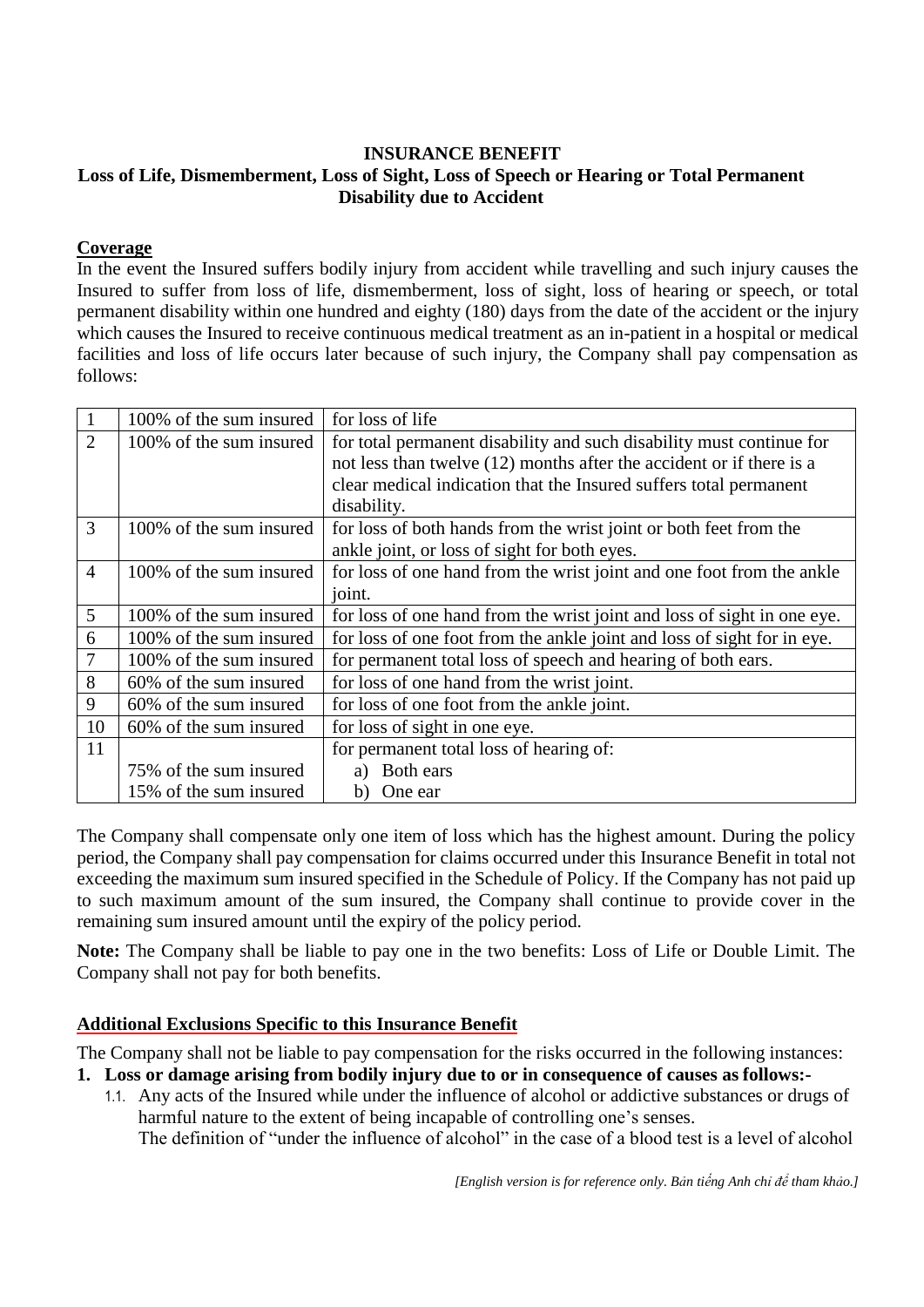of 150-mg.% or higher;

- 1.2. Suicide or attempt at suicide or self-inflicted injury or attempt thereof either by self or by consenting others to do so and whether in the state of insanity or not, including accident occasioned by the Insured consuming or drinking or injecting drugs or toxic substances into body and the use of drugs in excess of doctor's prescription;
- 1.3. Pregnancy, miscarriage, abortion, childbirth, any complications from pregnancy.

#### **2. Loss or damage arising from bodily injury occurring during the time as follows:**

- 2.1. While the Insured is participating in or practicing for or competing in professional sports or while engaging in all types of motor or car racing or boat racing, horse racing, skiing including jet-ski, skating, boxing and parachute jumping (except parachute jumping to save life), boarding or alighting or travelling in a hot-air balloon or glider, bungee jumping, all diving activities which require the use of oxygen tanks and underwater respirator.
- 2.2. While the Insured is participating in rock climbing, trekking/mountaineering.
- 2.3. While the Insured is boarding or disembarking or travelling as a passenger in an aircraft not licensed for carrying passengers and not operated by a commercial airline and while operating or serving as crewmember in any aircraft.
- 2.4. While the Insured is engaging in brawl or having part in inciting a brawl.
- 2.5. While the Insured is in the course of committing a felony or while under arrest by or escaping arrest of authorities because of the commission of a felony except for light punishment or compoundable offense.
- 2.6. While the Insured is performing duties as a member of armed forces or police or as a volunteer and engaged in war or crime suppression.
- 2.7. While the Insured has mental and nervous disorders including insanity.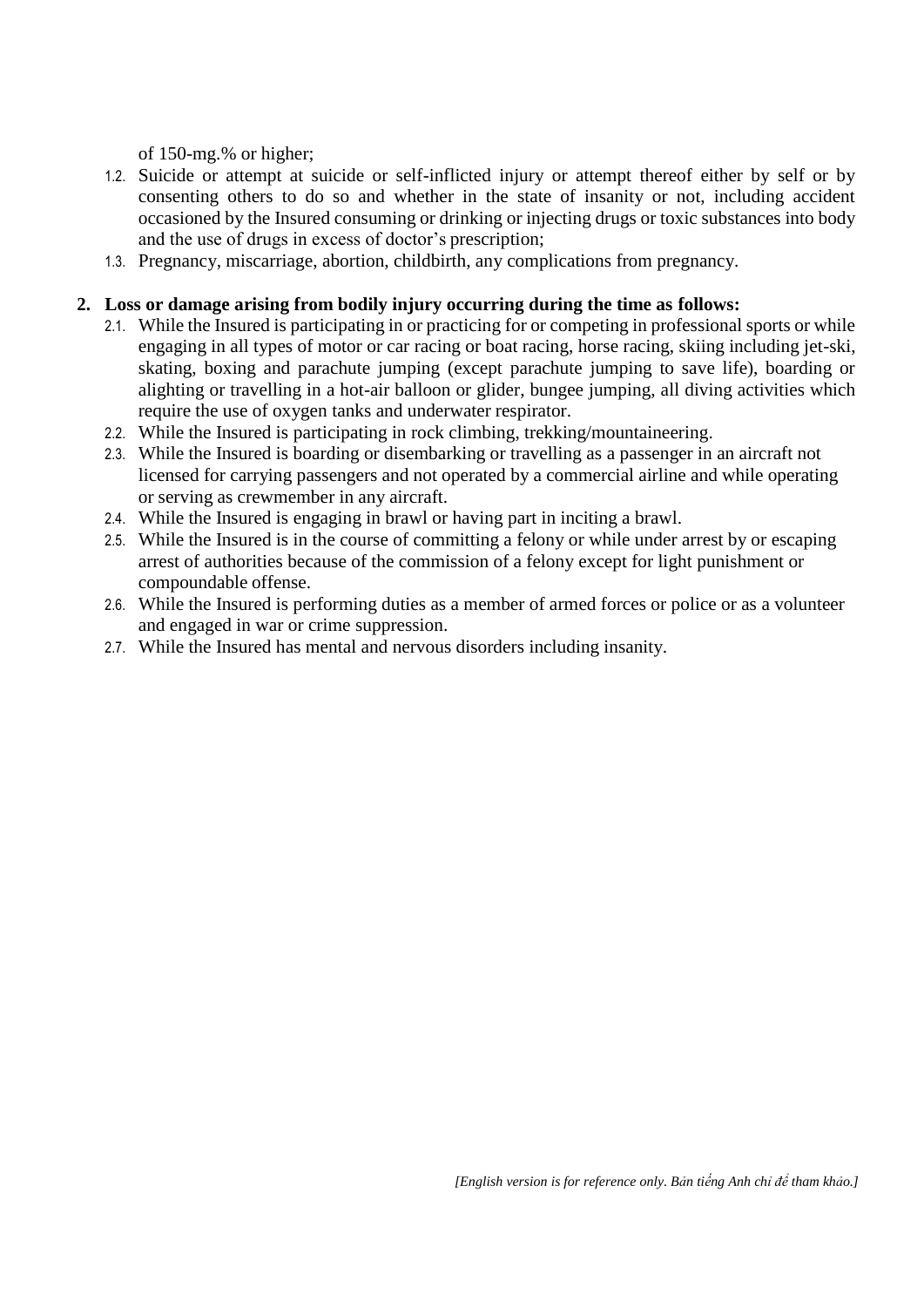## **INSURANCE BENEFIT Double Limit Cover**

## **Coverage**

This Insurance Benefit is extended to indemnify for Loss of Life Benefit, in the event an Accident occurs to the Insured and is the sole cause of the Insured's Death, while the Insured is traveling abroad and the Insured is a fare paying passenger in a scheduled public transport, during the whole trip, within ninety (90) days from the date of the Accident, the compensation amount we will pay provided under this Benefit shall be doubled.

**Note:** when this Benefit is applied, the Company shall only pay claim for this Benefit and not for the Loss of Life Benefit.

## **Additional Exclusions Specific to this Insurance Benefit**

The Company shall not be liable to pay compensation for the risks occurred in the following instances:

- **3. Loss or damage arising from bodily injury due to or in consequence of causes as follows:**
	- 3.1. Any acts of the Insured while under the influence of alcohol or addictive substances or drugs of harmful nature to the extent of being incapable of controlling one's senses. The definition of "under the influence of alcohol" in the case of a blood test is a level of alcohol of 150-mg.% or higher;
	- 3.2. Suicide or attempt at suicide or self-inflicted injury or attempt thereof either by self or by consenting others to do so and whether in the state of insanity or not, including accident occasioned by the Insured consuming or drinking or injecting drugs or toxic substances into body and the use of drugs in excess of doctor's prescription;
	- 3.3. Pregnancy, miscarriage, abortion, childbirth, any complications from pregnancy.

## **4. Loss or damage arising from bodily injury occurring during the time as follows:**

- 4.1. While the Insured is participating in or practicing for or competing in professional sports or while engaging in all types of motor or car racing or boat racing, horse racing, skiing including jet-ski, skating, boxing and parachute jumping (except parachute jumping to save life), boarding or alighting or travelling in a hot-air balloon or glider, bungee jumping, all diving activities which require the use of oxygen tanks and underwater respirator.
- 4.2. While the Insured is participating in rock climbing, trekking/mountaineering.
- 4.3. While the Insured is boarding or disembarking or travelling as a passenger in an aircraft not licensed for carrying passengers and not operated by a commercial airline and while operating or serving as crewmember in any aircraft.
- 4.4. While the Insured is engaging in brawl or having part in inciting a brawl.
- 4.5. While the Insured is in the course of committing a felony or while under arrest by or escaping arrest of authorities because of the commission of a felony except for light punishment or compoundable offense.
- 4.6. While the Insured is performing duties as a member of armed forces or police or as a volunteer and engaged in war or crime suppression.
- 4.7. While the Insured has mental and nervous disorders including insanity.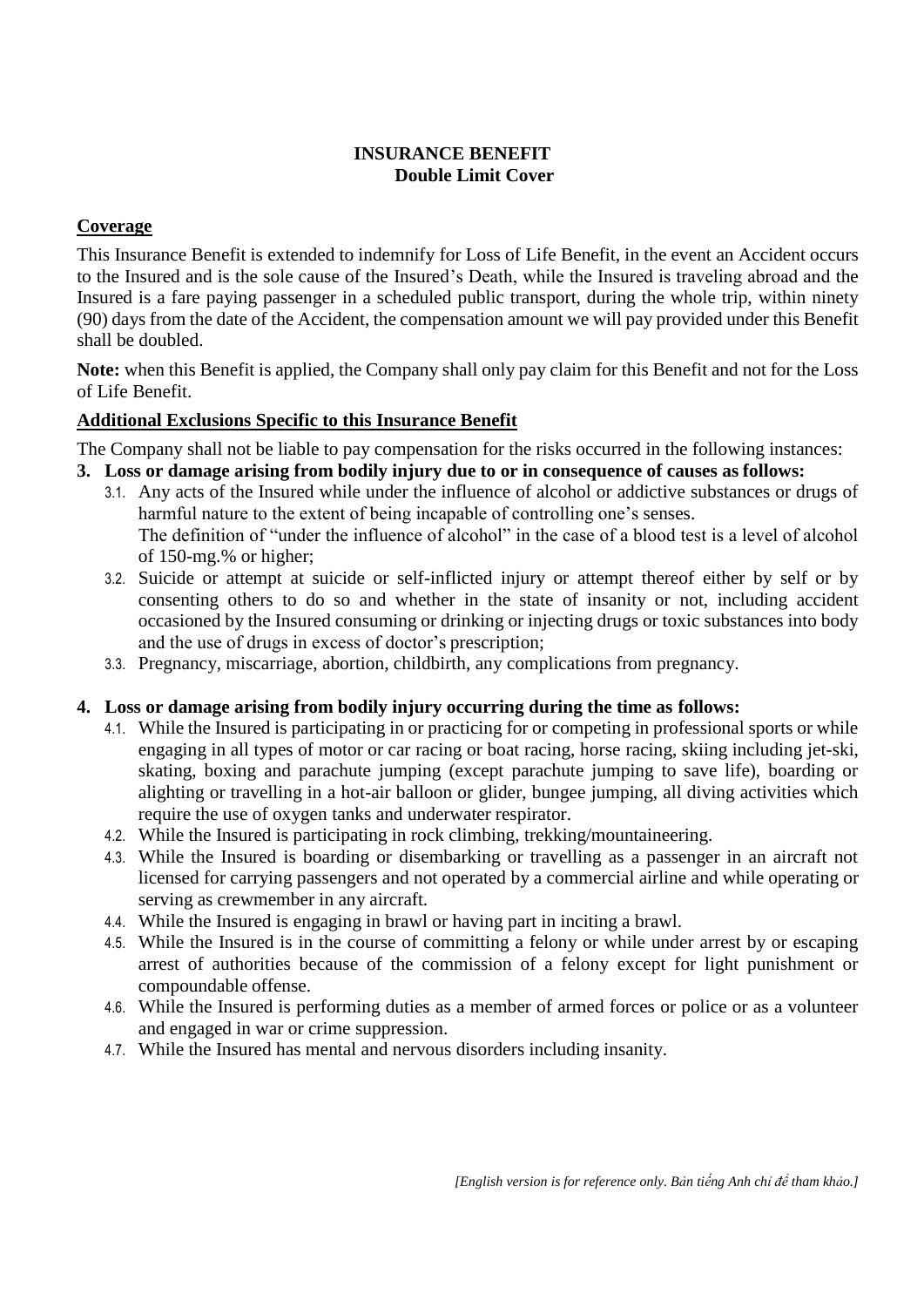#### **INSURANCE BENEFIT Medical Expense**

#### **Coverage**

In the event the Insured sustains sudden and unexpected injury or sickness while travelling and such injuries or sickness require the Insured to receive medical treatment by Physician in accordance with general medical standard or to require treatment by a Nurse either as an in-patient or out-patient.

The Company shall indemnify the Insured for the necessary and reasonable medical expenses actually paid by the Insured but not exceeding the maximum sum insured as specified in the Schedule of Policy.

In the event the Insured requires on-going medical treatment in Vietnam after returning from the trip as a consequence of the injuries or sickness occurred overseas, such medical treatment must occur within onehundred-and-sixty-eight (168) hours after returning to Vietnam and the maximum amount to be indemnified by the Company for medical expenses incurred in Vietnam shall not exceed the percentage, as specified the Schedule of Policy, of the sum insured or for a period not exceeding twenty-one (21) consecutive days, whichever is lesser.

## **Additional Exclusions Specific to this Insurance Benefit**

- **1. Loss or damage arising from bodily injury or sickness due to or in consequence of causes as follows:**
	- 1.1. Any acts of the Insured while under the influence of alcohol or addictive substances or drugs of harmful nature to the extent of being incapable of controlling one's senses. The definition of "under the influence of alcohol" in the case of a blood test is a level of alcohol of 150-mg.% or higher;
	- 1.2. Suicide or attempt at suicide or self-inflicted injury or attempt thereof either by self or by consenting others to do so and whether in the state of insanity or not, including accident occasioned by the Insured consuming or drinking or injecting drugs or toxic substances into body and the use of drugs in excess of doctor's prescription;
	- 1.3. Pregnancy, miscarriage, abortion, childbirth, any complications from pregnancy;
	- 1.4. Any pre-existing conditions;
	- 1.5. Chronic diseases, sickness or injury, which are not medically cured prior to the departure date specified in the Policy, medical treatment for congenital abnormalities, development problems, or genetic disorders;
	- 1.6. AIDS , venereal diseases, sexually transmitted diseases;
	- 1.7. Cosmetic treatment or surgery or treatments for skin care, pimple, blemish, freckle, dandruff, hair losses, weight control, or any voluntary surgery except for dressing wounds as a consequence of an insured accident.
	- 1.8. Treatments which are not conventional medicine, including alternative or traditional medicine.
	- 1.9. Treatment or surgery for dentistry, gums, denture, dental crown, root canal treatment, dental filling, orthodontics, prophylaxis, tooth extraction, dental implant, or any prosthodontics procedures.
	- 1.10. Treatment for eyesight problems, Lasik surgery, expenses for visual aid equipment or treatment for visual disorders.
	- 1.11. Costs of providing, maintaining or fitting any external prostheses or appliances, corrective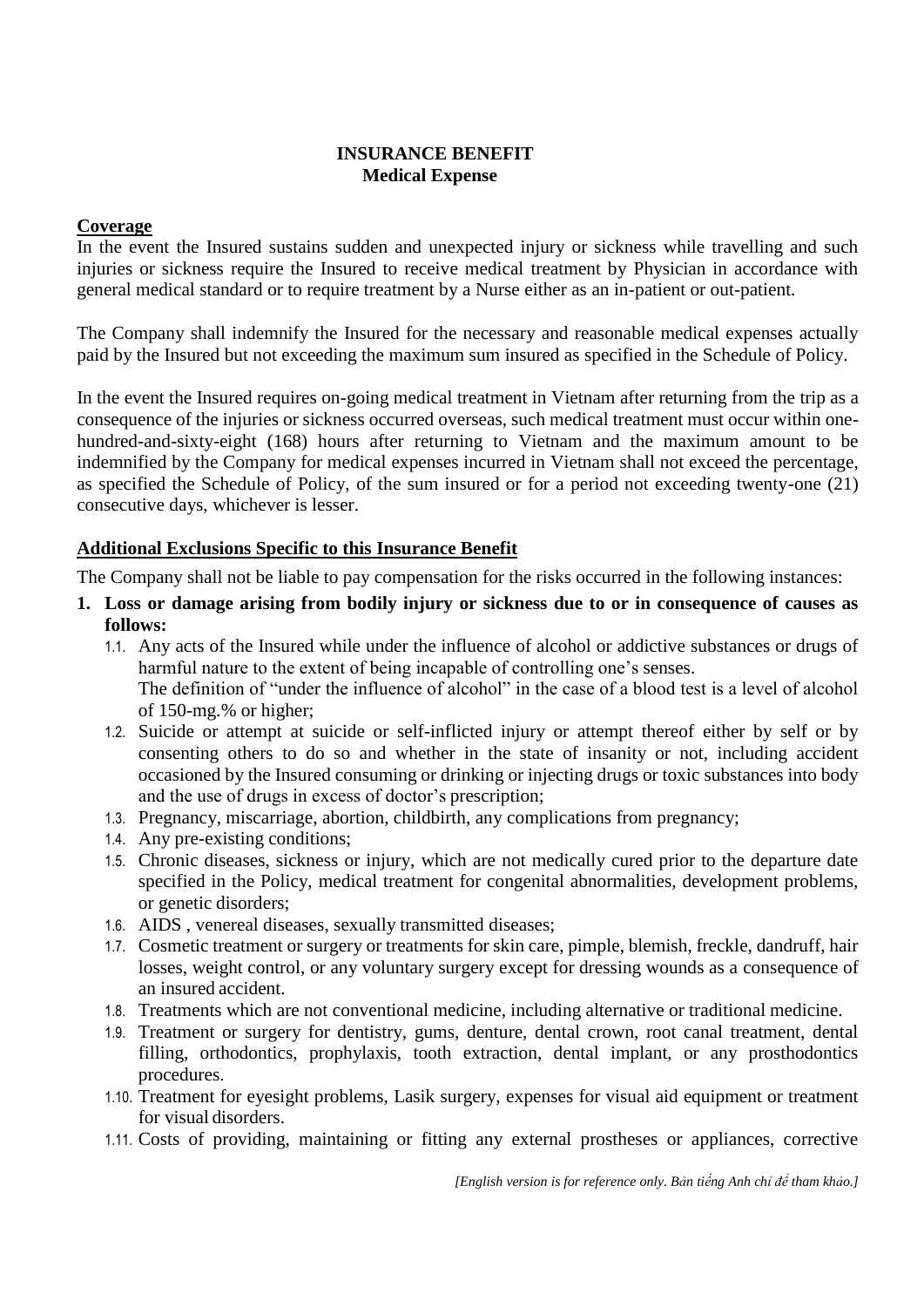devices, hearing and/or visual aids, crutches, wheelchairs or other equipment.

## **2. Loss or damage arising from bodily injury occurring during the time as follows:**

- 2.1. While the Insured is participating in or practicing for or competing in professional sports or while engaging in all types of motor or car racing or boat racing, horse racing, skiing including jet-ski, skating, boxing and parachute jumping (except parachute jumping to save life), boarding or alighting or travelling in a hot-air balloon or glider, bungee jumping, all diving activities which require the use of oxygen tanks and underwater respirator.
- 2.2. While the Insured is participating in rock climbing, trekking/mountaineering.
- 2.3. While the Insured is boarding or disembarking or travelling as a passenger in an aircraft not licensed for carrying passengers and not operated by a commercial airline and while operating or serving as crewmember in any aircraft.
- 2.4. While the Insured is engaging in brawl or having part in inciting a brawl.
- 2.5. While the Insured is in the course of committing a felony or while under arrest by or escaping arrest of authorities because of the commission of a felony except for light punishment or compoundable offense.
- 2.6. While the Insured is performing duties as a member of armed forces or police or as a volunteer and engaged in war or crime suppression.
- 2.7. While the Insured has mental and nervous disorders including insanity.
- 2.8. While the Insured travels for the purpose of obtaining any kind of medical treatments.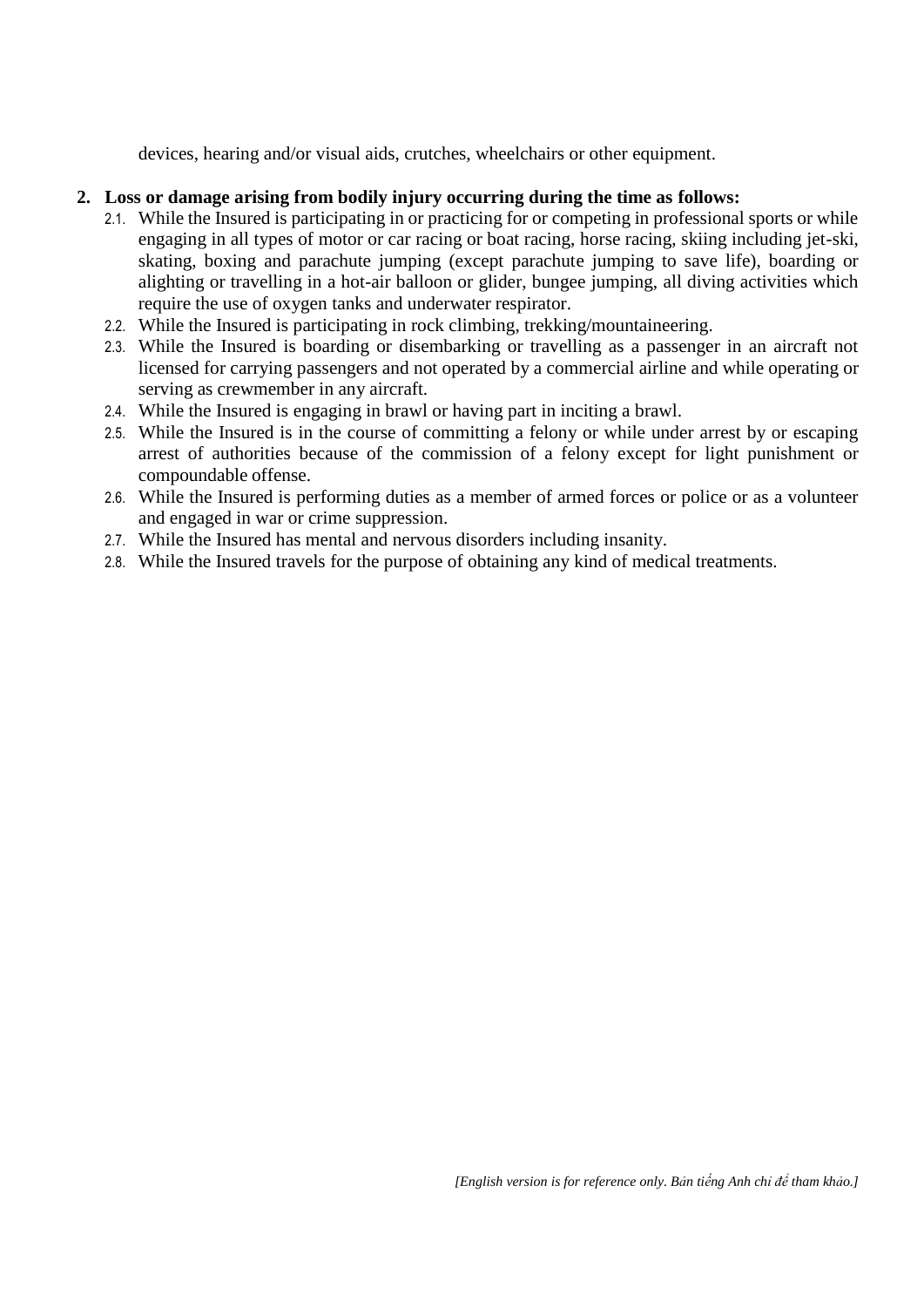# **INSURANCE BENEFIT**

#### **Emergency Medical Evacuation or Repatriation**

#### **Coverage**

In the event the Insured sustains injury or sickness while travelling and it is necessary to evacuate the Insured for appropriate medical treatments per advice of an authorized representative of the Company (MSIG Assist) or to repatriate the Insured back to Vietnam/ the Country of origin (or another country as stated in the Schedule/Certificate or the Policy), the authorized representative of the Company (MSIG Assist) shall arrange for the evacuation utilizing means most reasonably suited for the medical circumstances.

The means of emergency medical evacuation or repatriation shall be decided by the authorized representative of the Company (MSIG Assist) which may include the cost of evacuation by air, sea, or land or other modes of transportation as appropriate.

All decisions as to the means or modes of evacuation or repatriation and the destination shall be made by the authorized representative of the Company (MSIG Assist) and shall be on the basis of medical necessity. Covered expenditure shall be expenses for services provided and/or arranged by the authorized representative of the Company (MSIG Assist) for the transportation of the Insured, medical services, medical supplies necessarily incurred as a result of an emergency medical evacuation or repatriation of the Insured as per medical standard.

The Company shall be responsible for the expenses for medical evacuation or repatriation as billed by the authorized representative of the Company (MSIG Assist) but not exceeding the sum insured as specified in the Schedule of Policy.

In the event the Policy Holder, the Insured or the Beneficiary has made advance payment for the cost of evacuation or repatriation, the Company shall indemnify the Policy Holder, the Insured or the Beneficiary or the Insured's Estate the actual expenses incurred for the evacuation but not exceeding the sum insured as specified in the Schedule of Policy.

## **Additional Exclusions Specific to this Insurance Benefit**

- 1. Any expenses which are already included in the cost of a scheduled trip or tour cost.
- 2. Any expenses for the transportation of the Insured which have not been approved and arranged by the authorized representative of the Company (MSIG Assist).
- 3. Any expenses due to AIDS, venereal diseases, sexually transmitted diseases.
- 4. Any expenses due to the Insured having mental and nervous disorders, including insanity.
- 5. Any pre-existing conditions.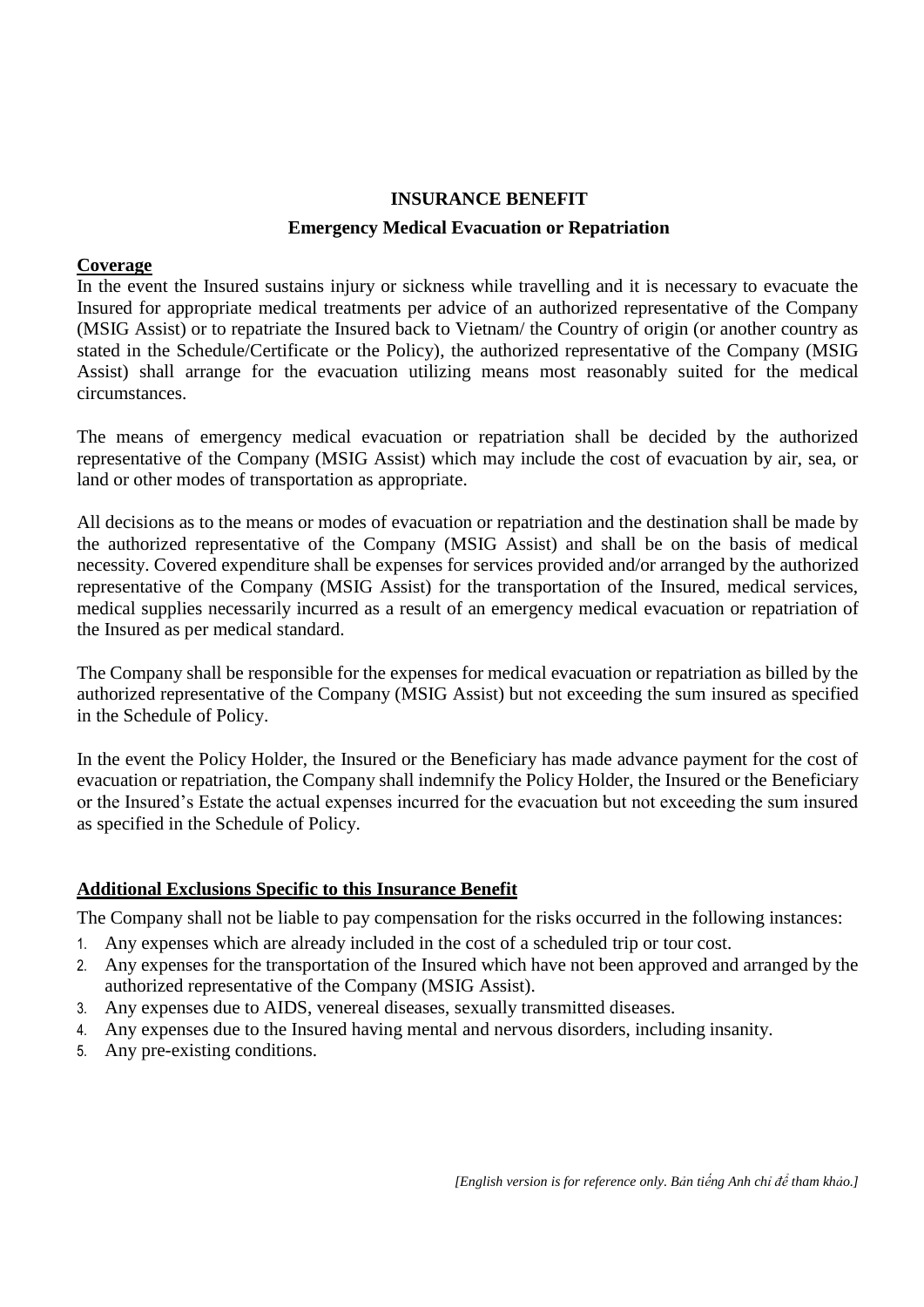# **INSURANCE BENEFIT Repatriation of Mortal Remains**

#### **Coverage**

In the event the Insured sustains injury or sickness which causes the loss of life of the Insured while travelling, the authorized representative of the Company (MSIG Assist) shall make necessary arrangements for the return of the Insured's mortal remains to Vietnam/ the Country of origin.

The Company shall be responsible for the cost of the repatriation of the mortal remains of the Insured billed by the authorized representative of the Company (MSIG Assist) but no exceeding the sum insured as specified in the Schedule of Policy.

In the event the Policy Holder or the Beneficiary has made advance payment for the cost of repatriation of the Insured's mortal remains or cremains, the Company shall indemnify the Policy Holder or the Beneficiary or the Insured's Estate the actual expenses incurred for the services including services provided by a mortician (or undertaker), the cost of a casket, embalming, cremation and other similar expenses but not exceeding the sum insured as specified in the Schedule of Policy.

#### **Additional Exclusions Specific to this Insurance Benefit**

- 1. Any expenses for services which must be legally responsible by other parties for the Insured or any expenses which are already included in the cost of a scheduled trip for which the travel agency or the carrier must be responsible.
- 2. Any expenses for the transportation of the Insured which have not been approved and arranged by the authorized representative of the Company (MSIG Assist).
- 3. Any expenses due to AIDS, venereal diseases, sexually transmitted diseases.
- 4. Any expenses due to the Insured having mental and nervous disorders, including insanity.
- 5. Any pre-existing conditions.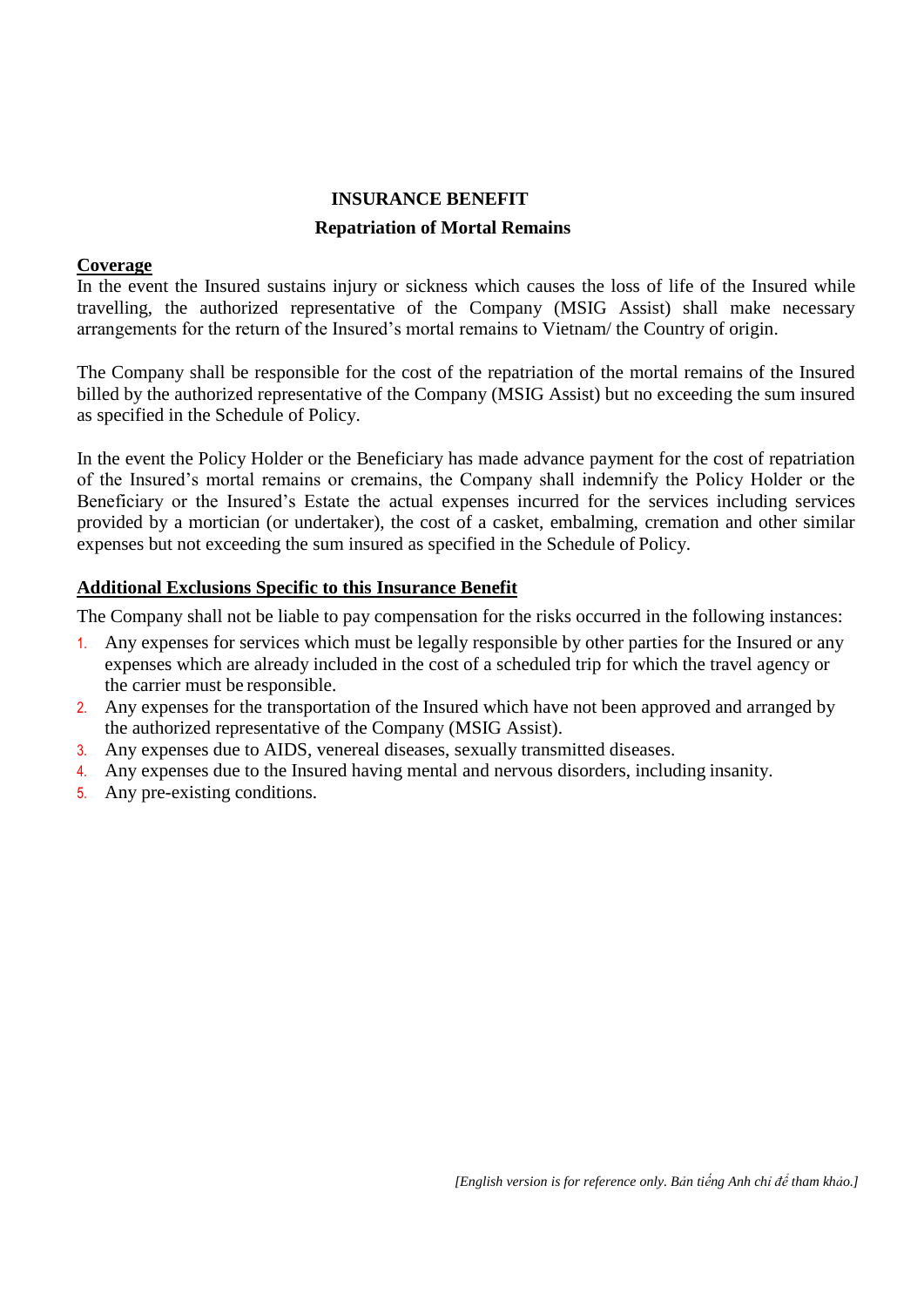#### **INSURANCE BENEFIT** Hospital Visitation

#### **Coverage**

This insurance covers

- 1. Hospital visitation to visit the Insured in the event the Insured sustains sudden and unexpected bodily injury or sickness during the period of insurance which is covered under the Benefit Medical Expense of this Policy causing the Insured to be admitted as in-patient in a hospital or medical facility and in accordance with medical necessity and medical standard for a period of more than five (5) consecutive days without a relative or friend travelling with the Insured, the Company shall arrange and pay for return economy air tickets and/or tickets for train or other appropriate modes of transportation for two (2) relatives or friends of the Insured to travel to visit the Insured;
- 2. Daily allowance for the family Members or friends of the Insured for the cost of other transportations, accommodation and meals incurred overseas while the Insured is being hospitalized applicable only for a visit exceeding five (5) days payable at the limit (VND) per day and/or maximum payable of the numbers of days per occurrence as stated in the Schedule/ Certificate of the Policy.

Provided it shall be the decision of the Company to consider whether or not such visit is necessary for and presents any impact on the medical treatment of the Insured and the coverage under this Insurance Benefit shall not exceed the sum insured as specified in the Schedule of Policy.

**Note:** The Company shall be liable to pay one in the three benefits: Hospital Visitation, Visitation to arrange funeral, or Visitation to attend to children. The Company shall not pay for two or three of the said benefits.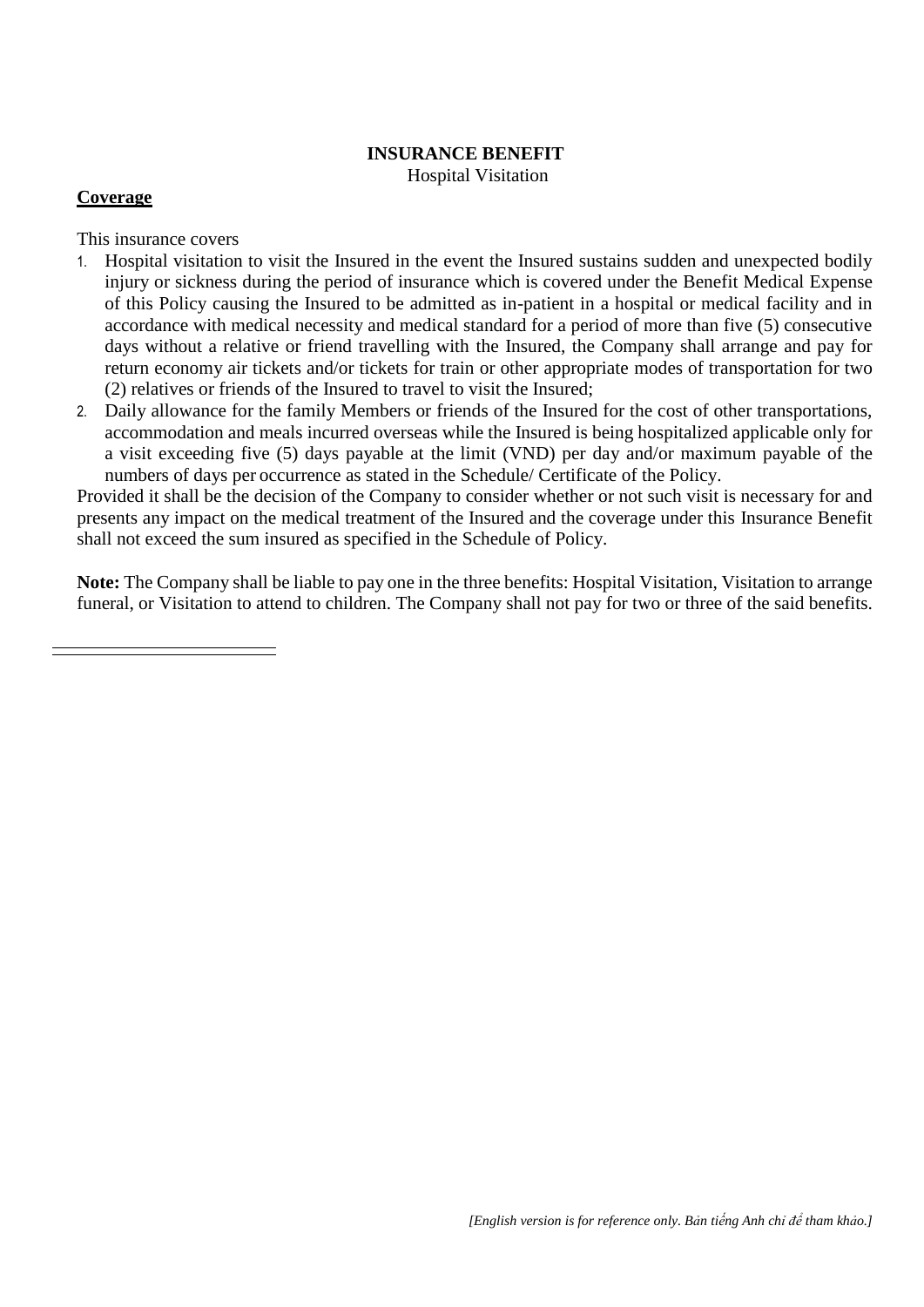#### **INSURANCE BENEFIT Compassionate Visitation**

## **Coverage**

In the event the Insured meets with an accident which causes the loss of life of the Insured while travelling and no adult travelling companion or Family Member is with him/ her, the authorized representative of the Company (MSIG Assist) shall pay the reasonable additional amount in relation to the transportation and accommodation expenses necessarily incurred by such one (1) adult Family Member or Friend of the Insured Person (including economy airfare, rail or sea transport fare and hotel accommodation expenses), up to the limit as specified in the Schedule/ Certificate or Policy Schedule, to assist in the final arrangement at the destination of the Insured Person on behalf of him/her.

**Note:** The Company shall be liable to pay one in the three benefits: Hospital Visitation, Visitation to arrange funeral, or Visitation to attend to children. The Company shall not pay for two or three of the said benefits.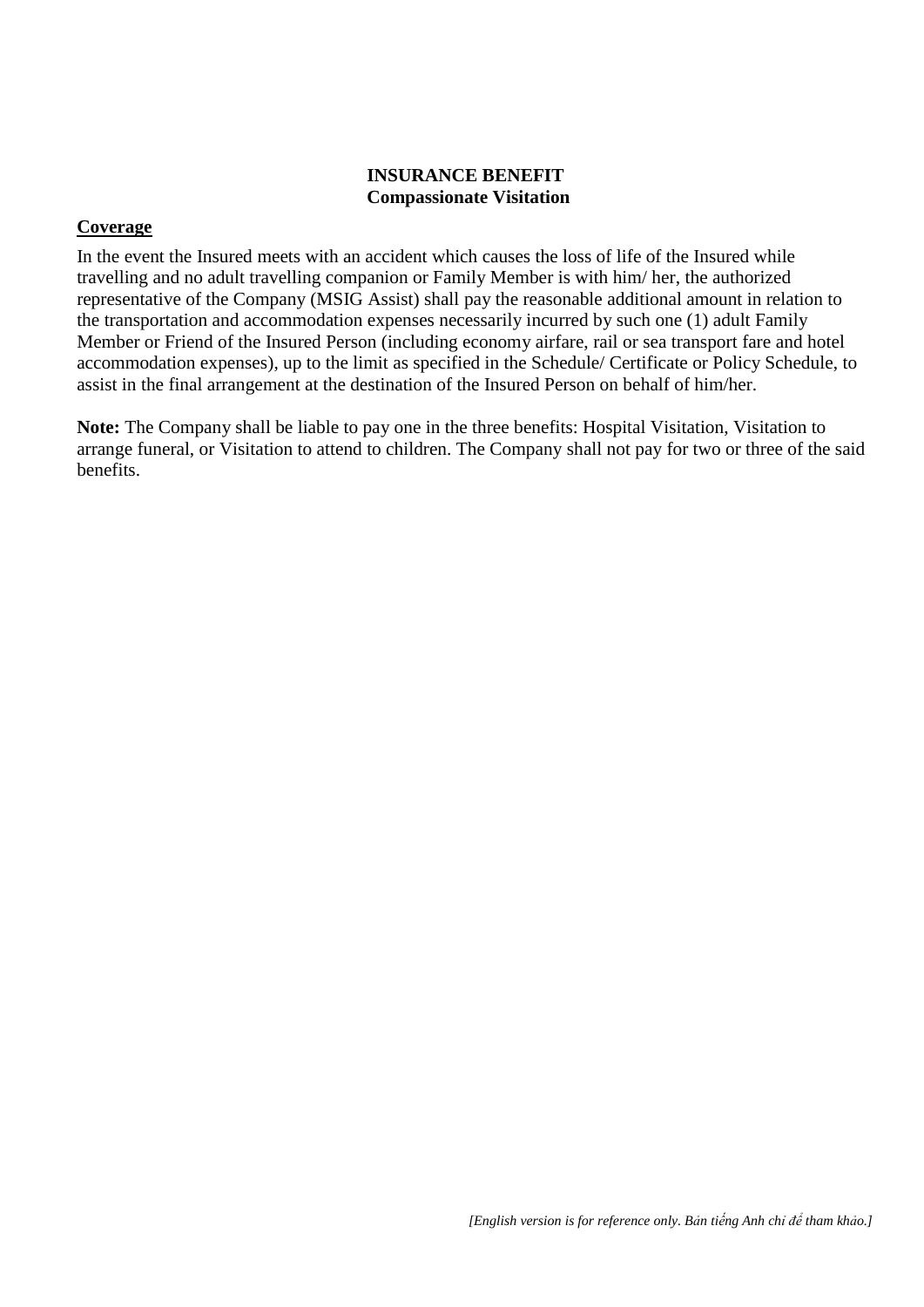#### **INSURANCE BENEFIT Child Guard (Visitation to attend to children)**

#### **Coverage**

Hospital visitation to visit the Insured in the event the Insured sustains sudden and unexpected bodily injury or sickness during the period of insurance which is covered under the Benefit Medical Expense of this Policy causing the Insured to be admitted as in-patient in a hospital or medical facility and in accordance with medical necessity and medical standard for a period of more than five (5) consecutive days without a relative or friend travelling with the Insured's Child (children) under the age of 14, the Company shall pay the reasonable additional amount in relation to the transportation and accommodation expenses necessarily incurred (including economy airfare, rail or sea transport fare and hotel accommodation expenses) for a Family Member or Friend of the Insured to accompany the child/children back to Vietnam/Home Country.

**Note:** The Company shall be liable to pay one in the three benefits: Hospital Visitation, Visitation to arrange funeral, or Visitation to attend to children. The Company shall not pay for two or three of the said benefits.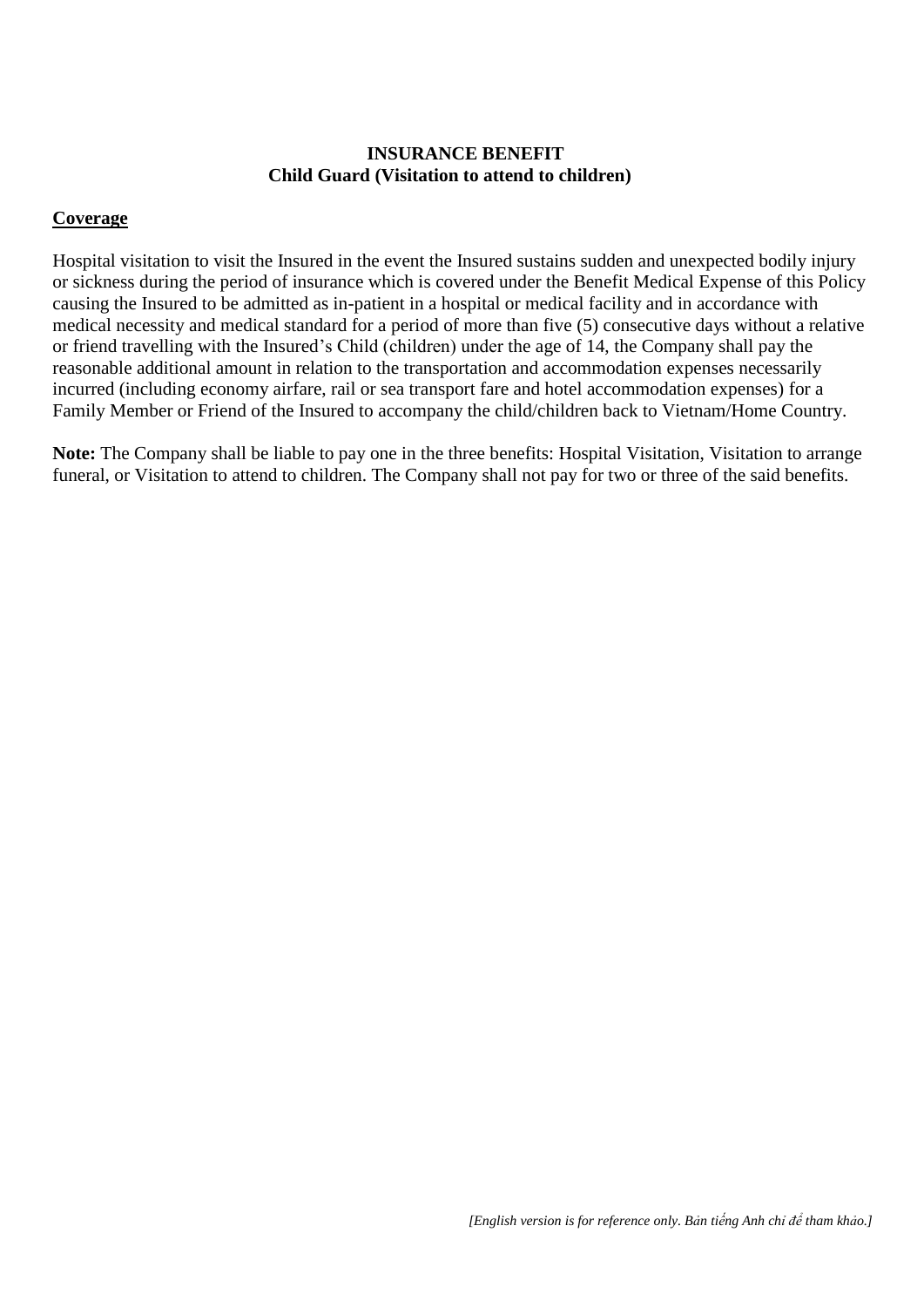## **INSURANCE BENEFIT Hospital Confinement Benefit due to Accident or Sickness**

## **Coverage**

This insurance covers in the event it is necessary for the Insured to be confined as in-patient in a hospital or medical facilities overseas due to bodily injury caused by accident or sickness occurred while travelling. The Company shall pay a daily benefit to the Insured in the amount specified in the Schedule of Policy from the date of first admission into such hospital or medical facilities up to a maximum of thirty (30) consecutive days.

In the event it is necessary for the Insured to continue to be confined as in-patient in a hospital or medical facilities in Vietnam, the Company shall pay a daily benefit to the Insured as specified in the Schedule of Policy or the Insurance Certificate from the date of first admission into such hospital or medical facilities up to the number of consecutive days as stated in the Schedule of Policy or the Insurance Certificate providing the admission into such hospital or medical facilities must take place within the time limit as stated in the Schedule of Policy or the Insurance Certificate after arrival back in Vietnam.

## **Additional Exclusions Specific to this Insurance Benefit**

- **1. Loss or damage arising from bodily injury or sickness due to or in consequence of causes as follows:-**
	- 1.1. Actions of the Insured while under the influence of alcohol or addictive substances or drugs of harmful nature to the extent of being incapable or controlling senses. The definition of "under the influence of alcohol" is a level of alcohol recorded from a blood test of 150-mg.% or higher;
	- 1.2. Suicide or attempt at suicide or self- inflicted injury or attempt thereof whether by self acts or by consenting others to do so and whether in the state of insanity or not including accidents occasioned by the Insured consuming or drinking or injecting drugs or toxic substances into body and use of drugs in excess of doctor's prescription;
	- 1.3. Pregnancy, miscarriage, abortion, childbirth, any complications from pregnancy;
	- 1.4. Chronic diseases, sickness or injury which are not medically cured prior to departure date specified in the Policy, medical treatment for congenital abnormalities, development problems, or genetic disorders;
	- 1.5. AIDS, venereal diseases, sexually transmitted diseases;
	- 1.6. Any pre-existing conditions;
	- 1.7. Medical treatments for congenital abnormalities or development problems or genetic disorders;
	- 1.8. Cosmetic treatment or surgery, or treatments for skin care, pimple, blemish, freckle, dandruff, hair losses, weight control, or any voluntary or optional surgery.
	- 1.9. Normal medical check-up, recovery or recuperation or treatment by bed-rest, examination for causes not related to the conditions necessitating the admission into the hospital or medical facilities or clinic, examination of injury or sickness or treatment or examination for causes which are not medically necessary or outside medical standard.
	- 1.10. Treatments for eye sights, Lasik surgery, expense for any vision aid devices or for treatments of vision irregularities.
	- 1.11. Costs of providing, maintaining or fitting any external prostheses or appliances, corrective devices, hearing and/or visual aids, crutches, wheelchairs or other equipments.
	- 1.12. Treatment or surgery for dentistry, gums, denture, dental crown, root canal treatment, dental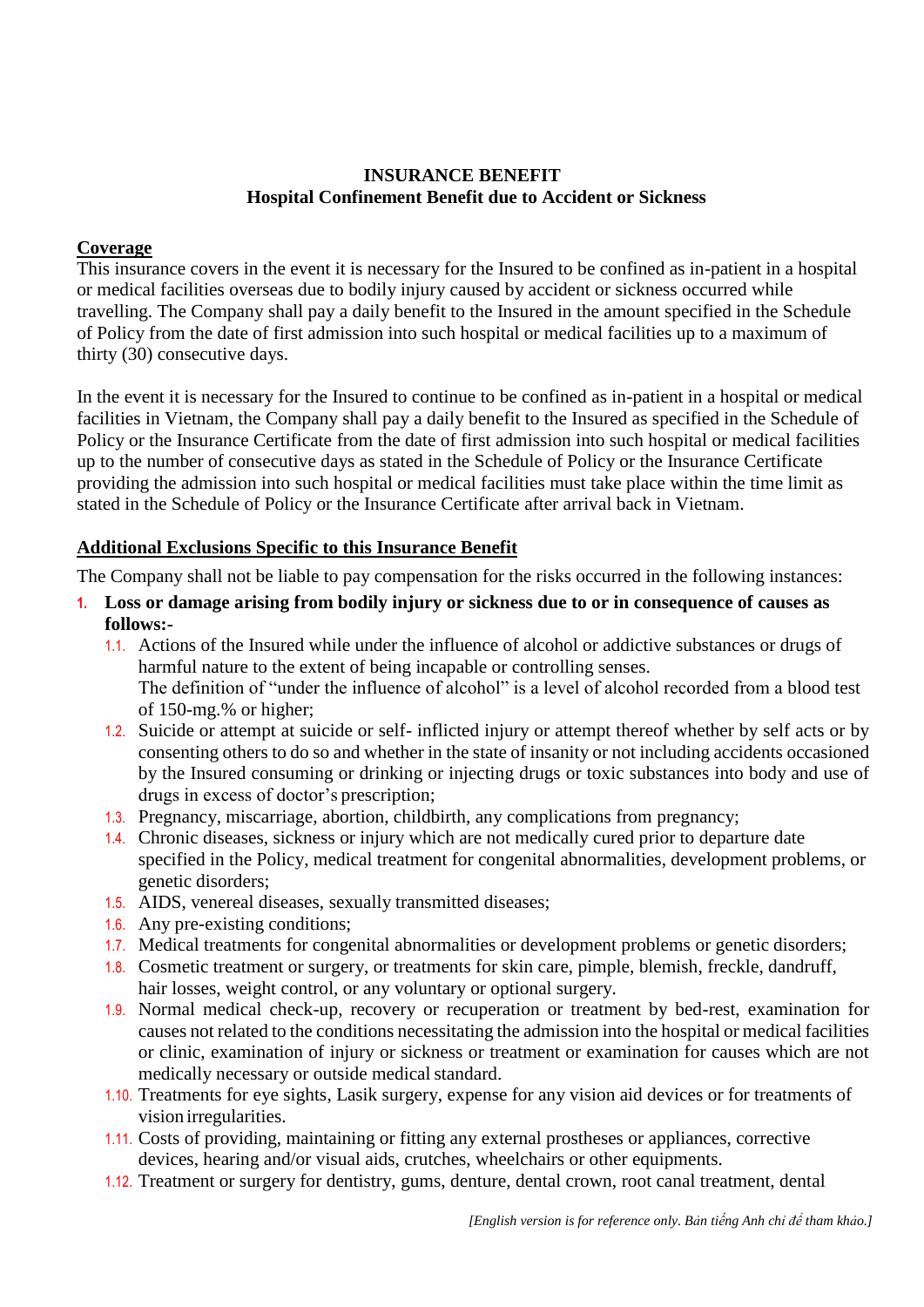filling, orthodontics, prophylaxis, tooth extraction, dental implant, or any prosthodontics procedures.

- 1.13. Treatments or rehabilitation for drug addiction, smoking, alcoholism, or any toxicants.
- 1.14. Treatments which are not conventional medicine, including alternative or traditional medicine.

#### **2. Loss or damage arising from bodily injury occurring during the time as follows:**

- 2.1 While the Insured is participating in or practicing for or competing in professional sports or while engaging in all types of motor car racing or boat racing, horse racing, skiing including jet-ski, skating, boxing and parachute jumping except parachute jumping to saving life, boarding or alighting or travelling in a hot-air balloon or glider, bungee jumping and all diving with oxygen tanks and underwater respirator.
- 2.2 While the Insured is participating in rock climbing, trekking/mountaineering.
- 2.3 While the Insured is boarding or disembarking or travelling as a passenger in an aircraft not licensed for carrying passengers and not operated by a commercial airline and while operating or serving as crewmember in any aircraft.
- 2.4 While the Insured is engaging in or having part in inciting a brawl.
- 2.5 While the Insured is in the course of committing a felony or while under arrest by or escaping arrest of authorities.
- 2.6 While the Insured has mental and nervous disorders including insanity.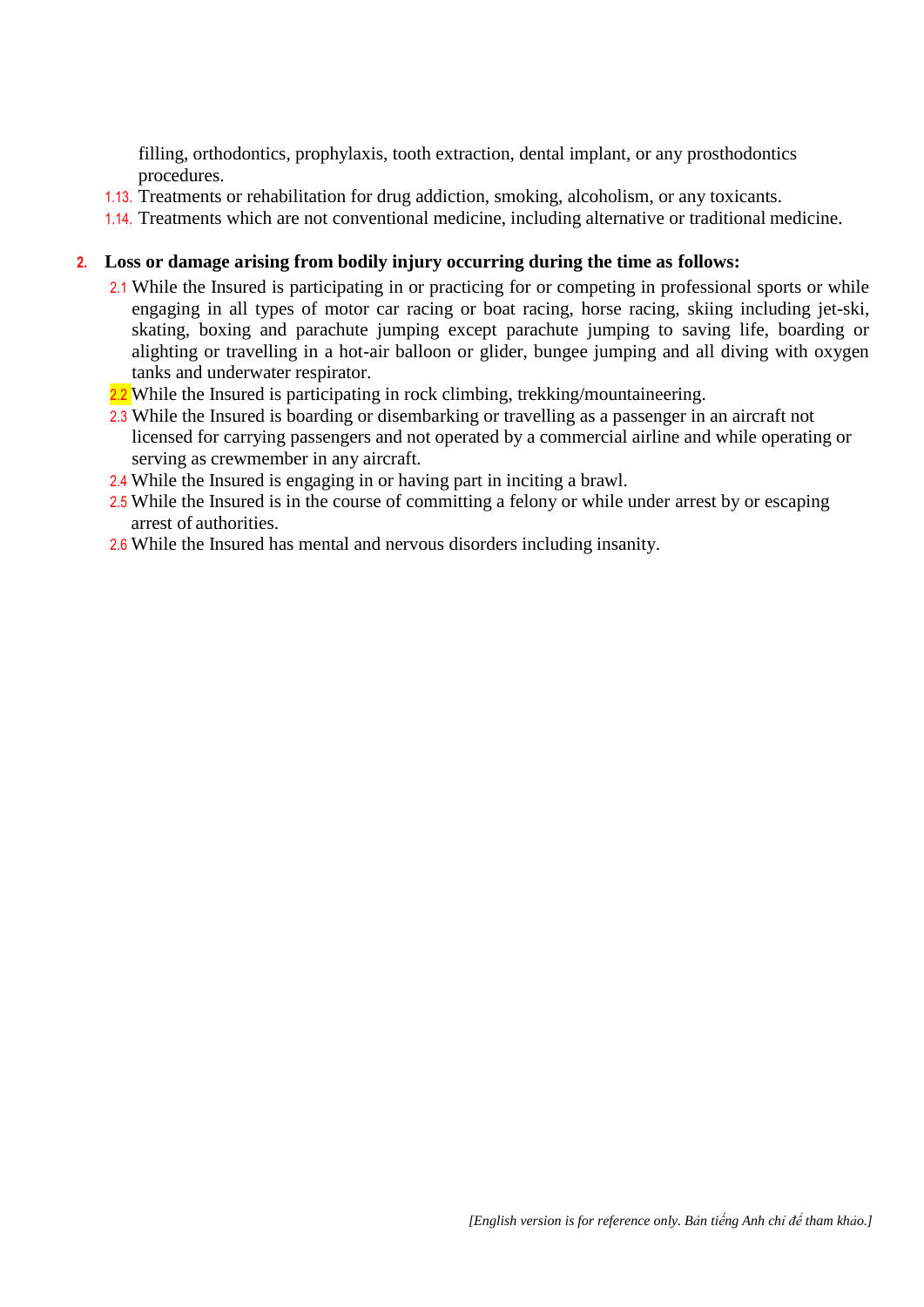## **INSURANCE BENEFIT Trip Cancellation or Postponement**

## **Coverage**

In the event the trip of the Insured is cancelled or postponed due to:

1. Death or Serious Injury or Sickness of the Insured's Family Members;

2. Damage to the residence of the Insured caused by fire, lightning, explosion caused by cooking gas, including natural perils;

And causes the Insured to not being able to travel as scheduled, the Company shall indemnify the Insured for loss or damage due to trip cancellation or trip postponement occurring within sixty (60) days before the departure date, such as advance payment for the trip, cost of airfares, accommodations and meals paid by the Insured in advance, being the loss or damage not recoverable from any other sources and being a consequence of trip cancellation or postponement before the date of commencement of the trip maximum not exceeding the Sum Insured as stated in the Policy Schedule.

This coverage is in force only when the Insured purchases insurance before the Insured becomes aware of any circumstances which could lead to the cancellation or postponement of his/her journey provided the Insured shall be responsible for the Deductible (if any).

## **Additional Exclusions Specific to this Insurance Benefit**

- 1. Loss or damage caused by government regulations or control, bankruptcy, liquidation or default of travel agencies or carrier which causes trip cancellation or the carrier cancels its services.
- 2. Loss or damage recoverable from other sources such as hotel, carrier, travel agency or other operators involved in the arrangement of travel, meals and accommodations.
- 3. Trip cancellation or postponement due to financial situation or alteration of trip plan of the Insured or Family Members.
- 4. Trip cancellation or postponement which is known to the Insured before the purchase of this insurance.
- 5. Loss of or damage to the business, business obligations, or duty obligations of Insured or his/her Family Members.
- 6. Loss of or damage to any travel privileges of the Insured.
- 7. Trip cancellation or postponement due to unlawful acts committed by the Insured or criminal charges against the Insured.
- 8. Trip cancellation or postponement which the Insured fails to notify the travel agency or tour operator or carrier or hotel immediately after becoming aware of the necessity to cancel or postpone the scheduled trip unless it can be proven that there is practical reason for the failure to do so and the notification has been made as early as possible.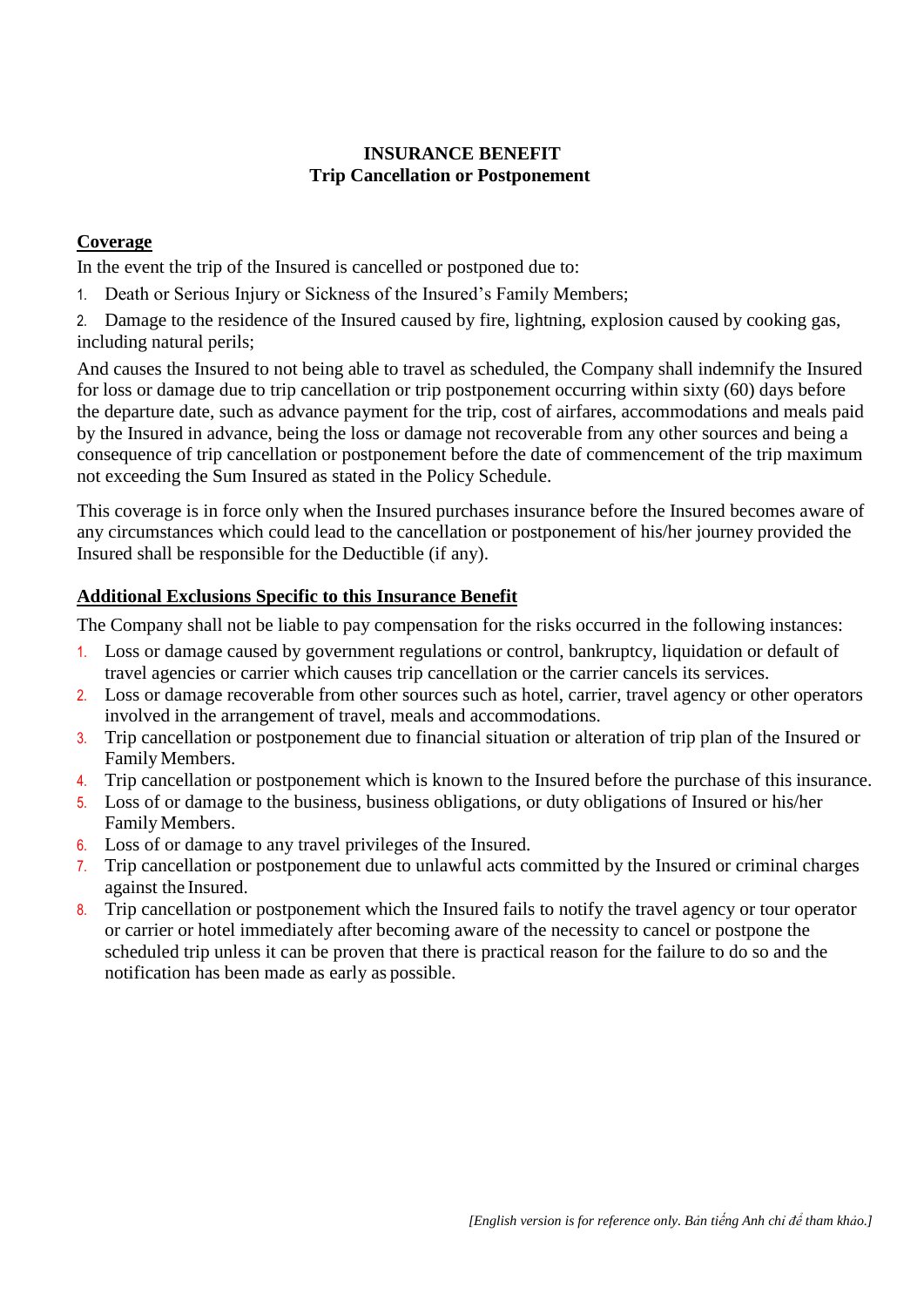## **INSURANCE BENEFIT Trip Curtailment**

#### **Coverage**

In the event the Insured has to return to Vietnam prior to schedule due to the following:

- 1. The loss of life or Serious Injury or Sickness of the Insured's Family Members in Vietnam;
- 2. The Carrier suspends the trip due to a typhoon, cyclone, hurricane, earthquake or tsunami;

The Company shall indemnify the Insured for any expenses paid in advance and not recoverable for the travel arrangement, accommodations and meals and/or penalty payment including additional expenses incurred for travelling back to Vietnam before schedule.

Provided this coverage is in force only when the Insured purchases insurance before the Insured becomes aware of any circumstances which could lead to such trip curtailment and the Company shall pay claim compensation in total not exceeding the sum insured stated in the Schedule of Policy.

But the Insured is not entitled to claim for benefits under Trip Curtailment Coverage together with Trip Cancellation or Postponement Coverage (if any) for a same event.

#### **Additional Exclusions Specific to this Insurance Benefit**

- 1. Trip Curtailment due to financial situation or alteration of trip plan of the Insured or Family Members.
- 2. Trip Curtailment which is known to the Insured before the purchase of this insurance.
- 3. Expenses recoverable or refundable from other sources such as hotel, carrier, travel agency, or providers of other travel services and/or accommodations.
- 4. Loss of or damage to any travel privileges of the Insured.
- 5. Trip Curtailment due to unlawful acts committed by the Insured or criminal charges against the Insured.
- 6. Trip Curtailment which the Insured fails to notify the travel agency or tour operator or carrier or hotel immediately after becoming aware of the necessity to curtail the scheduled trip unless it can be proven that there is practical reason for the failure to do so and the notification has been made as early as possible.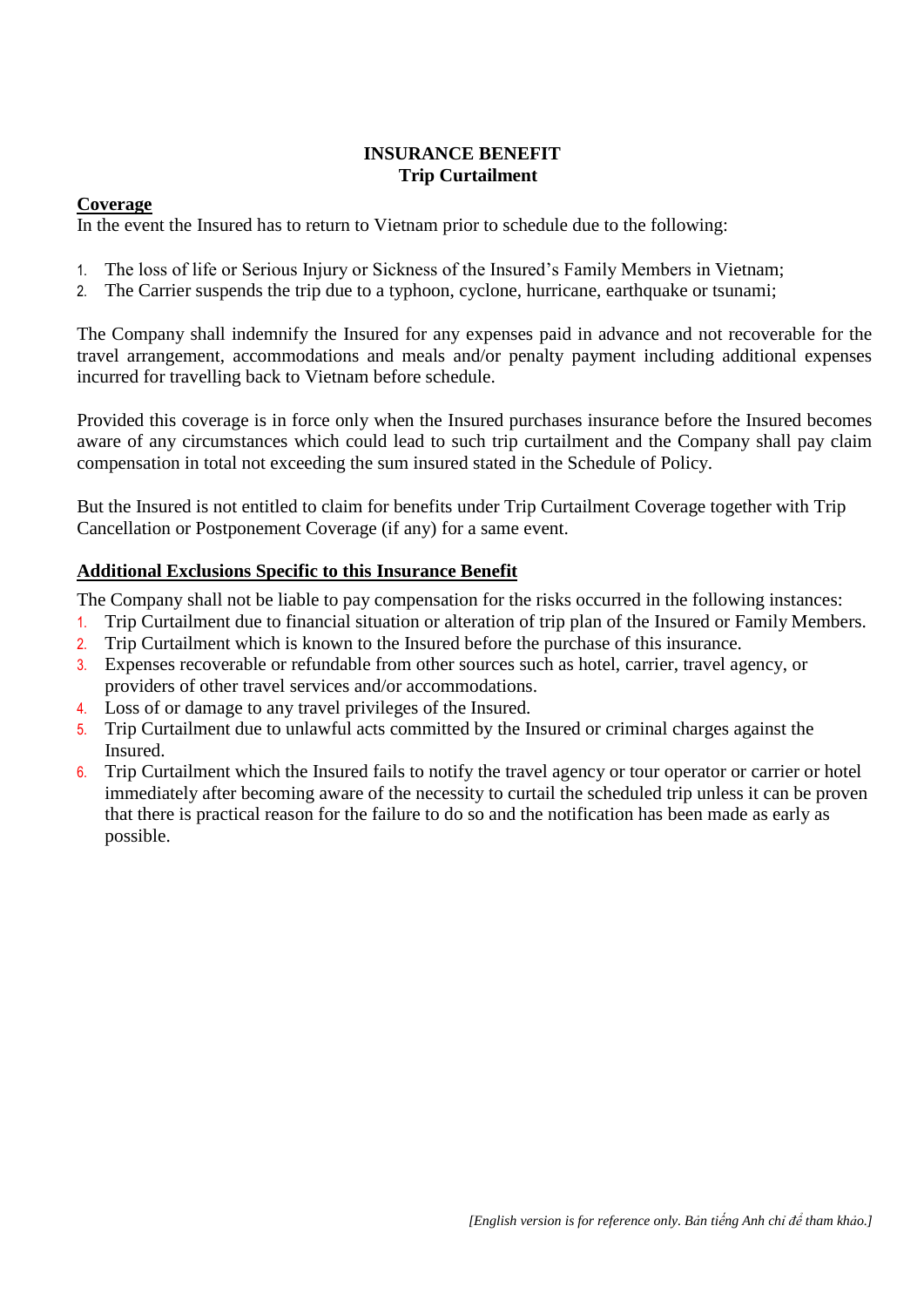## **INSURANCE BENEFIT Flight Delay**

## **Coverage**

In the event that the departure of the aircraft in which the Insured (as a passenger) has arranged to travel is delayed from schedule as stated in the air ticket when the Insured presents himself/herself for check-in or check-in online within the time required by the airline due to:

- 1. Bad weather conditions;
- 2. Mechanical problems of the aircraft;

3. Strike or other operations by employees of commercial airline or airport preventing the departure;

The Company shall indemnify as follows:

- 1. In the event the airline does not cancel the flight, the Company shall pay the benefit amount as specified in the Schedule of Policy for every six (6) hours of flight delay but in total not exceeding the sum insured as stated in the Schedule of Policy;
- 2. In the event the airline cancels the flight when the aircraft's departure schedule is delayed from the original schedule for a time period exceeding six (6) hours, the Company shall pay the benefit amount as specified in the Schedule of Policy.

Subject to the Insured is not entitled to claim for both item 1 and item 2 above for a same event.

## **Additional Exclusions Specific to this Insurance Benefit**

- 1. Expense for any loss or damage or consequential loss directly or indirectly, regardless of cause, arising from:
	- 1.1. Functions or malfunctions of the Internet or similar network or Intranet or private network or other similar network;
	- 1.2. Damage, destruction, errors, deletion or loss or other damages to software data or programme commands or any kind of commands.
	- 1.3. Loss of use or of total operation or any part of data, software program login, computer or computer system or other equipment operated by microchip or embedded logic and the inability or breakdown of the business operation of the Insured that follows.
- 2. Loss or damage arises directly or indirectly from or consists of the failure or inability of any of the following:
	- 2.1. electronic circuit, microchip, integrated circuit, microprocessor, embedded system, hardware, software, firmware, program, computer, data processing equipment, telecommunication equipment or systems, or any similar device
	- 2.2. media or systems used in connection with any of the foregoing, whether the property of the Insured or not, at any time to achieve any or all of the purposes and consequential effects intended by the use of any number, symbol or word to denote a date including without limitation, the failure or inability to recognize capture save retain or restore and/or correctly to manipulate, interpret, transmit, return, calculate or process any date, data, information, command, logic or instruction as a result of
		- a) recognising using or adopting any date, day of the week or period of time, otherwise than as, or other than, the true or correct date, day of the week or period of the time;
		- b) the operation of any command or logic which has been programmed or incorporated into anything referred to in (2.1) and (2.2) above.
- 3. Loss of or damage to any travel privileges of the Insured.
- 4. Flight delay which is known to the Insured before the purchase of this insurance.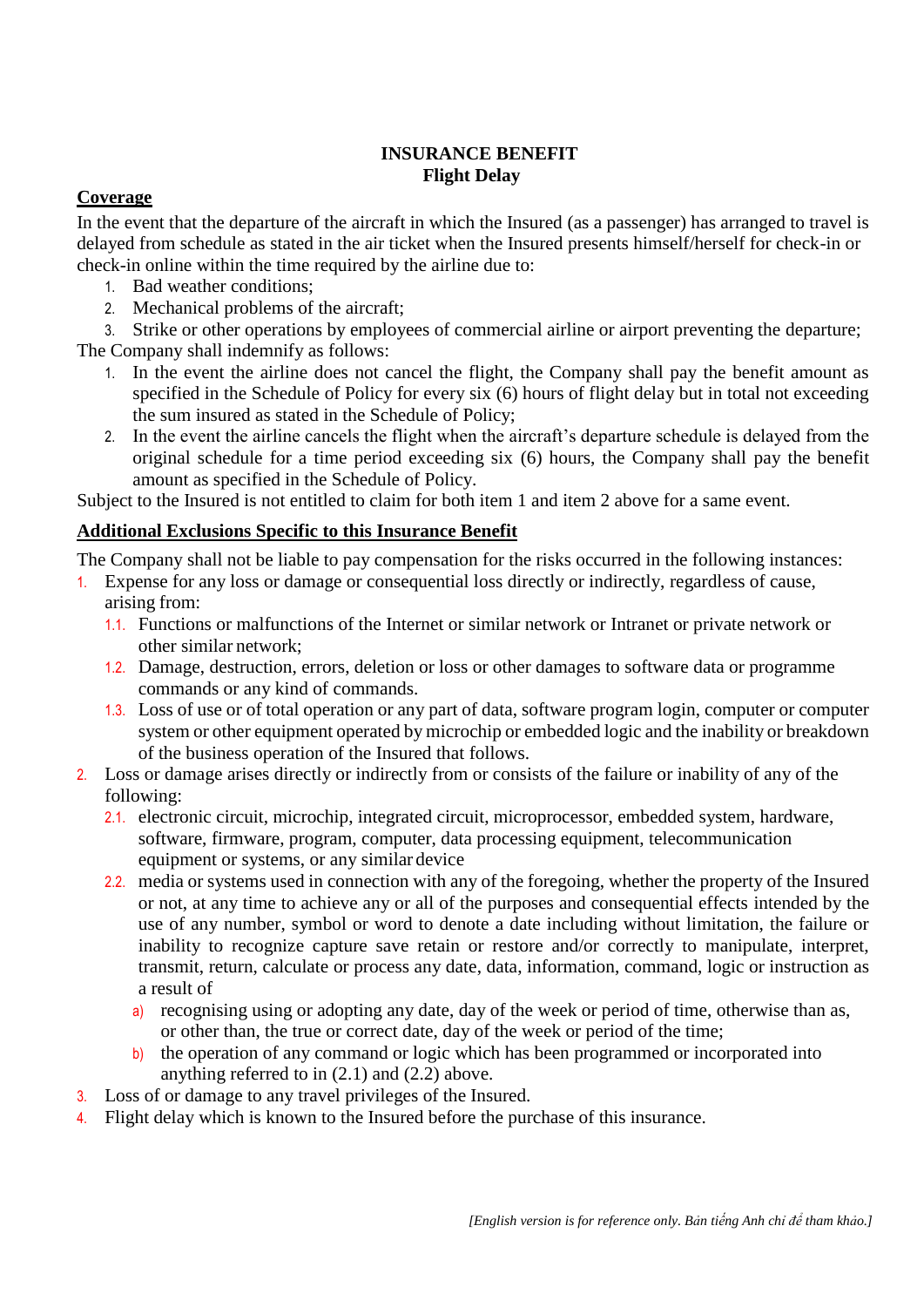## **INSURANCE BENEFIT Loss of or Damage to Baggage and/or Personal Effects contained in the Baggage**

## **Coverage**

In the event the Insured's baggage and/or personal effects which are contained in the baggage are lost or damaged due to one of the following occurrences while travelling:

- 1. Errors committed by hotel staff or carrier while the Insured has deposited the baggage and other personal effects contained in the baggage and the hotel staff or the carrier accepts to safe keep such items under its care; or
- 2. Theft with evidence of forcible entry into the hotel room where the Insured is registered as guest; or
- 3. Being seized, threatened, or violently assaulted to take away the baggage and/or personal effects in the baggage.

The Company shall pay for the repair of the damage to the baggage and/or personal effects contained in the baggage, or replace the baggage and/or personal effects contained in the baggage with similar items. In case replacement cannot be made, the Company shall pay as cash in accordance with the actual value of such items at the time of damage (calculated based on the value at the purchase date and deducting any depreciation) but not exceeding the sum insured as specified in the Schedule of Policy.

## **Additional Exclusions Specific to this Insurance Benefit**

The Company shall not be liable to pay compensation for the risks occurred in the following instances:

- 1. This insurance does not cover the Deductible (if any).
- 2. Loss of or damage to property as follows:

Baggage which is not travel Baggage as defined in the Definitions, animals, motor-propelled vehicles (including accessories of such vehicles), any other vehicles or vessels, snow skis, household effects, antiques, television, CD player, laptop, handheld computers or any portable electronic devices or any kind of Smart Devices, mobile phones, diamonds, gold, silver, including gold and silver products, precious stones, precious metals, fur, or items decorated with such materials, jewelry, watches and wristband of any kind, contact lenses, wheel-chair, denture, artificial limbs, hearing aid, securities, documents, promissory notes, bank notes, coins, or souvenirs.

- 3. Loss or damage caused by wear and tear, gradual deterioration, moths, vermin such as mice, inherent vice or damage sustained due to any process by the Insured to repair, clean or modify any property.
- 4. Loss of or damage to hired or leased equipment.
- 5. Seize or dispossession of property under law, confiscation of property by order of government, transportation of illegal trades, or any other unlawful acts.
- 6. Loss or damage recovered from the hotel or carrier.
- 7. Loss or damage recoverable from the hotel or carrier.
- 8. Loss to baggage sent in advance by the Insured or souvenirs and articles mailed or shipped separately.
- 9. Properties left behind by the Insured in any vehicles or public places or losses as a result of the Insured's negligence in taking due care and precautions for the safeguard and security of such properties.
- 10. Loss of trading goods or product samples.
- 11. Loss of data recorded on tapes, programmes, discs, data storage cards, or other similar devices.
- 12. Loss of or damage to the Insured's baggage left unattended in public places.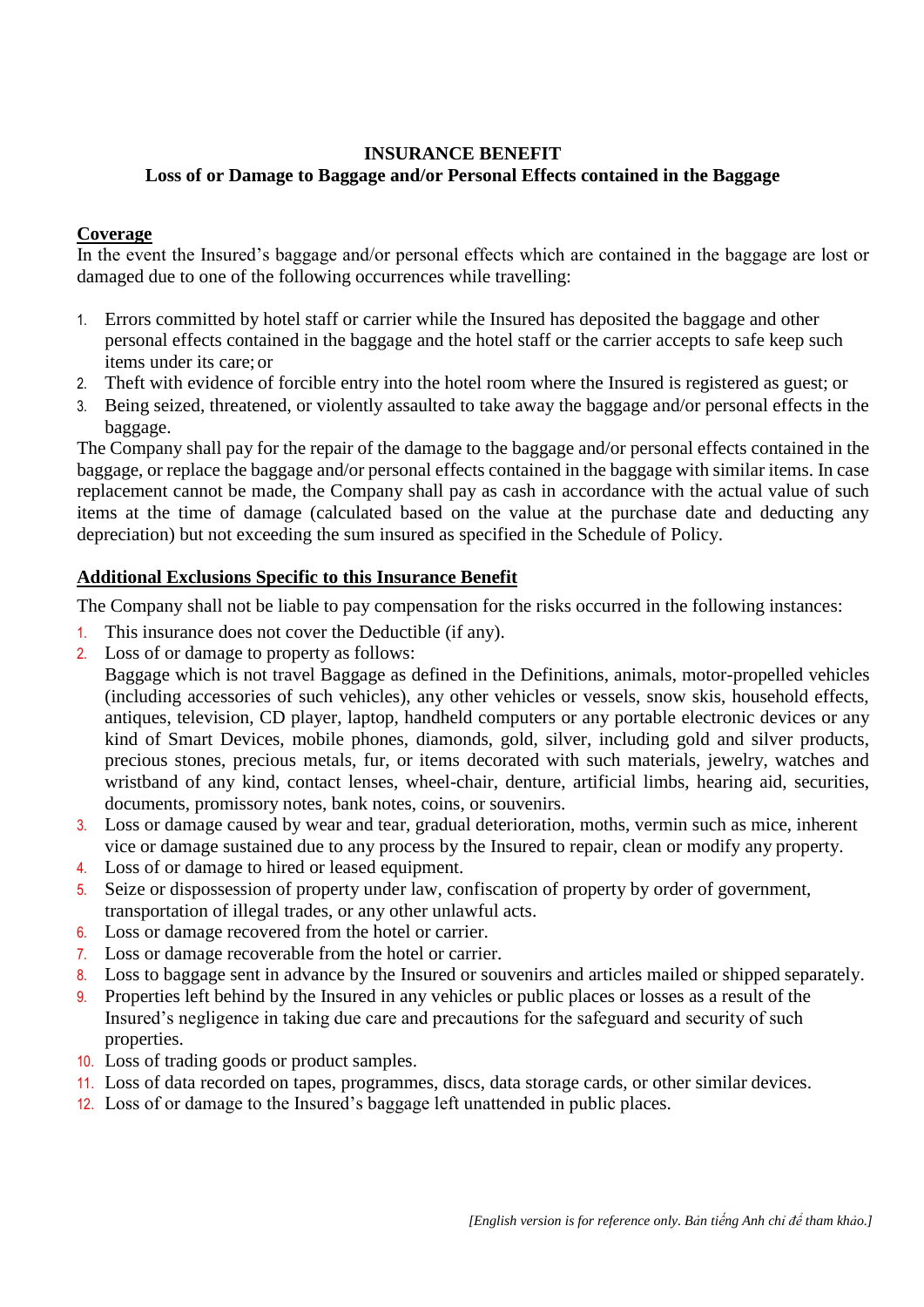#### **INSURANCE BENEFIT Baggage Delay**

## **Coverage**

In the event the Insured's baggage arrives at the destination more than six (6) hours after schedule due to errors of the carrier, the Company shall indemnify the Insured in the amount specified in the Schedule of Policy for every six (6) consecutive hours of the Baggage Delay but in total not exceeding the Sum Insured specified in the Schedule of Policy.

## **Duty of the Insured to Preserve the Company's Right**

In the event the Company has made claim payment in accordance with this Policy, the Company shall be subrogated to all the Insured's rights of recovery from any person or parties for the proportion already indemnified by the Company. In such cases, the Insured shall cooperate and forward to the Company all documents and do all such acts and things as may be necessarily required for the purpose of preserving the Company's rights and shall not act in any way to prejudice such rights of the Company.

## **Additional Exclusions Specific to this Insurance Benefit**

- 1. Expense for any loss or damage or consequential loss directly or indirectly, regardless of cause, arising from:
	- 1.1. Functions or malfunctions of the Internet or similar network or Intranet or private network or other similar network;
	- 1.2. Damage, destruction, errors, deletion or loss or other damages to software data or programme commands or any kind of commands.
	- 1.3. Loss of use or of total operation or any part of data, software program login, computer or computer system or other equipment operated by microchip or embedded logic and the inability or breakdown of the business operation of the Insured that follows.
- 2. Loss or damage arises directly or indirectly from or consists of the failure or inability of any of the following:
	- 2.1. electronic circuit, microchip, integrated circuit, microprocessor, embedded system, hardware, software, firmware, program, computer, data processing equipment, telecommunication equipment or systems, or any similar device
	- 2.2. media or systems used in connection with any of the foregoing, whether the property of the Insured or not, at any time to achieve any or all of the purposes and consequential effects intended by the use of any number, symbol or word to denote a date including without limitation, the failure or inability to recognize capture save retain or restore and/or correctly to manipulate, interpret, transmit, return, calculate or process any date, data, information, command, logic or instruction as a result of
		- a) recognising using or adopting any date, day of the week or period of time, otherwise than as, or other than, the true or correct date, day of the week or period of the time;
		- b) the operation of any command or logic which has been programmed or incorporated into anything referred to in (2.1) and (2.2) above.
- 3. Expense recovered or recoverable from the carrier.
- **4.** Recoverable from the carrier.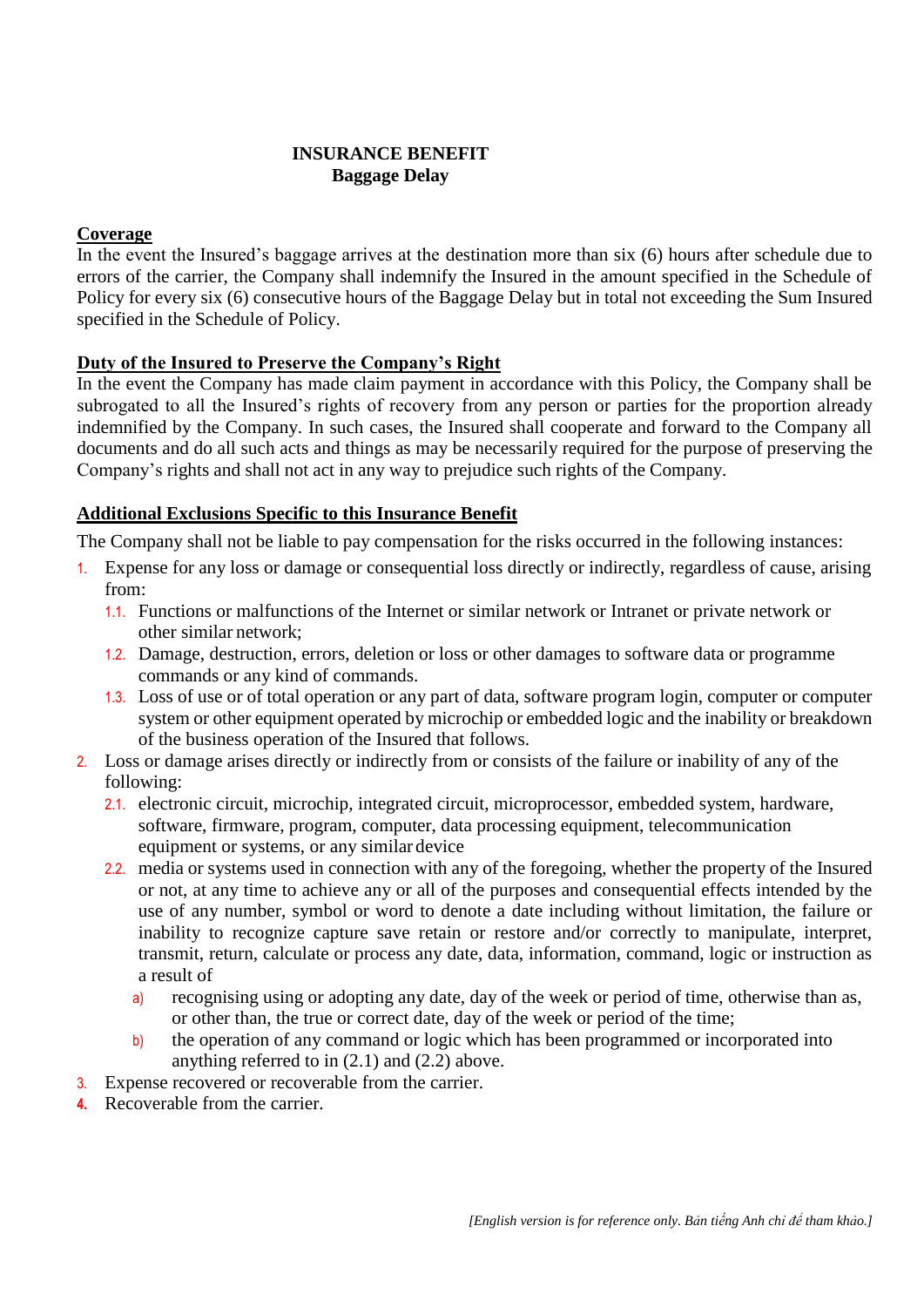#### **INSURANCE BENEFIT Personal Liability**

#### **Coverage**

This Insurance Policy covers Personal Liability by which the Company shall pay compensation on behalf of the Insured for the amount that the Insured is legally liable to pay for:

- 1. Loss of Life or Bodily Injury of a Third Party due to or as a result of an accident caused by the Insured;
- 2. Loss of or Damage to Property of a Third Party due to or as a result of an accident caused by the Insured.

Provided the Total Liability of the Company shall not exceed the Limit specified in the Schedule of Policy.

## **Additional exclusions specific to this Insurance Benefit**

- 1. The Insured shall not conduct any acts as to agree to compensate or admit liability to a Third Party or any other parties or conduct any acts which may lead to a law suit or defense of a law suit without the a written consent of the Company.
- 2. The Insured shall take all reasonable precautions to prevent loss or damage that may occur.
- 3. In the event the Company has made claim payment in accordance with this Policy, the Company shall be subrogated to all the Insured's rights of recovery from any person or parties for the proportion already indemnified by the Company. In such cases, the Insured shall cooperate and forward to the Company all documents and do all such acts and things as may be necessarily required for the purpose of preserving the Company's rights and shall not act in any way to prejudice such rights of the Company.

## **Additional Exclusions Specific to This Insurance Benefit**

- 1. Loss or damage including bodily injury occurred to a person(s) who is a relative or employee or deemed by law to be employee of the Insured.
- 2. Loss of or damage to property which belongs to the Insured or by law is under custody or control of the Insured.
- 3. Loss or damage relating to any liability assumed under contract, without which the Insured would not be liable.
- 4. Loss or damage relating to the Insured's willful, malicious or unlawful acts.
- 5. Loss or damage due to the ownership, possession or use of vehicles, aircraft, firearms, animals, land, or building or arising out of negligence in control or care.
- 6. Liability in connection with trade or profession or errors in business operations.
- 7. Loss or damage due to acts of the Insured while in the state of mental and nervous disorder, insanity, including while being engaging in a brawl or having part in inciting a brawl.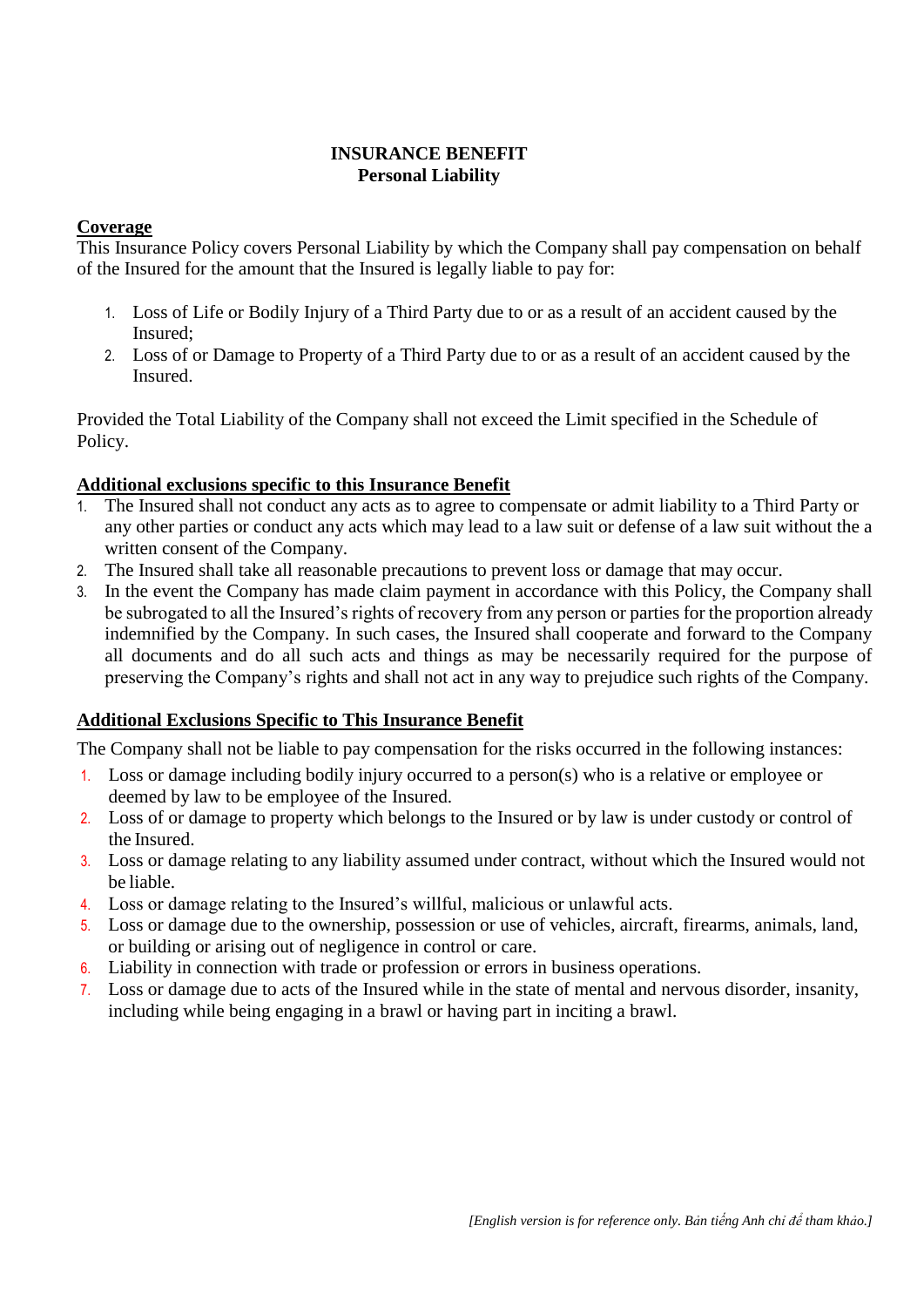## **INSURANCE BENEFIT Loss of or Damage to Personal Money**

#### **Coverage**

In the event the Insured suffers from loss or damage while travelling due to

- 1) theft following an actual detectable forcible entry into the save valve within a hotel room where the Insured has registered as guest, or
- 2) robbery following the Insured being held or threatened or assaulted by violent means;

The Company shall pay for the amount of actual loss or damage occurred after deducting the Deductible (if any) but not exceeding the sum insured specified in the Schedule of Policy.

## **Additional exclusions specific to this Insurance Benefit**

- 1. The Insured shall report the loss to the Local Police within twenty-four (24) hours of the occurrence;
- 2. The Insured shall not leave Personal Money unattended in public places.

## **Additional Exclusions Specific to this Insurance Benefit**

The Company shall not be liable to pay compensation for the risks occurred in the following instances:

This insurance does not cover loss or damage of Personal Money arising from or occasioned by:

- 1. Loss or damage of traveler's cheques for which the issuer or its agent can reissue new ones in substitute for the ones lost or damaged or other documents for which the issuer or its agent can reissue new ones in substitute for the originals.
- 2. Financial loss as a consequence of forgery of documents, clerical or accounting errors or omissions, loss or damage caused by currency depreciation.
- 3. Loss or damage recovered from the hotel or carrier.
- 4. All kinds of credit cards, securities documents, promissory notes.
- 5. Damage or destruction caused by deterioration of bank notes and traveler's cheques including damage caused by moths or vermin or damage caused by the process conducted by the Insured in the repair, cleaning, or alteration of any properties.
- 6. All other monies other than bank notes or coins which are legal tenders, traveler's cheques or drafts.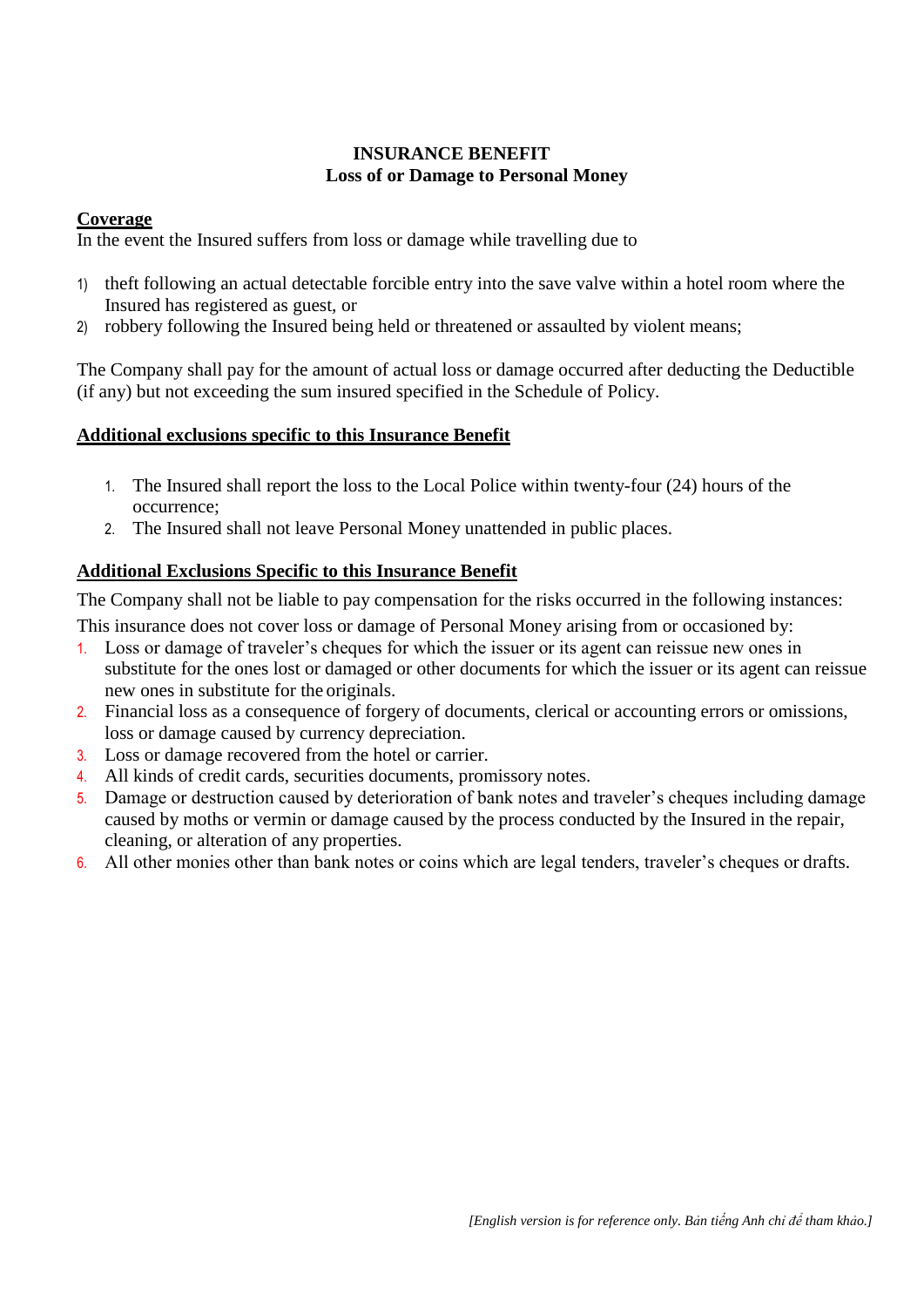## **INSURANCE BENEFIT Loss of or Damage to Travel Documents**

#### **Coverage**

In the event travel documents including passport, visa, air ticket or travel ticket are damaged or lost due to theft following a detectable forcible entry into the hotel room where the Insured has registered as guest or due to burglary or robbery or other assault by violence means, the Company shall pay for the fees for obtaining new travel documents as well as the cost of necessary accommodation in case the return trip has to be postponed due to new travel documents not being ready in time for the scheduled return trip as specified in the Schedule of Policy.

Provided the Company shall pay for the actual fees and costs but not exceeding the sum insured specified in the Schedule of Policy.

#### **Additional exclusions specific to This Insurance Benefit**

- 1. The Insured shall report the loss to the Local Police within twenty-four (24) hours of the occurrence;
- 2. The Insured shall not leave the travel documents unattended in public places.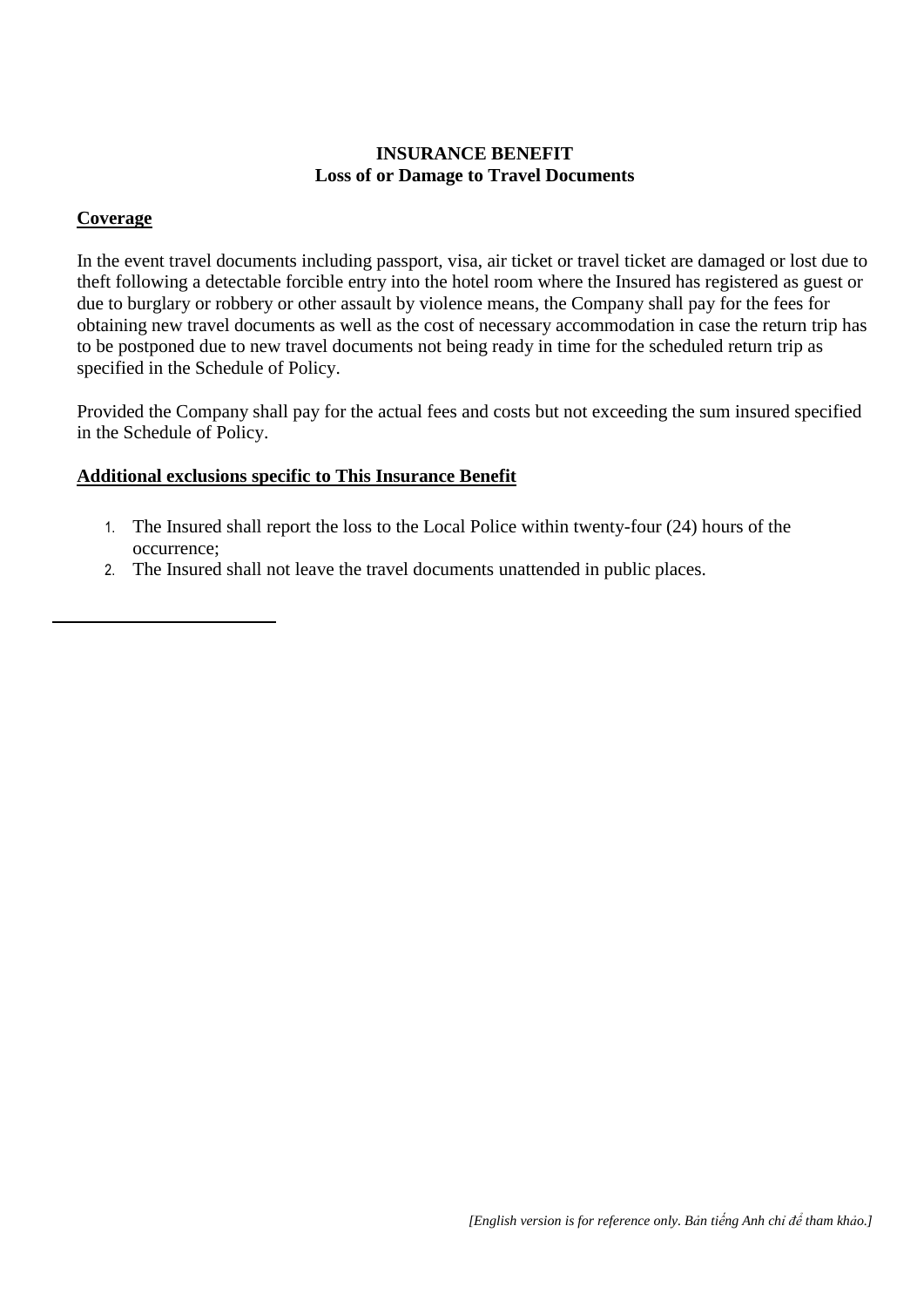## **INSURANCE BENEFIT Missing Connecting Flight**

## **Coverage**

In the event the Insured misses a scheduled onward connecting flight at the transfer point due to late arrival of the Insured's incoming flight at the transfer point and no other onward flight is available to the Insured within six (6) hours of the Insured actual arrival time at the transfer point, the Company shall pay for the amount as specified in the Schedule of Policy for every six (6) consecutive hours of delay but not exceeding the sum insured specified in the Schedule of Policy.

## **Additional Exclusions Specific to This Insurance Benefit**

This insurance does not cover the Missing of Connecting Flight arising from or occasioned by:

- 1. The Insured's failure to be present at the check-in point on time;
- 2. Negligence of the tour operator or travel agency;
- 3. Delay caused by cancellation of service of the carrier or by order or advice of government.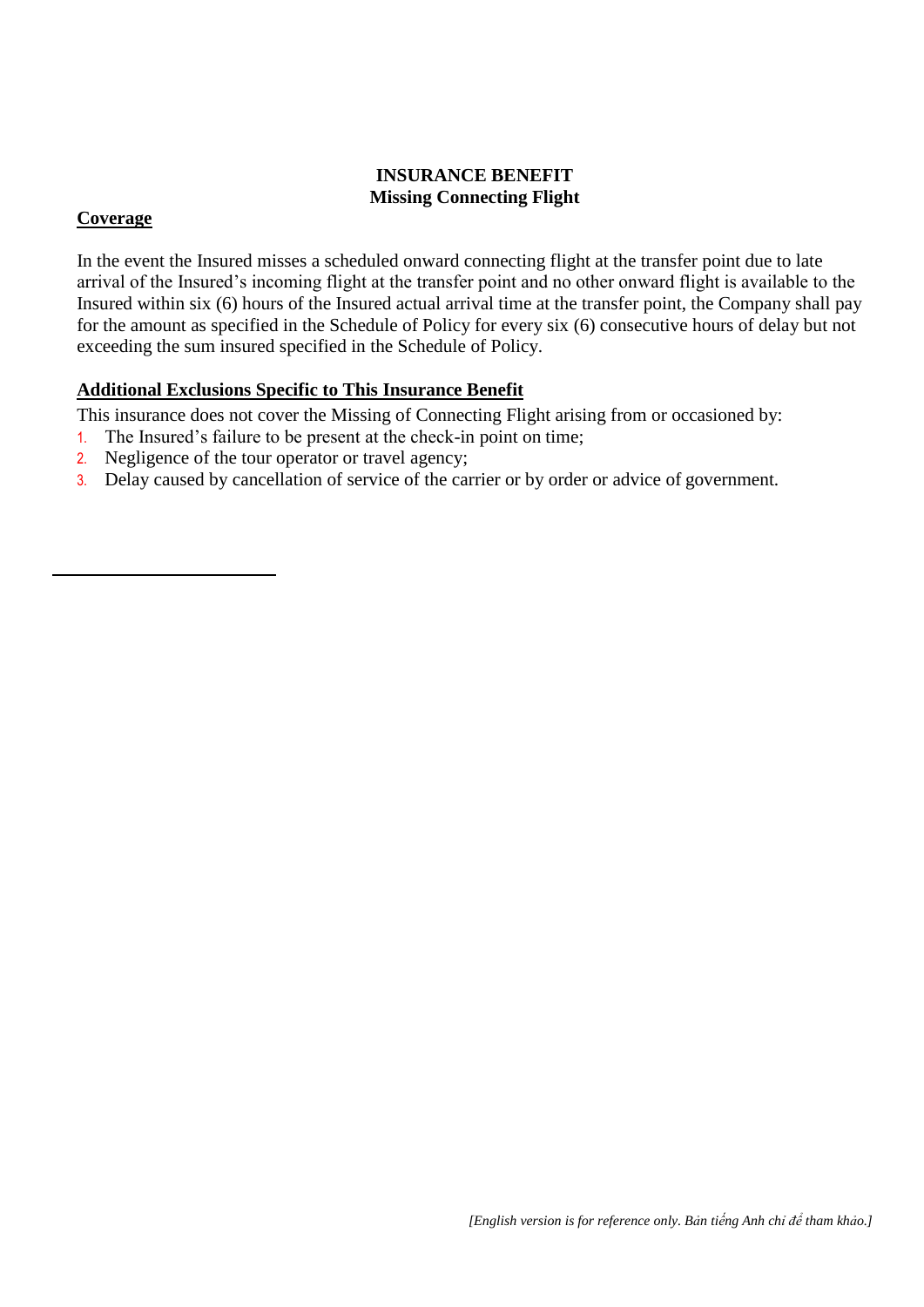## **INSURANCE BENEFIT Rental Car Excess**

#### **Coverage**

In the event the Insured's rental car for driving while travelling overseas sustains an accident and the Insured is legally liable to pay in respect of the loss or damage caused by an accident to the rental car, the Company shall pay for the excess or deductible applicable to perils covered by the Motor Insurance Policy during the rental period which has been paid by the Insured but not exceeding the amount specified in the Schedule of Policy.

#### **Additional exclusions specific to this Insurance Benefit**

The Insured must comply with the following conditions:

- 1. The rental car must be rented from a licensed car rental agency
- 2. The rental agreement must require the Insured to purchase comprehensive motor insurance covering loss of or damage to the rental car during the rental period
- 3. The Insured must comply with all conditions of the rental agency under the rental agreement and conditions of the insurer under the insurance contract as well as the laws, rules and regulations of the country.

#### **Additional Exclusions Specific to This Insurance Benefit**

- 1. Loss or damage caused by driving the rental car in violation of the terms of the rental agreement or loss or damage occurred beyond the limits of any public roads or in violation of laws, rules and regulations of the country.
- 2. Loss or damage caused by wear and tear, deterioration, damage from moths or vermin or inherent vice, any latent defects or damages not visible.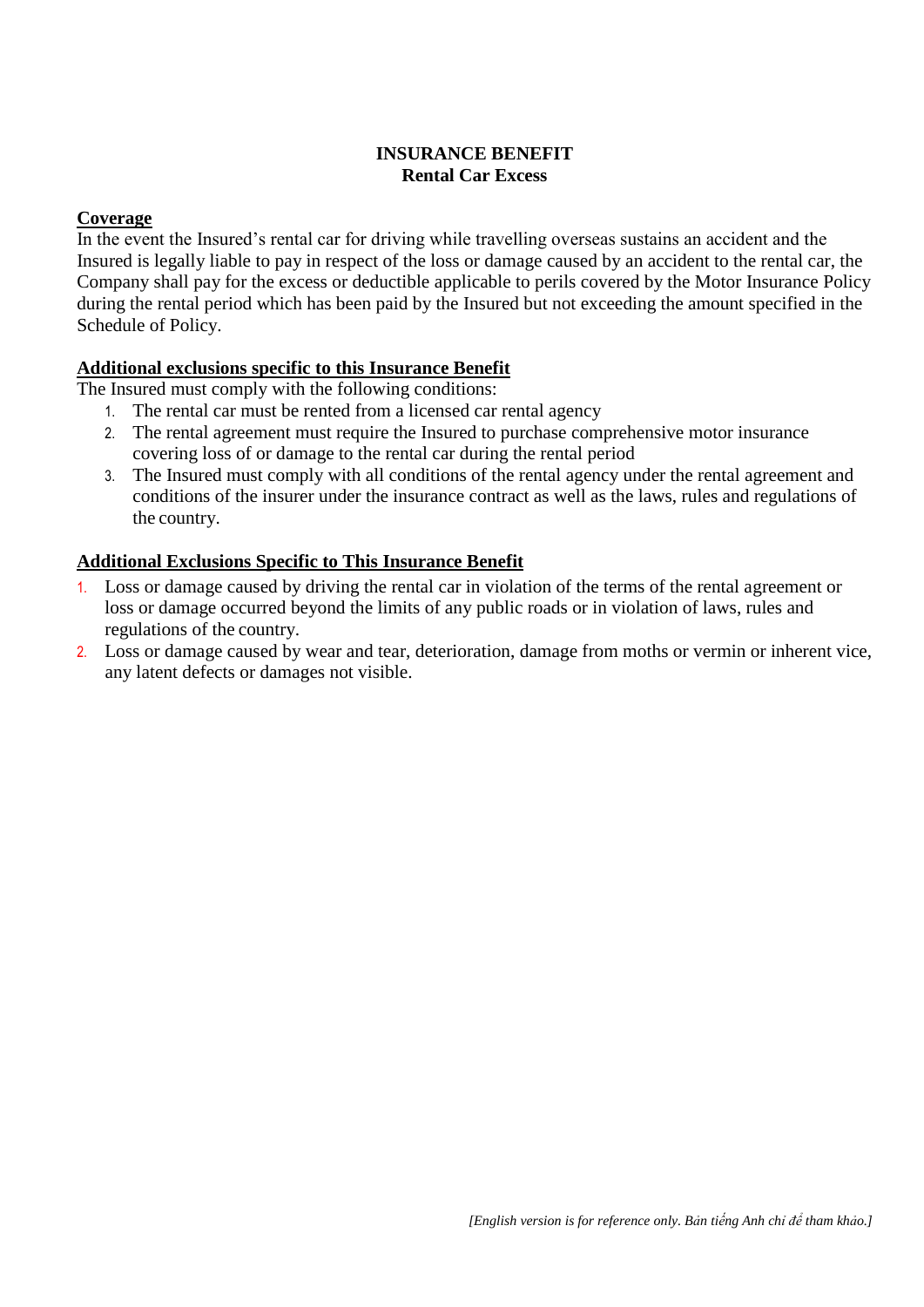#### **INSURANCE BENEFIT Loss of or Damage to Laptop**

## **Coverage**

In the event the laptop of the Insured is lost or damaged due to one of the following occurrence while travelling:

- 1. Errors committed by hotel staff or carrier while the Insured has deposited the laptop and the hotel staff or the carrier accepts to safe keep such item under its care; or
- 2. Theft with evidence of forcible entry into the hotel room where the Insured is registered as guest; or
- 3. Being seized, threatened, or violently assaulted to take away the laptop;

The Company shall pay for the repair of the damage to the laptop or for the replacement of the laptop with the same or similar model in case repair cannot be made. In case replacement cannot be made, the Company shall pay in cash for the actual value of the laptop (calculated based on the purchase price less depreciation) but not exceeding the sum insured as specified in the Schedule of Policy.

## **Additional exclusions specific to this Insurance Benefit**

- 1. The Insured must report to the hotel or carrier or police of such loss or damage as soon as possible.
- 2. In the event the Company has made claim payment in accordance with this Policy, the Company shall be subrogated to all the Insured's rights of recovery from any person or parties for the proportion already indemnified by the Company. In such cases, the Insured shall cooperate and forward to the Company all documents and do all such acts and things as may be necessarily required for the purpose of preserving the Company's rights and shall not act in any way to prejudice such rights of the Company.
- 3. If at the time of any damage, there would be any other subsisting insurance or insurances whether effected by the Insured or by any other person or persons acting on behalf of the Insured, covering the same loss or damage, the Company shall contribute to pay claim not more than its rateable proportion to the total insured sum but not exceeding the sum insured by the Company and it is agreed that the Company shall not raise the issue of the sequence of insurance as reason for contribution.

## **Additional Exclusions Specific to This Insurance Benefit**

- 1. This insurance does not cover the Deductible (if any).
- 2. Seize or dispossession of property under law, confiscation of property by order of government, transportation of illegal trades, or any other unlawful acts.
- 3. Loss or damage recovered from the hotel or carrier.
- 4. Laptop left behind by the Insured in any vehicles or public places or losses as a result of the Insured's negligence in taking due care and precautions for the safeguard and security of such laptop.
- 5. Loss of trading goods or product samples which are not Laptop for personal use of the Insured.
- 6. Loss of data recorded on tapes, programmes, discs, data storage cards, or other similar devices.
- 7. Loss or damage caused by breakage or breakdown of mechanical system of the property or any part thereof.
- 8. Loss of or damage to any part of the property caused by self-ignition, breakage or breakdown of electrical system or its self-ignition.
- 9. Loss or damage caused by wear and tear, gradual deterioration, rust or stain or moths or vermin, inherent vice, restoration or repair, scratches, rubbing or discouloring.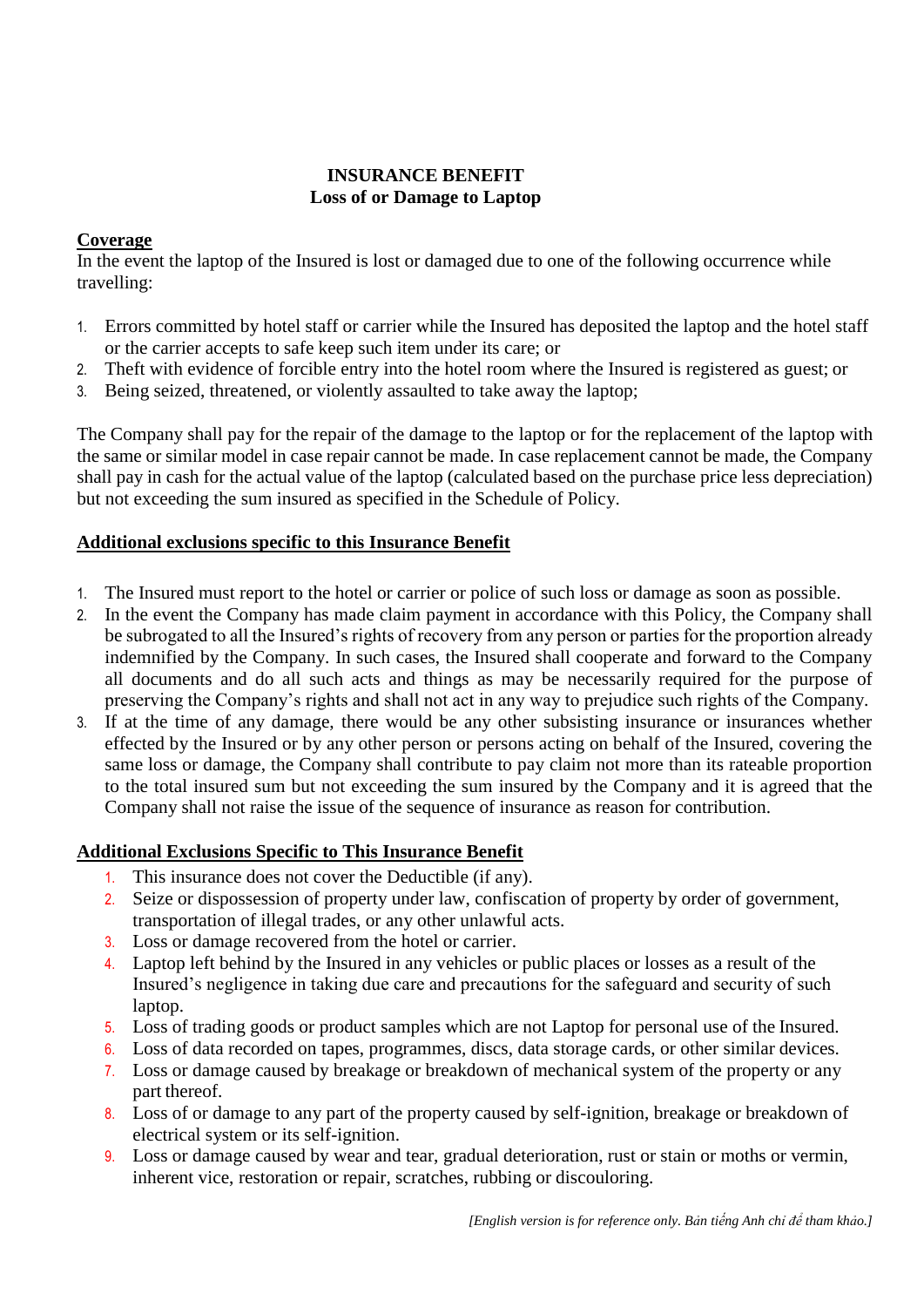10. Damage caused by scratches and/or decoration such as one for covering scratches.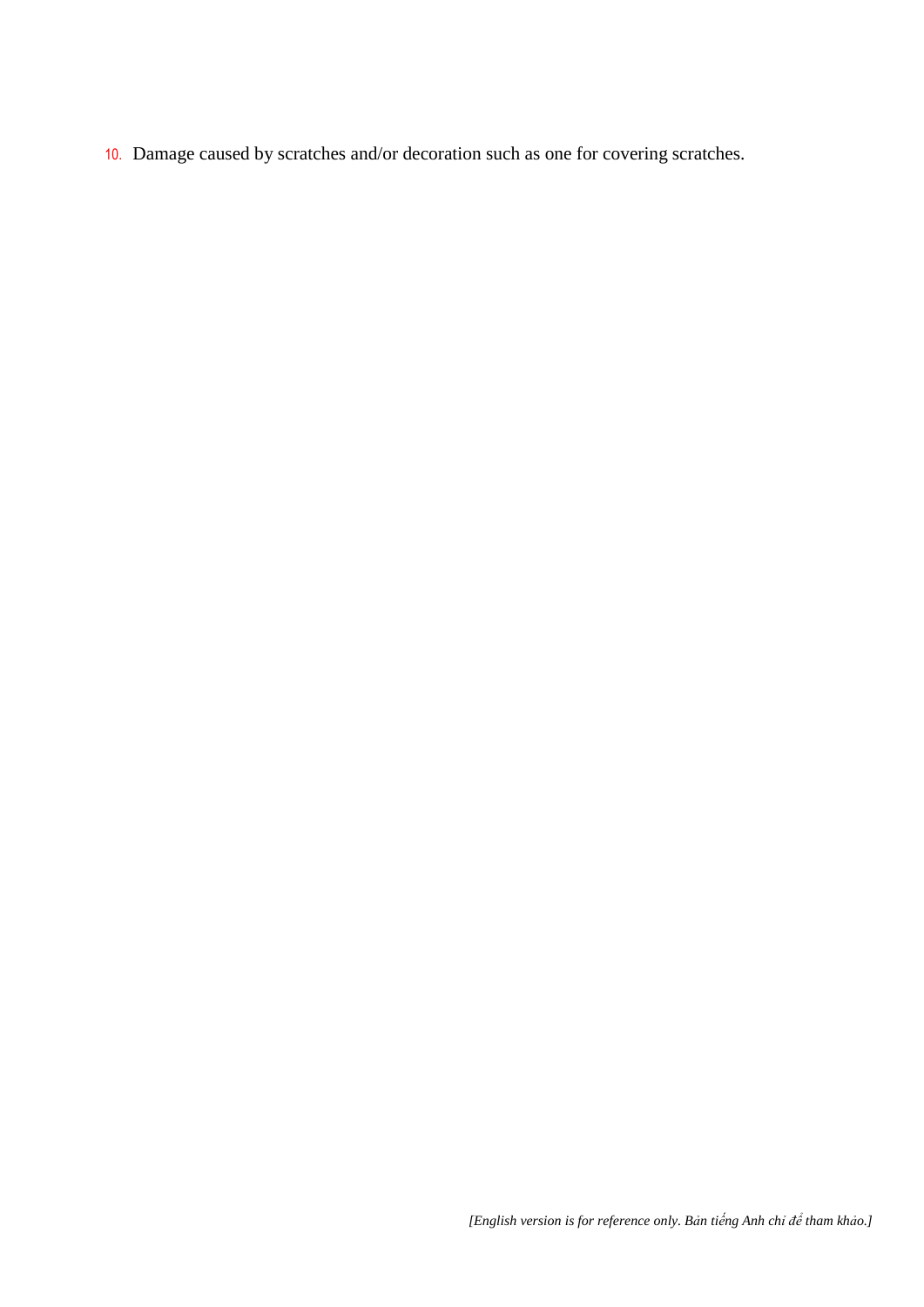## **INSURANCE BENEFIT Hijack**

#### **Coverage**

In the event the aircraft in which the Insured has boarded is hijacked, the Company agrees to cover as follows:

- 1. Loss in expenses paid in advance and not recoverable for fares of transportation by air, land or sea (economy class airfare where possible), cost of accommodation, meals, including any extra expenses incurred, provided the Company shall pay for the actual costs but not exceeding the sum insured specified in the Schedule of the Policy;
- 2. Cash benefit for the Insured for the hijack in the amount specified in the Schedule of Policy.

**Note**: The Company shall pay claim for either Trip Curtail Benefit or Hijack, and not for both.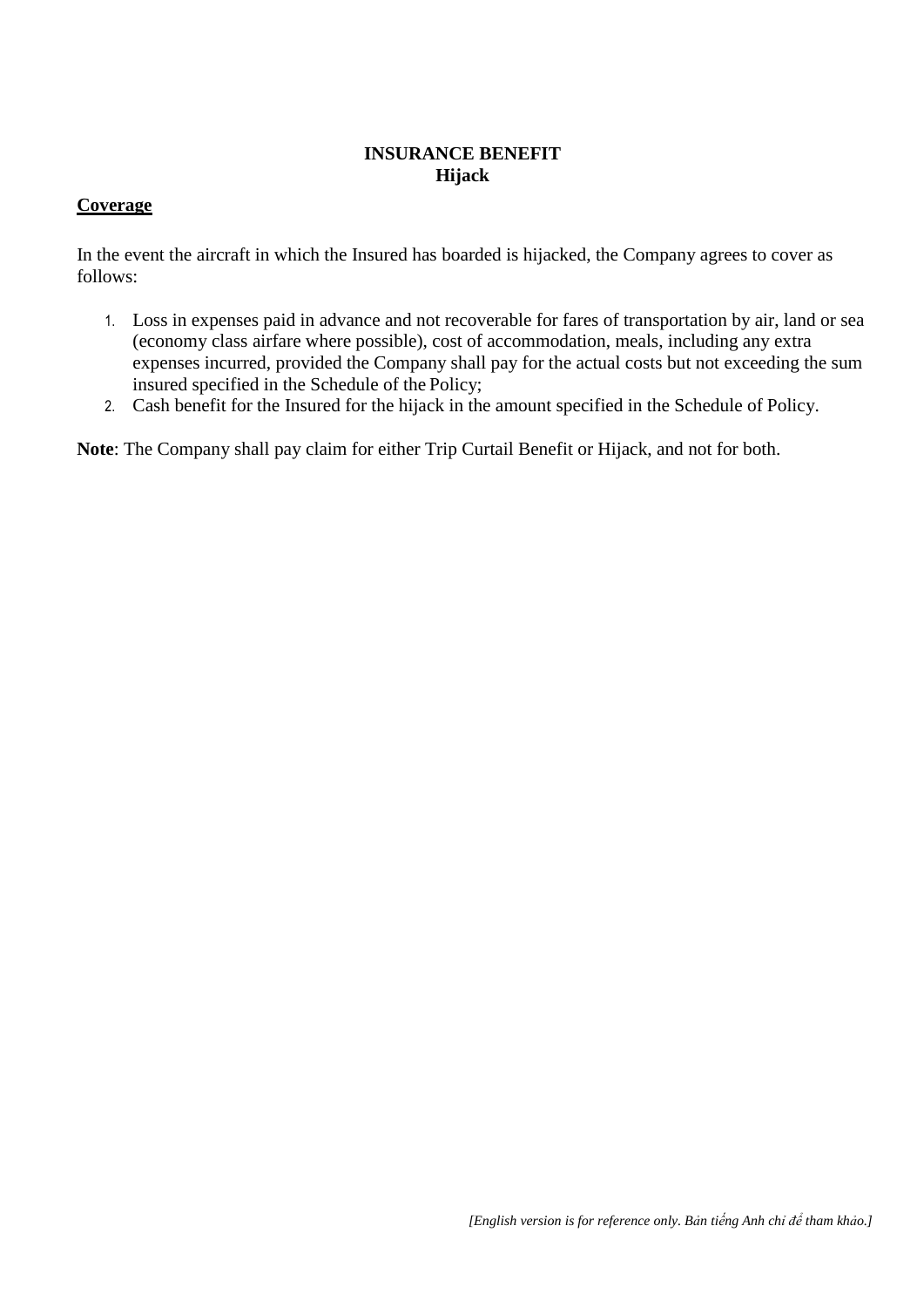#### **INSURANCE BENEFIT Emergency Telephone Charges**

#### **Coverage**

In the event the Insured sustains sudden and unexpected injury or sickness while travelling and such injuries or sickness and needs to make an emergency call to the Company or the authorized representative of the Company (MSIG Assist) for an immediate medical consultation;

The Company shall indemnify the Insured for actual telephone charge but not exceeding the maximum sum insured as specified in the Schedule of Policy.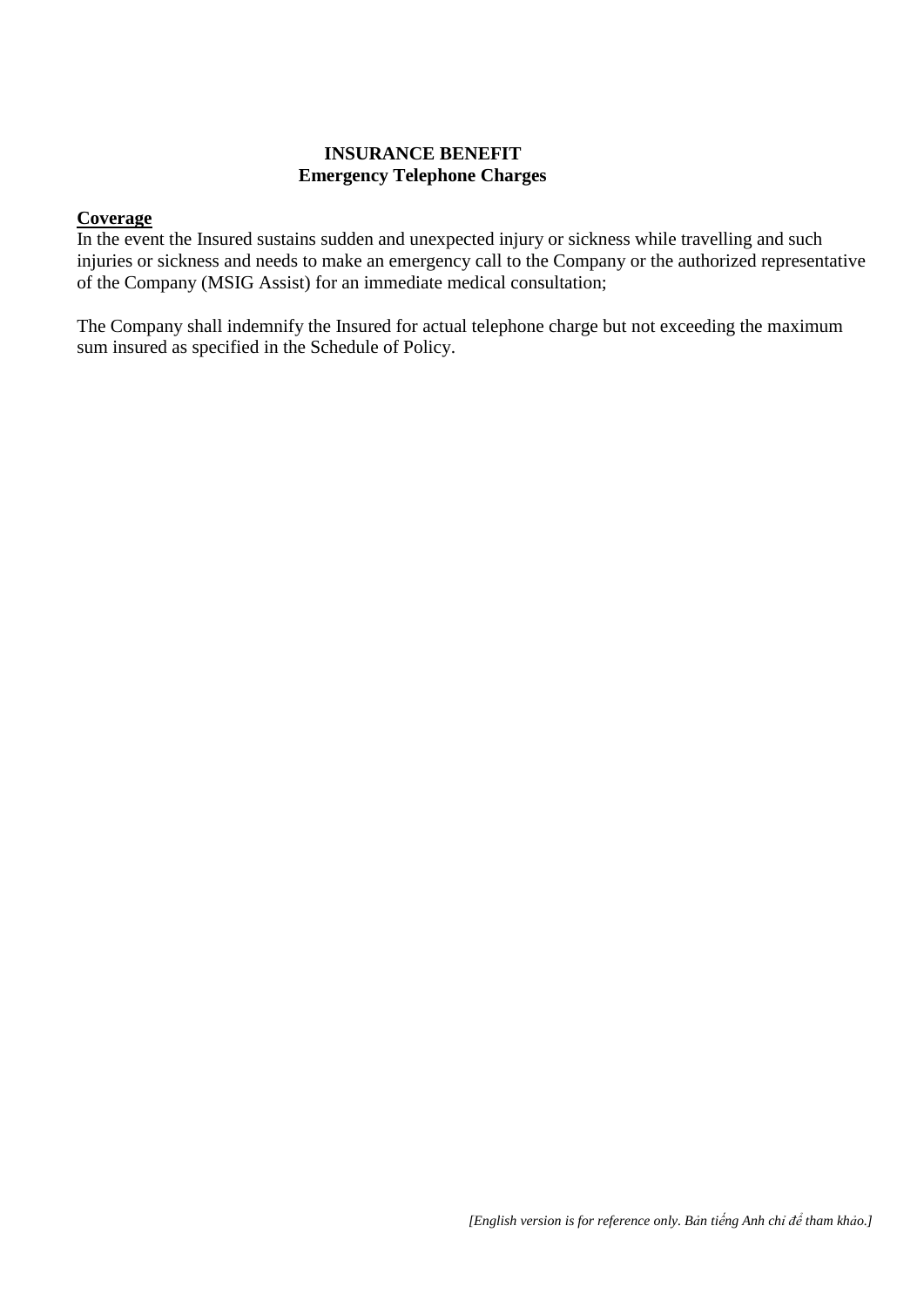## **INSURANCE BENEFIT Golf Privileges**

#### **Coverage**

#### **a) Loss of or damage to golf equipment**

In the event the Insured's golf equipment which is contained in golf-bag container and/or in golf bag specially designed for travelling is lost or damaged due to one of the following occurrences while travelling:

- Errors committed by hotel staff or carrier while the Insured has deposited the golf equipment and the hotel staff or the carrier accepts to safe keep such items under its care; or
- Theft with evidence of forcible entry into the hotel room where the Insured is registered as guest; or
- Being seized, threatened, or violently assaulted to take away the golf equipment;

The Company shall pay for the repair of the damage to the golf equipment, or replace such golf equipment with similar items. In case replacement cannot be made, the Company shall pay as cash in accordance with the actual value of such items at the time of damage (calculated based on the value at the purchase date and deducting any depreciation) but not exceeding the sum insured as specified in the Schedule of Policy.

## **b) Hole – in – one**

While travelling overseas, in the event the Insured (who is a non-professional golfer) completes a Holein-one in an official golf event organized under rules and regulations at an 18-hole standard golf course which is open to general public to participate and such Hole-in-one is certified in writing by the golfer, course manager and event organizer, the Insured shall be entitled to a cash prize in the amount specified in the Schedule of Policy.

Provided once the cash prize for Hole-in-one is paid, there shall be no more payment of the cash prize for Hole-in-one whatsoever for the remaining of the insurance period.

#### **c) Green fees**

The Company will pay up to amounts shown in the Certificate/ Schedule or Policy for a percentage of the cost of green fees, hiring golf equipment or tuition fees for the own use of the Insured persons (if the Insured Person had already paid and cannot get money back) if the Insured Person is ill or injured and is not well enough to use them. The Insured Person must get a medical certificate to prove he/she is not well enough. The Insured Person is also covered if his/her documents are lost or stolen and this prevent the Insured Person from taking part in pre-paid golfing activity.

## **Additional conditions specific to this Insurance Benefit**

- The Insured must report to the hotel or carrier or police of such loss or damage as soon as possible.
- In the event the Company has made claim payment in accordance with this Policy, the Company shall be subrogated to all the Insured's rights of recovery from any person or parties for the proportion already indemnified by the Company. In such cases, the Insured shall cooperate and forward to the Company all documents and do all such acts and things as may be necessarily required for the purpose of preserving the Company's rights and shall not act in any way to prejudice such rights of the Company.
- If at the time of any damage, there would be any other subsisting insurance or insurance whether effected by the Insured or by any other person or persons acting on behalf of the Insured, covering the same loss or damage, the Company shall contribute to pay claim not more than its rateable proportion to the total insured sum but not exceeding the sum insured by the Company and it is agreed that the Company shall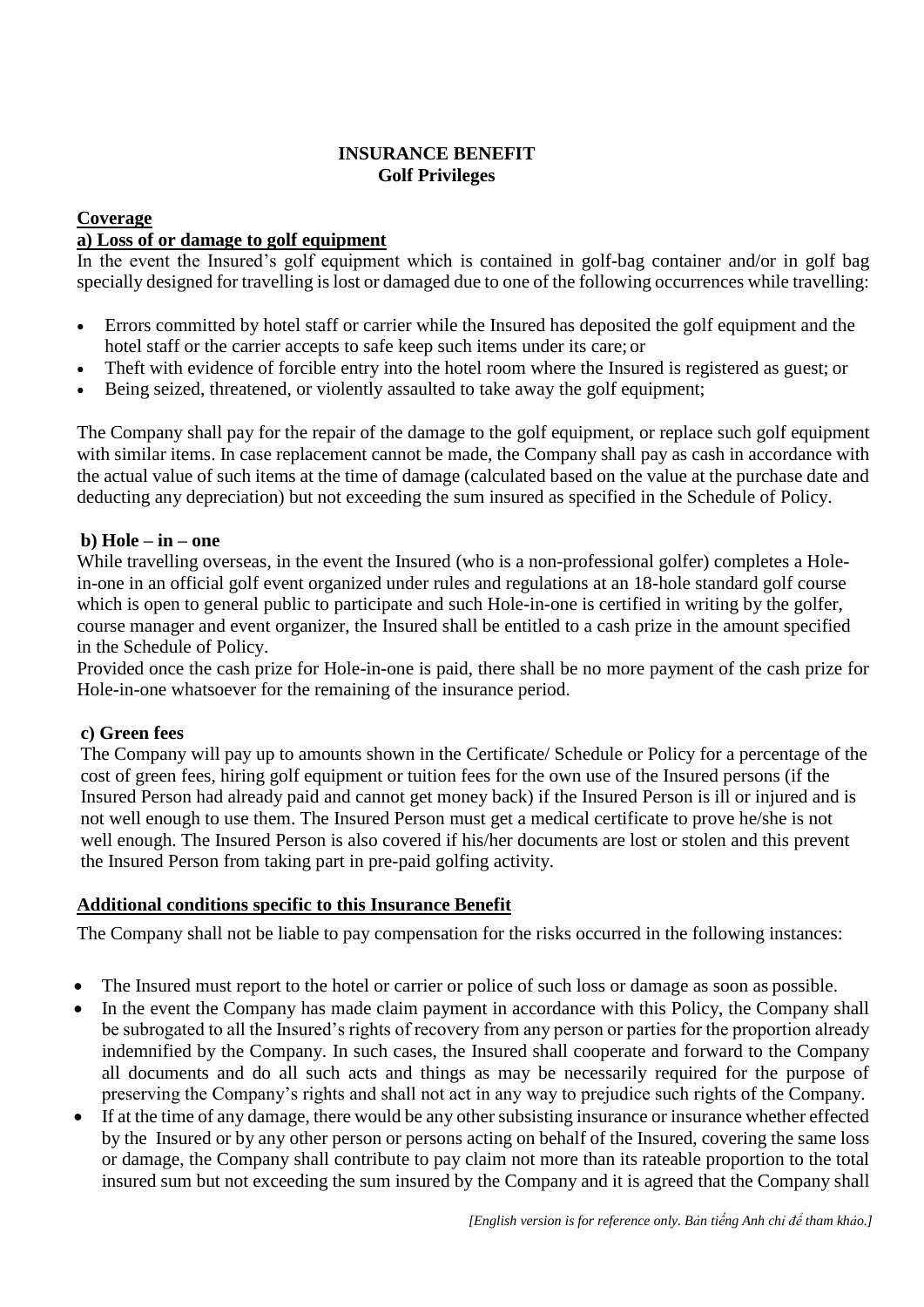not raise the issue of the sequence of insurance as reason for contribution.

## **Additional Exclusions Specific to this Insurance Benefit**

- This insurance does not cover the Deductible (if any).
- Loss or damage caused by wear and tear, gradual deterioration, moths, vermin such as mice, inherent vice or damage sustained due to any process by the Insured to repair, clean or modify any property.
- Loss of or damage to hired or leased equipment.
- Seize or dispossession of property under law, confiscation of property by order of government, transportation of illegal trades, or any other unlawful acts.
- Loss or damage recovered or recoverable from the hotel or carrier.
- Loss to golf equipment sent in advance by the Insured or golf items mailed or shipped separately.
- Properties left behind by the Insured in any vehicles or public places or losses as a result of the Insured's negligence in taking due care and precautions for the safeguard and security of such properties.
- Loss of trading goods or product samples.
- Loss of or damage to the Insured's baggage left unattended in public places
- Los of or damage to golf balls and golf equipment while playing or practicing
- Loss or damage due to wilful acts or negligence of the Insured.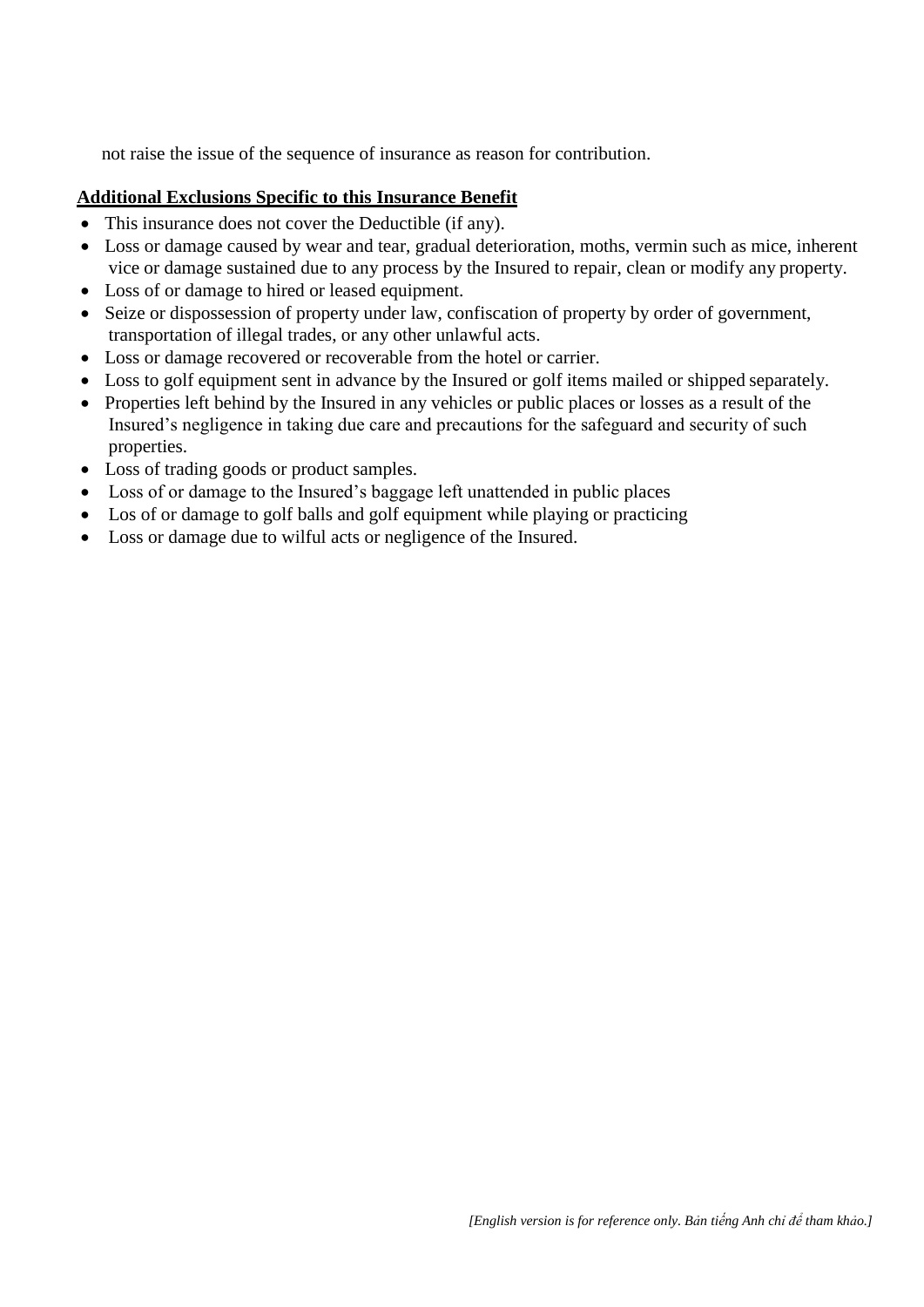## **INSURANCE BENEFIT Household Contents**

## **Coverage**

The Company will either indemnify the Insured Person or choose to reinstate or repair, up to the Sum Insured as stated in the Certificate/ Schedule or Policy against physical loss or damage to the Household Contents, including valuables and/or stamps, coins, medal collections, works of art stored within the Insured Person's principal residence in Vietnam that was left vacant for the full duration of the Trip, caused by fire during the period of insurance, but only after the Insured Person has actually departed from Vietnam. Offical report from the Fire brigade center is required.

## **Additional exclusions specific to this Insurance Benefit**

- 1. Loss or damage caused by wear and tear, sanitization, dyeing, repairing or restoring any items, impact of light, air condition, gradual deterioration, moths, insects, termites, or any other causes that have a gradual effect.
- 2. Any loss or damage arising from wilful acts of the Insured or with the complicity of the Insured.
- 3. Damage (temporary or permanent) to the Insured's property or any parts of the property due to confiscation, seizure, withholding or taking possession, whether legal or illegal, of such property, or the house, vehicle, or any similar items by any government body.
- 4. Electrical or machinery damage
- 5. Indirect loss or damage.
- 6. Business or professional use of photography and sports equipment, spare parts and musical instruments..
- 7. Motorcycle, car, boat, cattle, bicycle, and related equipment or spare parts.
- 8. Loss or damage insured under another Insurance Contract, or recoverable by another party.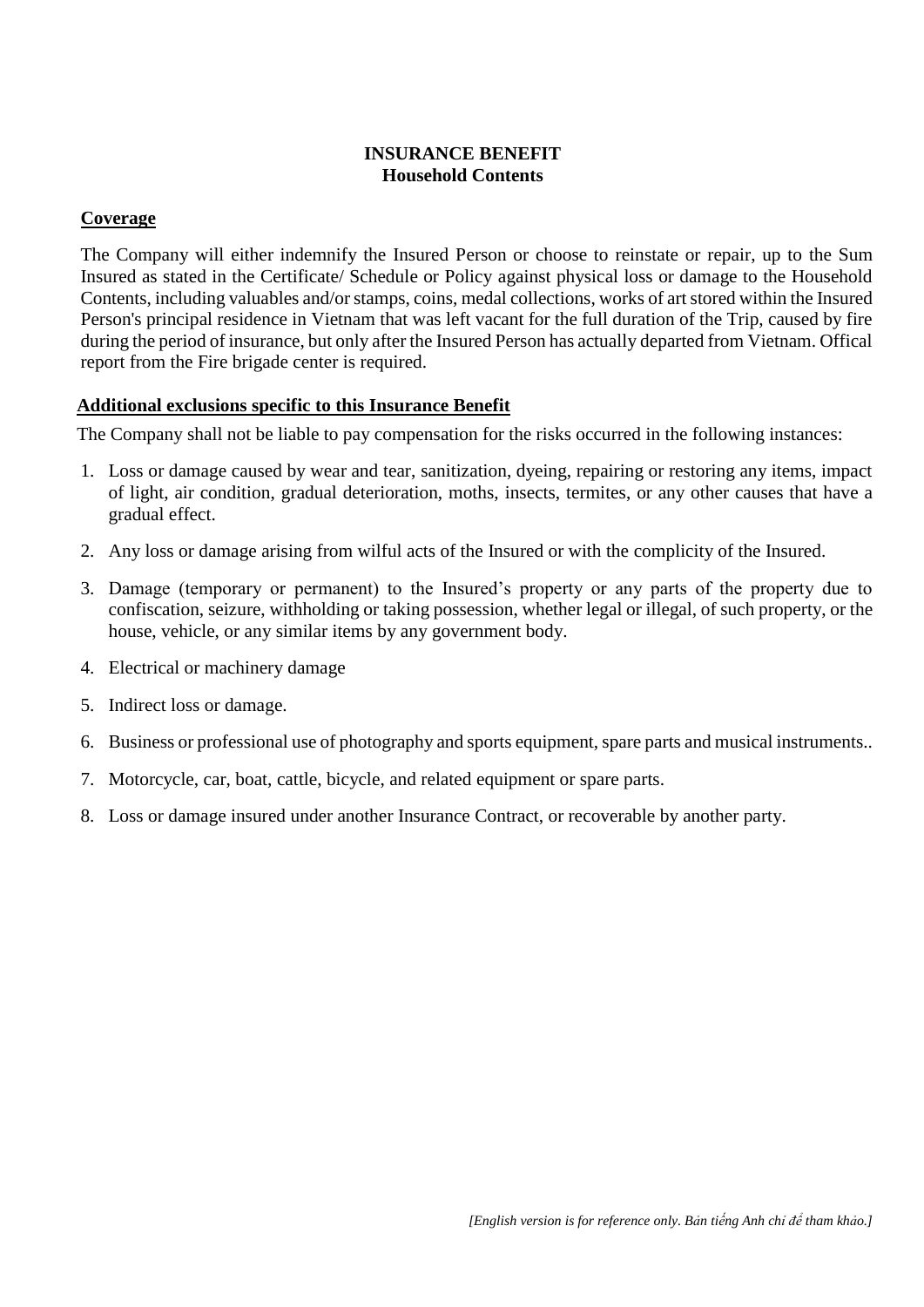#### **INSURANCE BENEFIT Overbooked Flight**

#### **Coverage**

The Company shall indemnify the Insured for reasonable expenses in relation to transportation and accommodation up to the limit for this Insurance Benefit as specified in the Schedule/ Certificate or Policy, while the Insured is travelling overseas, if:

a) The Insured is unable to board the plane of the scheduled flight due to overbooking; and

b) The Insures is in possession of the verified air ticket.

The Insured can make a claim for these expenses only if:

- The Insured is unable to recover these expenses from the tour operator.
- The expenses are unavoidable when taking the trip
- The Insured present the documents certifying the overbooking to the Company; and
- The Insured present the original invoices of these accounts to the Company.

#### **Additional exclusions specific to this Insurance Benefit**

The Company shall not be liable to pay for this Benefit if overbooking is caused by negligence or error of the tour operator.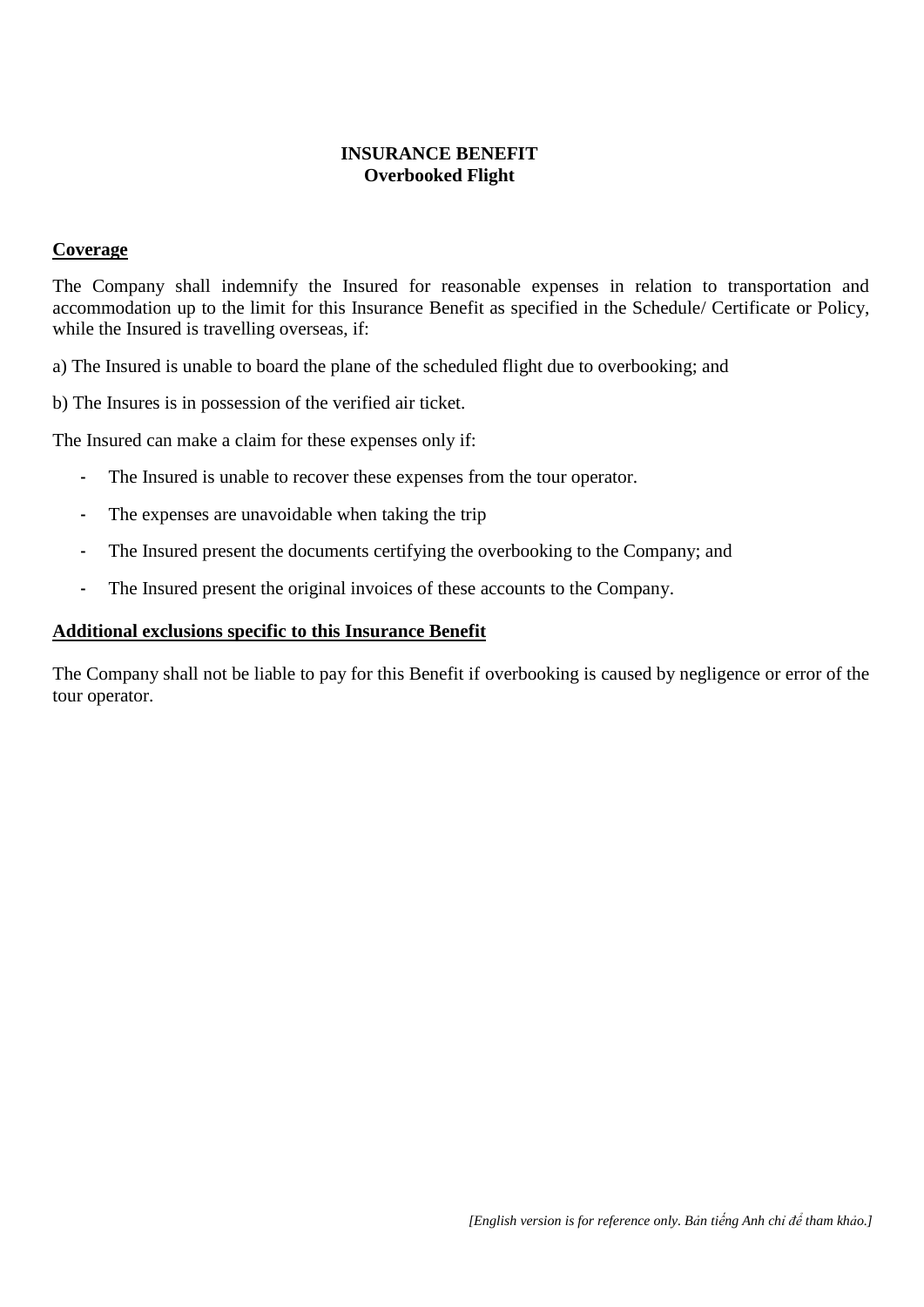#### **INSURANCE BENEFIT Emergency Purchase**

#### **Coverage**

The Company shall indemnify the Insured for reasonable expenses incurred to purchase essential personal effects up to the limit under this Benefit as stated in the Certificate/ Schedule or Policy, if during the overseas trip made within the period of insurance:

a) The Insured's baggage is stolen or was certified by the carrier as lost; and

b) The Insured is unable to recover the incurred expenses from any other individual/ organization.

The Insured can make a claim for these expenses only if:

a) The Insured present to the Company with the documents about such loss certified by the police or local authority or the carrier that the Insured's baggage was lost in transit; and

b) The Insured present to the Company with official invoices of the items purchased by the Insured.

**Note**: The Company will only pay for either Emergency Purchase Benefit or Loss of or Damage to Baggage and/ or Personal Effects contained in the Baggage Benefit, but not both.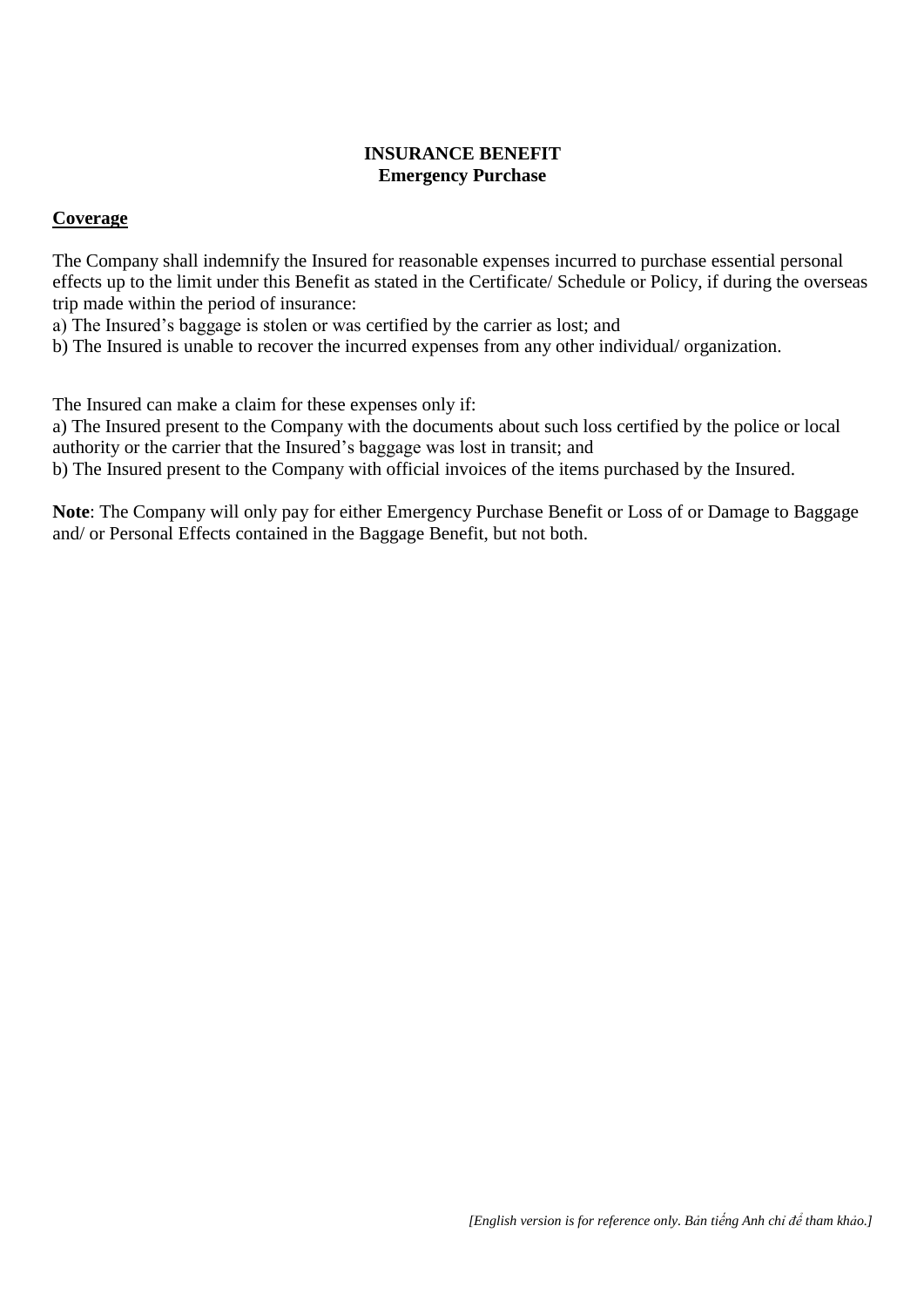## **INSURANCE BENEFIT Termination of Business of the Travel Agency**

#### **Coverage**

The Insured can make a claim for the expenses payable in relation to the trip because of the bankruptcy or termination of business of the travel agent/ agency due to violation of law of the travel agent/ agency in Vietnam, who arranges the trip for the Insured, up to the limit under this Benefit as stated in this Certificate/ Schedule or Policy, if such bankruptcy or termination of business occurs within thirty (30) days before the departure date of the Insured.

#### **Additional exclusions specific to this Insurance Benefit**

The Company shall not pay for any damage that has been recovered from any other sources, including Government's Program, insurance packages, travel and insurance agencies.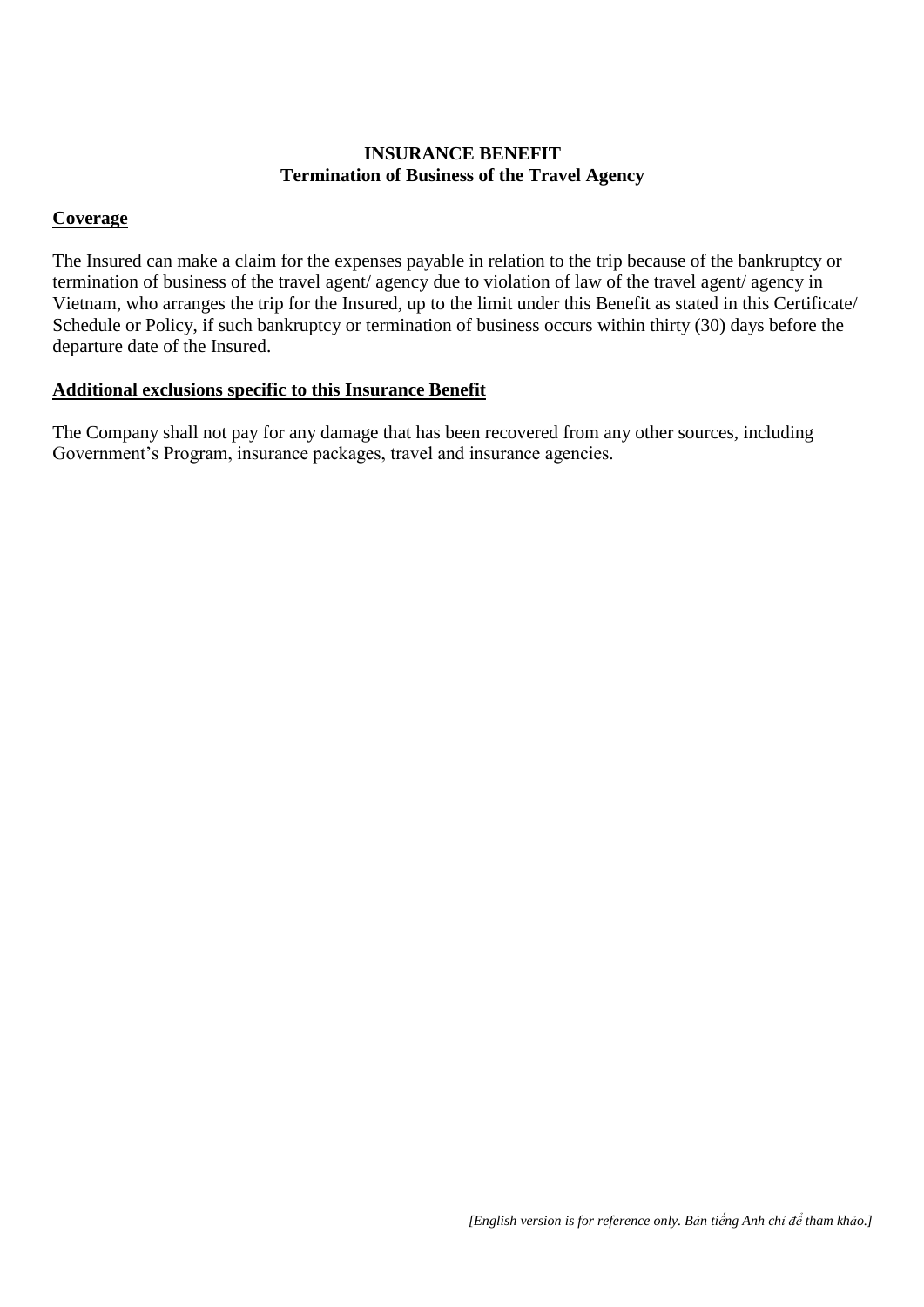## **INSURANCE BENEFIT Interruption/ Cancellation of hotel services**

## **Coverage**

The Company shall indemnify the Insured for the inconvenience caused due to the interruption or cancellation of the hotel services where the Insured is remaining in residence up to the limit indicated under this Benefit as stated in the Certificate/ Schedule or Policy, due to strikes or riots while the Insured is travelling within the period of insurance.

## **Additional exclusions specific to this Insurance Benefit**

The Company shall not pay for any damage that has been recovered from any other sources, including Government's Program, insurance packages, travel and insurance agencies.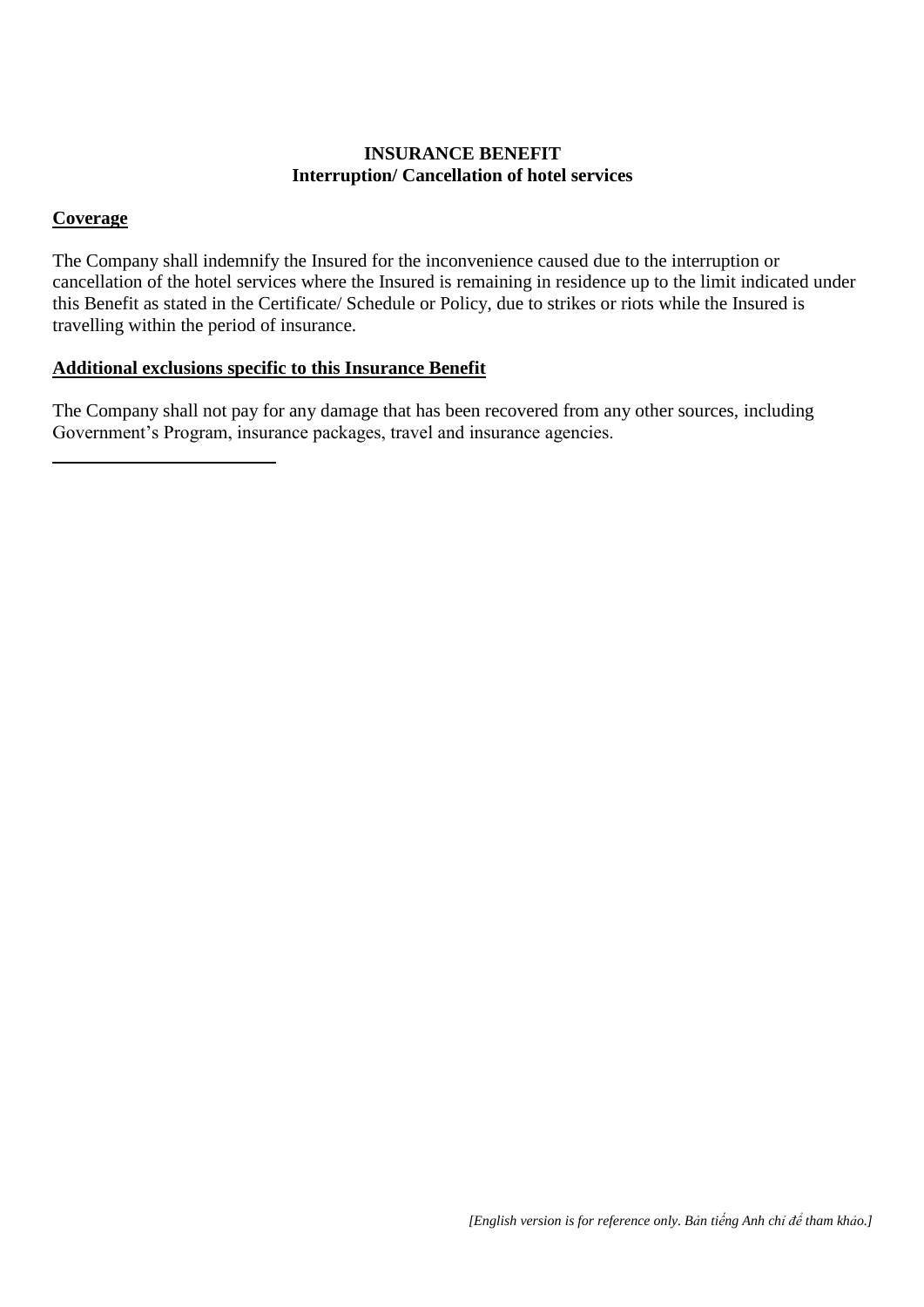#### **INSURANCE BENEFIT Automatic Extension of Policy Period**

For per trip policies, the period of insurance will be extended without charge for seventy-two (72) hours if on the last day of the Policy period, through circumstances outside the Insured Person's control, the Trip is extended due to strike/industrial action, adverse weather condition, mechanical breakdown/derangement and structural defect of public transport.

The Policy period will automatically extend up to …(…) days from the date of expiry of the Policy or to the date right after the date of discharge (which ever is earlier) without payment of any additional premium if the Insured Person is hospitalized and quarantined Overseas as advised by the attending Physician.

Notwithstanding the above, in no event shall the length of a Trip exceed one hundred and eight ty (180) consecutive days in respect of Per Trip Policy and ninety (90) consecutive days in respect of Annual Plan. Otherwise it will be mentioned clearly in the Certificate of Insurance.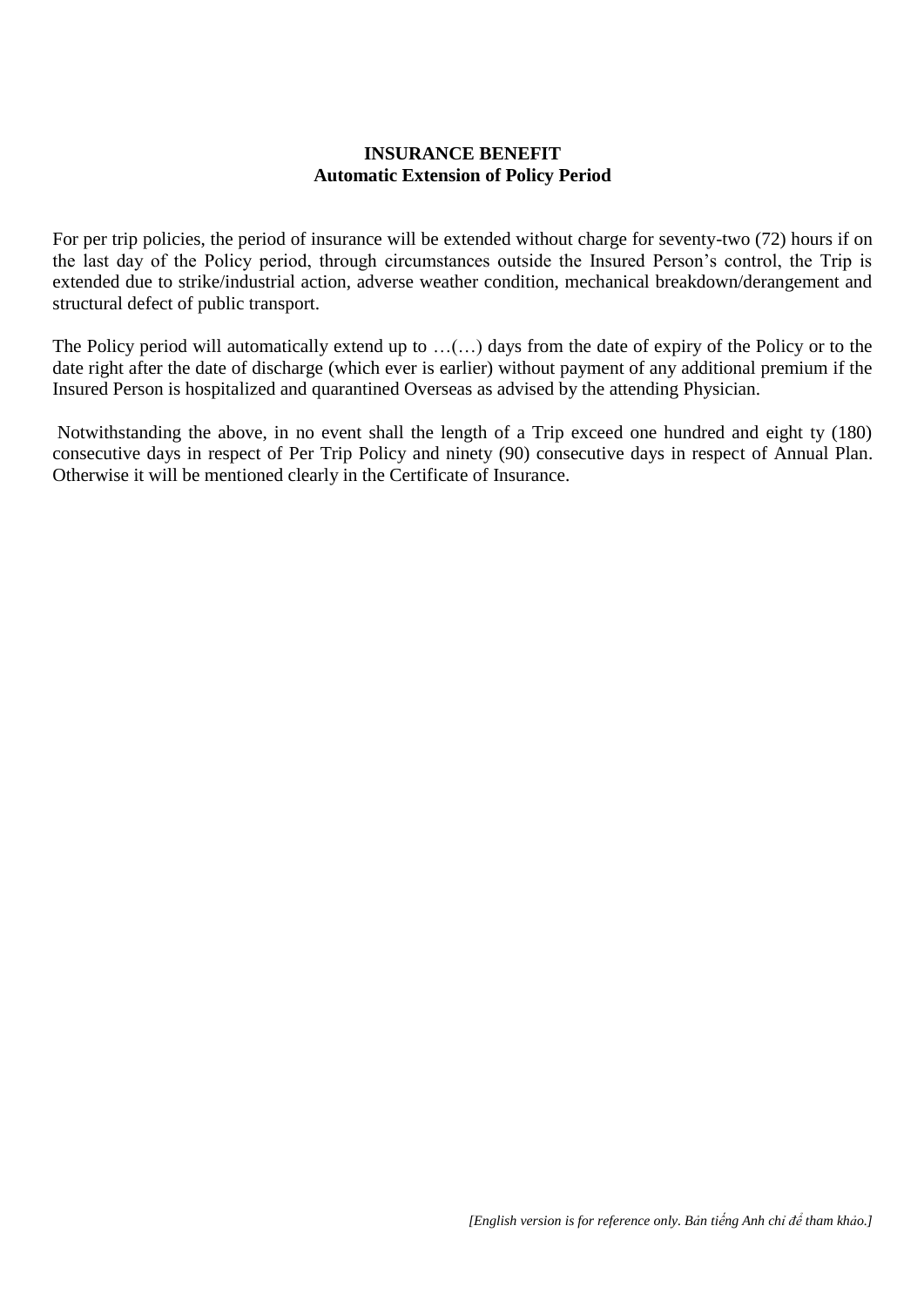## **INSURANCE BENEFIT MSIG Assist support services**

The following support and emergency services are available 24/24 to the Insured:

- Medical Referral Service
- Hospital Admission Assistance including guarantee of hospital charges deposit and direct payment of hospitalization expenses incurred in an insured event.
- Emergency Medical Evacuation and Repatriation.

MSIG ASSIST HOTLINE: as specified in the Certificate/ Schedule or Policy.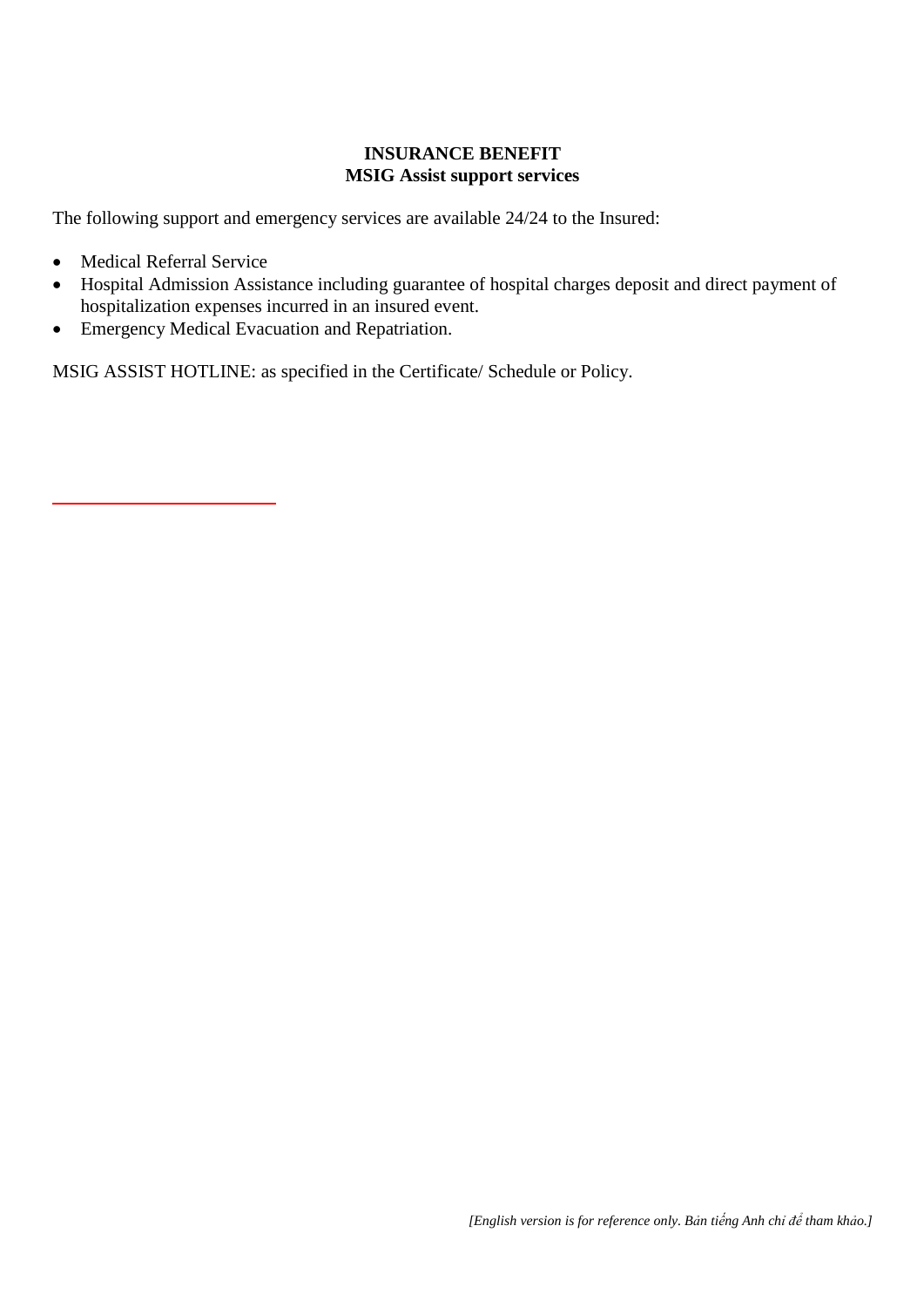## **SECTION IV: GENERAL EXCLUSIONS**

This insurance does not cover:

- 1. Any loss or damage arising or caused by the following:
	- 1.1. Death, disability, loss, damage, destruction, any legal liabilities, cost or expense including consequential loss of whatsoever nature, directly or indirectly caused by, resulting from or in connection with any of the following regardless of any other cause or event contributing concurrently or in any other sequence to the loss;
		- 1.1.1. war, invasion, acts of foreign enemies, hostilities or warlike operations (whether war be declared or not), civil war, rebellion, revolution, insurrection, civil commotion assuming the proportions of or amounting to an uprising, military or usurped power; or
		- 1.1.2. any act of terrorism including but not limited to
			- 1.1.2.1. the use or threat of force, violence and/or
				- 1.1.2.2. harm or damage to life or to property (or the threat of such harm or damage) including, but not limited to, nuclear radiation and/or contamination by chemical and/or biological agents, by any person(s) or group(s) of persons, committed for political, religious, ideological or similar purposes, expressed or otherwise, and/or to put the public or any section of the public in fear; or
		- 1.1.3. any action taken in controlling, preventing, suppressing or in any way relating to 1.1.1 or 1.1.2 above.
	- 1.2. In no case shall this insurance cover loss damage liability or expense directly or indirectly caused by or contributed to by or arising from
		- 1.2.1. ionising radiations from or contamination by radioactivity from any nuclear fuel or from any nuclear waste or from the combustion of nuclear fuel
		- 1.2.2. the radioactive, toxic, explosive or other hazardous or contaminating properties of any nuclear installation, reactor or other nuclear assembly or nuclear component thereof
		- 1.2.3. any weapon or device employing atomic or nuclear fission and/or fusion or other like reaction or radioactive force or matter
		- 1.2.4. the radioactive, toxic, explosive or other hazardous or contaminating properties of any radioactive matter. The exclusion in this sub-clause does not extend to radioactive isotopes, other than nuclear fuel, when such isotopes are being prepared, carried, stored, or used for commercial, agricultural, medical, scientific or other similar peaceful purposes
		- 1.2.5. any chemical, biological, bio-chemical, or electromagnetic weapon.
	- 1.3. Loss of or damage occasioned directly or indirectly by or through or in consequence of any of the following occurrences, namely:
		- 1.3.1. permanent or temporary dispossession of any property resulting from confiscation, nationalization, commandeering or requisition by any lawfully constituted authority;
		- 1.3.2. permanent or temporary dispossession of any property resulting from the unlawful occupation of such machinery by any person;

Provided that the Company is not relieved of any liability to the Insured in respect of physical damage to the property insured occurring before dispossession or during temporary dispossession which is otherwise covered by this Policy;

1.3.3. the destruction of property by order of any public authority.

- 1.4. Riots and Strike.
- 1.5. Whilst the Insured is working in a high-risk environment or a laborer task, maneuvering machineries, oil or gas rigs, underground mines, fishery.
- 1.6. Institute Radioactive Contamination, Chemical, Biological, Bio-Chemical and Electromagnetic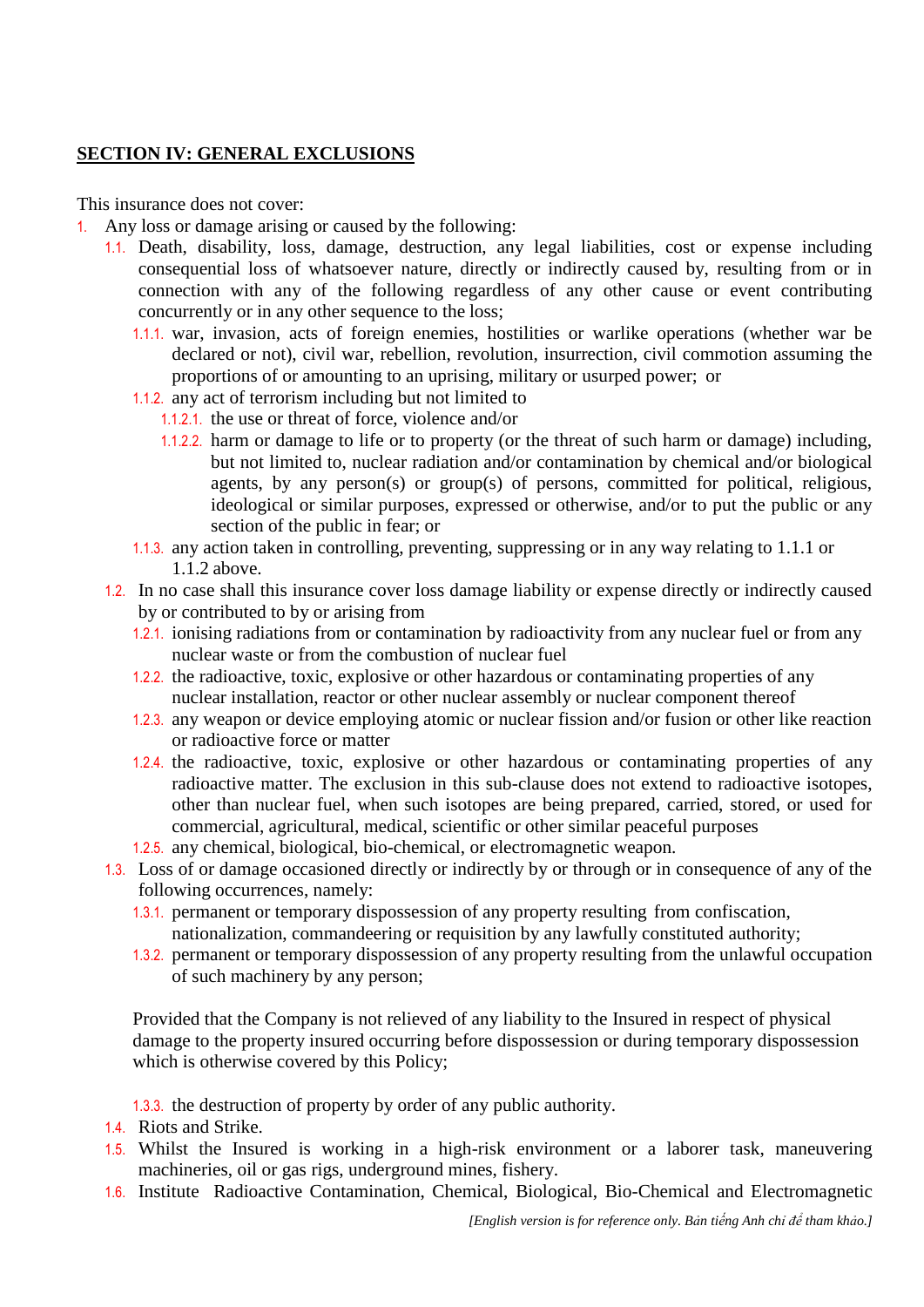#### Weapons Exclusion Clause - 10/11/2003

This clause shall be paramount and shall override anything contained in this insurance inconsistent therewith.

In no case shall this insurance cover loss damage liability or expense directly or indirectly caused by or contributed to by or arising from

- ionising radiations from or contamination by radioactivity from any nuclear fuel or from any nuclear waste or from the combustion of nuclear fuel
- the radioactive, toxic, explosive or other hazardous or contaminating properties of any nuclear installation, reactor or other nuclear assembly or nuclear component thereof
- any weapon or device employing atomic or nuclear fission and/or fusion or other like reaction or radioactive force or matter
- the radioactive, toxic, explosive or other hazardous or contaminating properties of any radioactive matter. The exclusion in this sub-clause does not extend to radioactive isotopes, other than nuclear fuel, when such isotopes are being prepared, carried, stored, or used for commercial, agricultural, medical, scientific or other similar peaceful purposes
- any chemical, biological, bio-chemical, or electromagnetic weapon

#### 1.7. War and terrorism exclusion

Notwithstanding any provision to the contrary within this Policy or any endorsement thereto it is agreed that this insurance excludes:

death, disability, loss, damage, destruction, any legal liabilities, cost or expense including consequential loss of whatsoever nature, directly or indirectly caused by, resulting from or in connection with any of the following regardless of any other cause or event contributing concurrently or in any other sequence to the loss;

1. war, invasion, acts of foreign enemies, hostilities or warlike operations (whether war be declared or not), civil war, rebellion, revolution, insurrection, civil commotion assuming the proportions of or amounting to an uprising, military or usurped power, or

2. any act of terrorism including but not limited to

a. the use or threat of force, violence and/or

 b. harm or damage to life or to property (or the threat of such harm or damage) including, but not limited to, nuclear radiation and/or contamination by chemical and/or biological agents, by any person(s) or group(s) of persons, committed for political, religious, ideological or similar purposes, express or otherwise, and/or to put the public or any section of the public in fear, or

3. any action taken in controlling, preventing, suppressing or in any way relating to 1 or 2 above.

If the Company alleges that by reason of this Exclusion, any loss, damage, cost or expense is not covered by this insurance the burden of proving the contrary shall be upon the Insured.

#### 1.8 Sanction limitation and exclusion clause

This Policy shall not cover and shall not be liable to pay any claim or provide any benefit hereunder to the extent that the provision of such cover, payment of such claim or provision of such benefit would expose that insurer to any sanction, prohibition or restriction under United Nations resolutions or the trade or economic sanctions, laws or regulations of the European Union or United Kingdom or United States of America.

#### 1.9 Asbestos exclusion

This Policy excludes all claims and losses based upon, arising out of, directly or indirectly resulting from or in consequence of, or any way involving:

#### (a) asbestos, or

(b) any actual or alleged asbestos related injury or damage involving the use, presence, existence,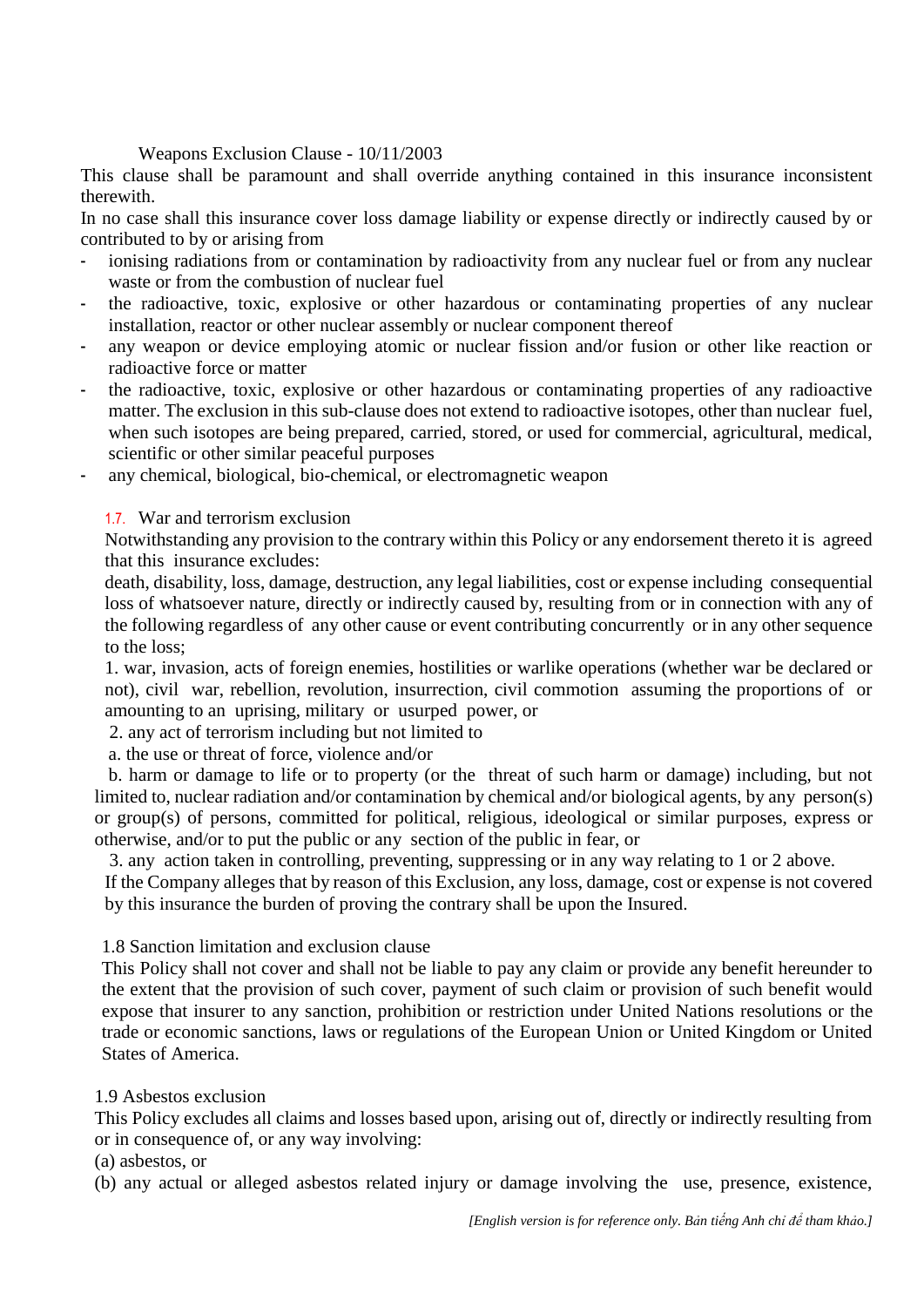detection, removal, elimination or avoidance of asbestos or exposure or potential exposure to asbestos.

1.10 Additional exclusions specific to each Insurance Benefit

As specified in each corresponding Insurance Benefit.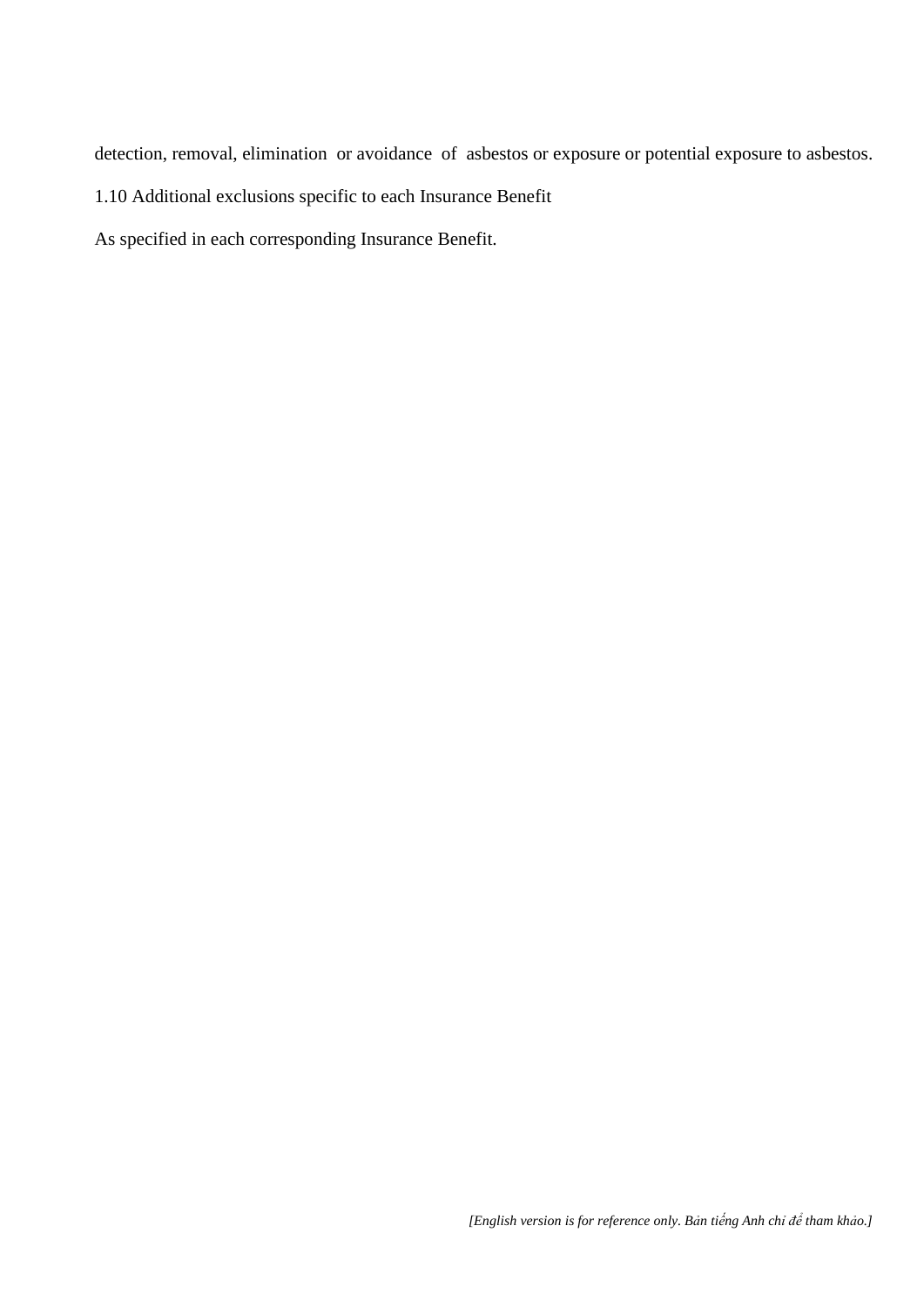#### **APPENDIX 1 - ENDORSEMENTS**

1. ENDORSEMENT ON FAMILY POLICY (applicable only if Client has paid premium as per the Family Policy and is stated in the Certificate/ Schedule or Policy)

For "Family Policy", the Insured Persons are: Per Trip a) a maximum of two (2) adults; and

b) maximum of … (…) children who are: - unemployed;

- unmarried; and

- not older than 14 years of age;

- and each of whom is bound by blood ties or rearing relations to either of the 2 insured adults under the Family Policy (Per Trip).

Annual Policy For "Family Policy" (Annual), the "Family" shall comprise: a) the Insured Person;

- b) his legal spouse; and
- c) their legal children, … legal children at most, who are:
- unemployed;
- unmarried; and
- not older than 14 years of age;
- Each child is bound by blood ties or rearing relations to either of the 2 insured adults under the Annual Family Policy and each must be accompanied by at least 1 of the insured adults under that Policy for any Trips made during the policy period.
- If two (2) or more individuals are in an employer-employee relationship, they cannot be covered under a Family Policy.
- 2. ENDORSEMENT ON PROFESSIONAL SPORTS OR OTHER ADVENTURE SPORTS (Applicable only if Client has paid the additional premium and is stated in the Certificate/ Schedule or Policy)
- It is hereby agreed that this Insurance Policy extends to cover for Loss of Life, Dismemberment, Loss of sight, Loss of Speech or Hearing or Total Permanent Disability, Medical Expense and Hospital Confinement Benefits while the Insured is participating in or practicing for or competing in professional sports or while engaging in all types of motor car racing or boat racing, horse racing, skiing including jet-ski, skating, boxing and parachute jumping, boarding or alighting or travelling in a hot-air balloon or glider, bungee jumping and all diving with oxygen tanks and underwater respirator.

Under per trip Family policy, all Insured persons must depart from and return to Vietnam/or other place as per Certificate/Schedule together at the same time.